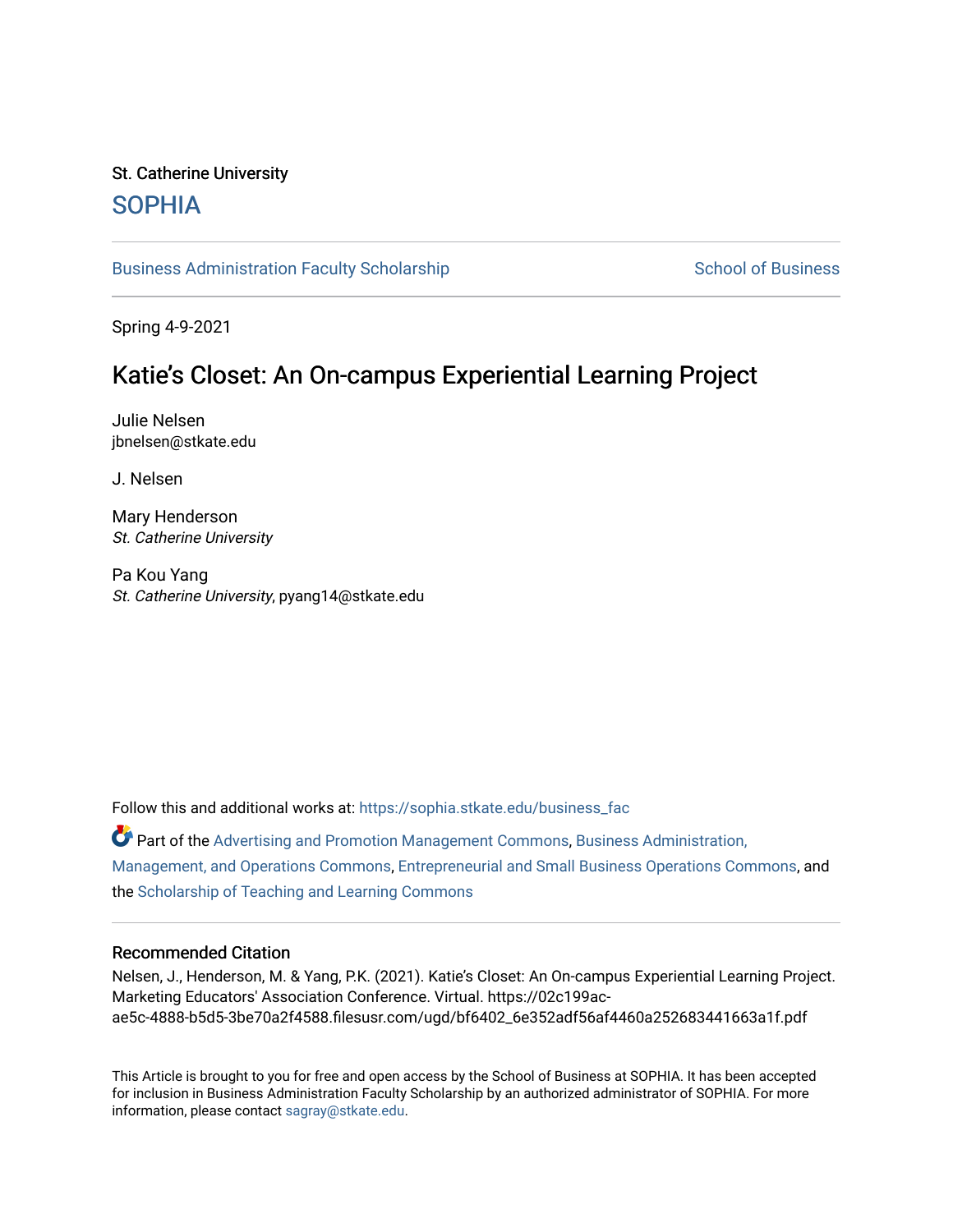

# **The 45th Annual Marketing Educators' Association Conference 2021 Annual Conference Proceedings**



**April 9-10, 2021 Virtual on the Whova Platform**

## **EDITORS**

Tony Stovall Indiana University – Indianapolis

Julie B Nelsen St. Catherine University

Jennifer Zarzosa Henderson State University

Sarah Fischbach Pepperdine University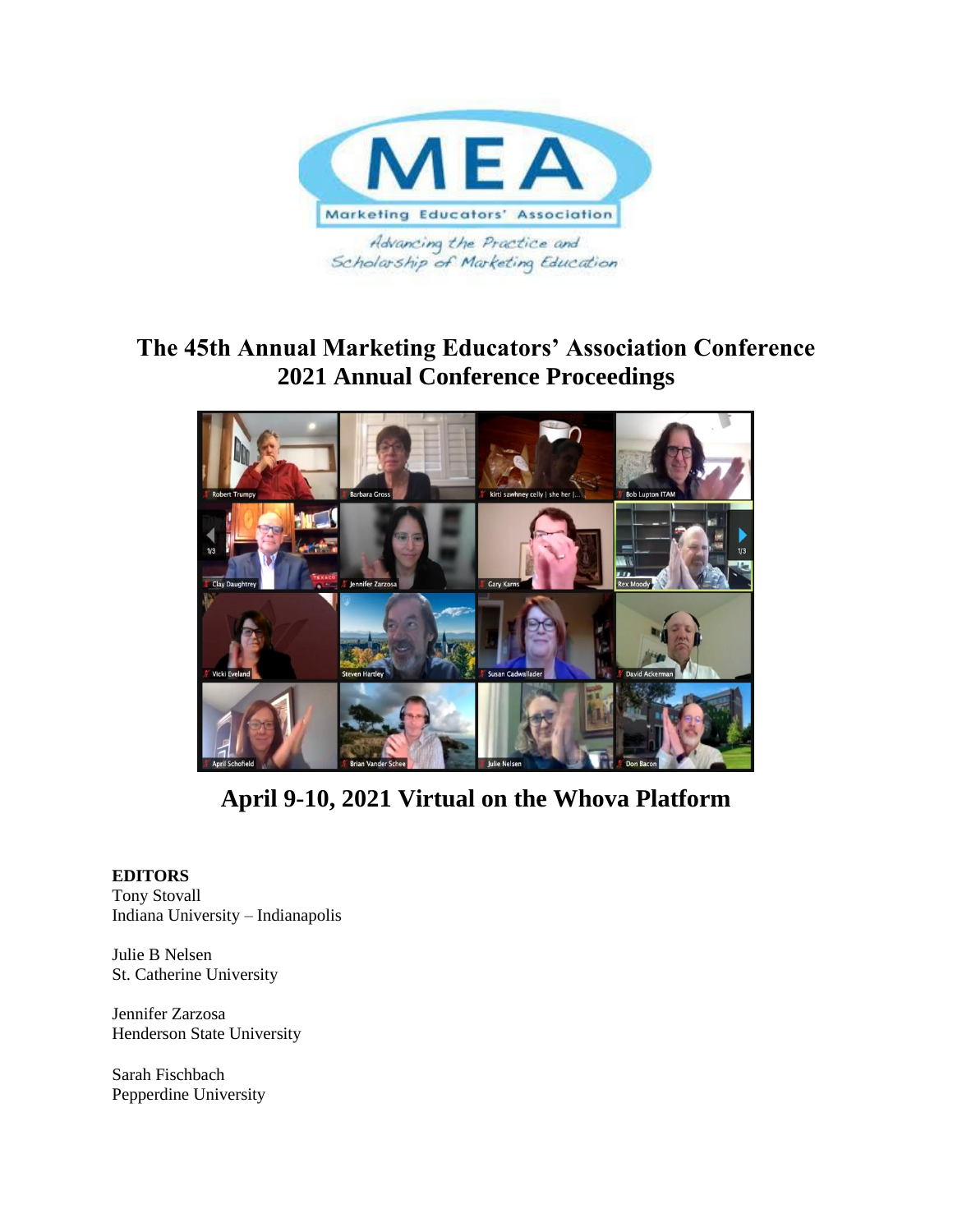# **PREFACE**

This volume contains the proceedings of the 45th Annual Conference of the Marketing Educators' Association (MEA) held virtually on the Whova online platform April 9-10, 2021. This year's conference was held virtually due to the COVID-19 pandemic. Proceedings have been submitted online to the MEA conference website [www.marketingeducators.org.](http://www.marketingeducators.org/)

The conference theme continues to be, Enhancing the Practice and Scholarship of Marketing Education, which reflects the association's commitment to facing the challenges of new generations of students and ever-changing technology in continuing to provide the most effective marketing education possible. It also suggests career opportunities for marketing educators. Embracing new learning styles, new technologies, and incorporating new methods in our classrooms transform these challenges into great opportunities. The topics discussed provide a vast and exciting array of methods designed with these challenges and opportunities in mind. These conference proceedings include competitive papers/abstracts, position papers, and special session proposals. Each competitive paper was double-blind reviewed, and authors provided a full paper or an abstract for publication.

An editorial committee evaluated position papers and special session proposals and authors provided an abstract for publication. Authors, session chairs, and reviewers represent a geographically diverse group from half the U.S. states and several other nations, including India, Austria, and Lithuania. We also enjoyed several participants representing industry. The competitive papers/abstracts, position papers, and special session proposals appear in alphabetical order by the title of the presentation starting with the competitive paper winners. Anyone with a passion for teaching marketing and who is working their way through a marketing educators' career is sure to find many interesting and useful ideas in the papers and abstracts contained within the pages of these proceedings.

# **ACKNOWLEDGMENTS**

The Marketing Educators' Association (MEA) conference and these proceedings would not be possible without the voluntary efforts of many people. We would like to thank the authors who submitted manuscripts for review and the reviewers who lent their expertise and their time by providing thoughtful feedback. Additionally, we would like to thank the volunteers serving as session chairs at the MEA 2021 virtual conference.

Special acknowledgment goes to our Presidents, Jennifer Zarzosa, Ph.D. and Sarah Fischbach, Ph.D. who coordinated and organized the 2021 45th Marketing Educators' Association Conference. Thank you for leading MEA this year!

Thank you to President Elect, Julie Nelsen and Vice President, Tony Stovall, Ph.D. whose have been intermediaries for the papers that the marketing educators submitted to this conference. The 2022 MEA Conference will be held at the Seattle Renaissance Hotel in Seattle, Washington April 21-23, 2022. Please watch the https://www.marketingeducators.org/ website for future information; papers will be due for review in mid-December, 2021.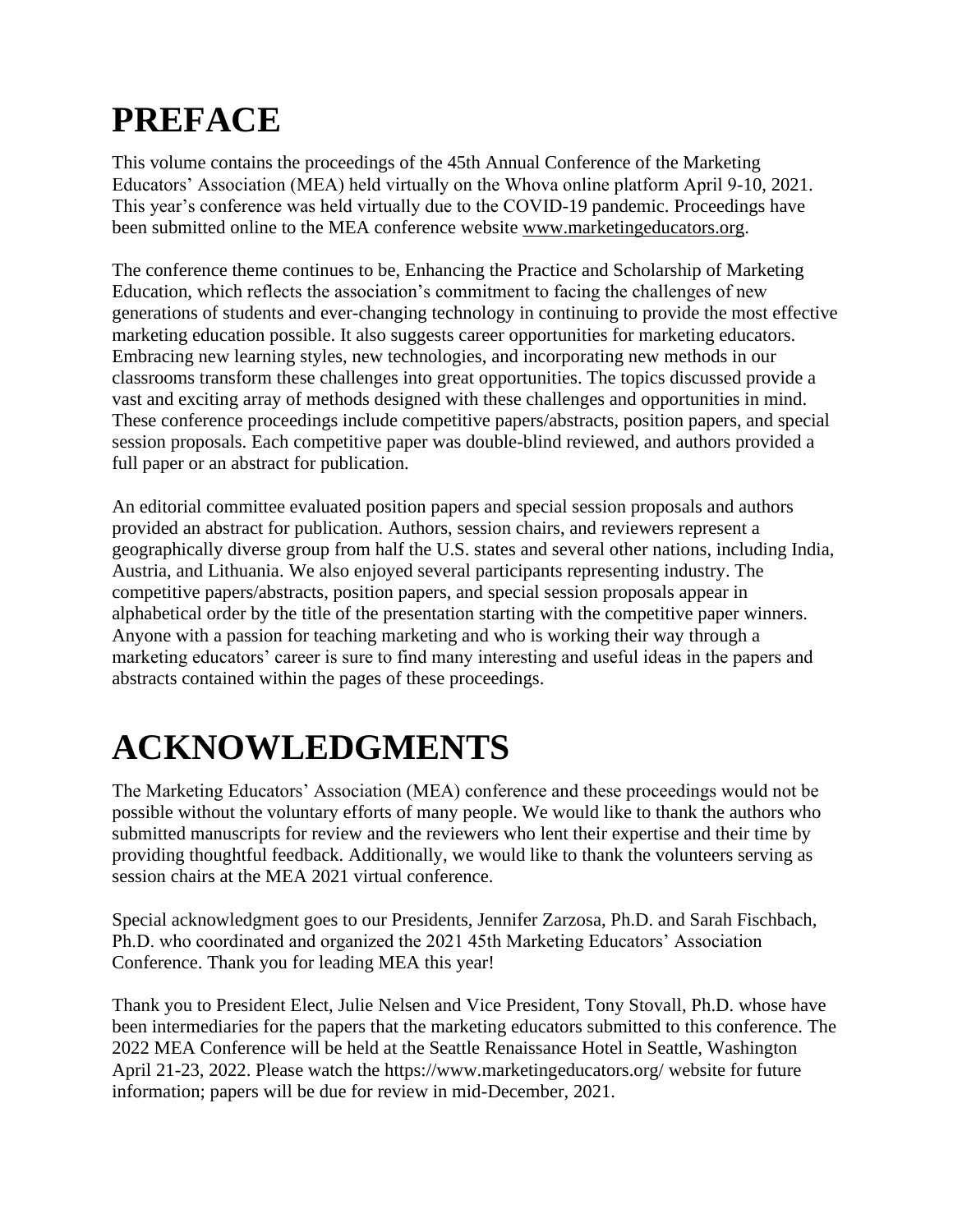We thank our treasurer/secretary officers, Suzanne Connor, Ph.D. at Georgia Southwestern State University and Rex Moody, Ph.D. at Angelo State University of Texas Tech. They keep a watchful eye to help continue the organization financially and operationally robust. Thank you to Brian Jorgensen, Ph.D. for your leadership as the MEA Board Chair.

Thank you to our competitive paper reviewers:

**Andy Chen, Seattle Pacific University Miles Condon, St. Norbert College Suzanne Conner, Georgia Southwestern State University Shannon Cummins, University of Nebraska-Omaha Barbara Gross, California State University, Northridge Sean Keyani, California State University, Northridge Sarah Fischbach, Pepperdine University Michael Hair, Southern Illinois University Edwardsville Rika Houston, California State University, Los Angeles) Brian Jorgensen, Westminster College Robert Lupton, Central Washington University Jane Machin, Radford University Rex Moody, Angelo State University Julie Nelsen, St. Catherine University Amy Parsons, King's College Vladimir Pashkevich, St. Francis College John Schibrowsky, University of Nevada - Las Vegas April Schofield, Metropolitan State University of Denver Tony Stovall, Indiana University – Indianapolis Luz Suplico Jeong, De La Salle University Qin Sun, California State University, Northridge Thomas Tanner, Bloomsburg University Sven Tuzovic, QUT Business School, University in Brisbane, Australia Gema Vinuales, San Jose State University**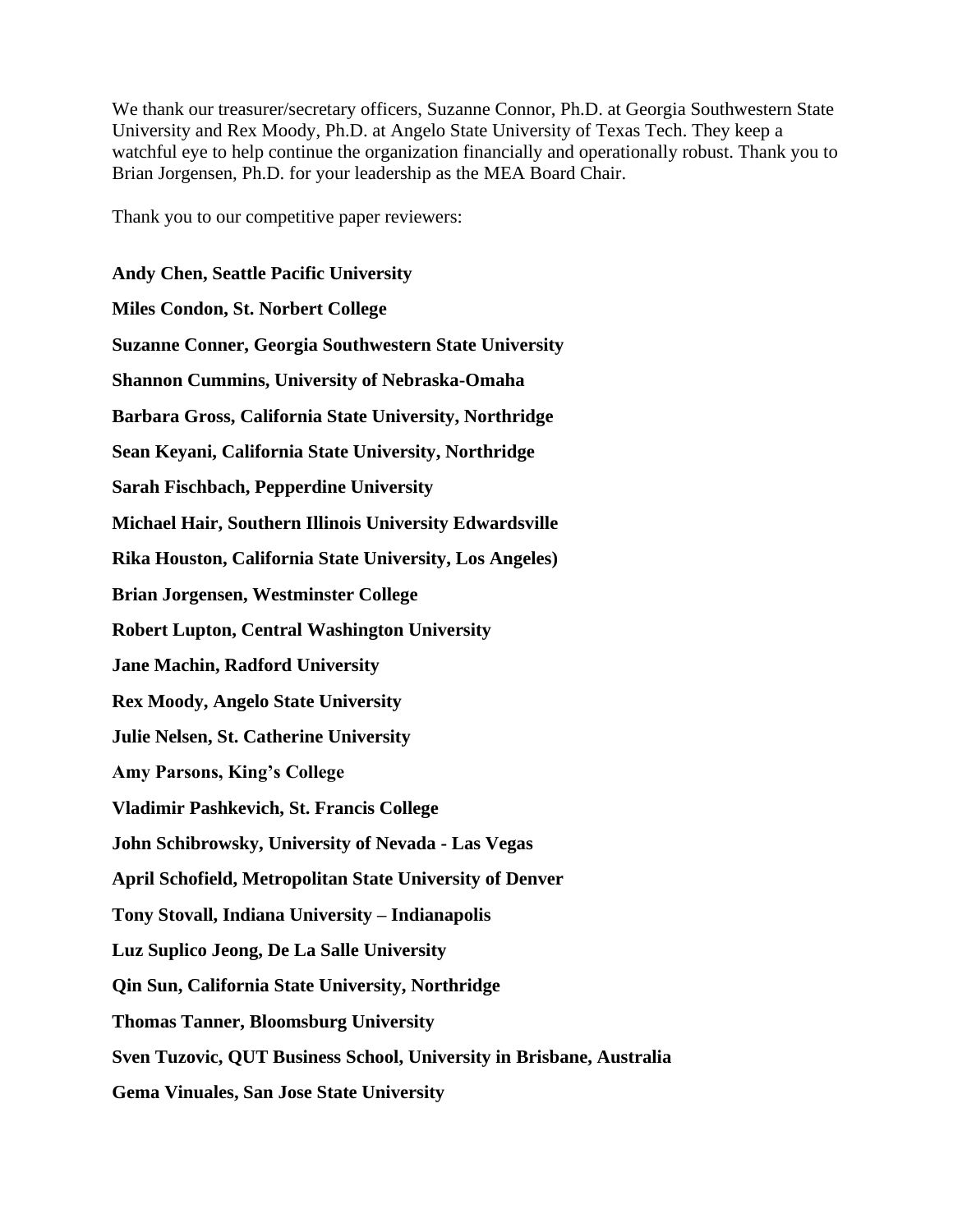# **Competitive Papers**

## **Self-expansion in Marketing Education: Using the Know Me Activity to Foster Connection and Perseverance**

## **2021 MEA Conference Best Competitive Paper Award Winner**

Holly Syrdal, Texas State University

Brian A Vander Schee, Indiana University, Kelley School of Business – Indianapolis

Rebecca VanMeter, Ball State University

Parker Woodroof, University of Central Arkansas

**Primary Contact Email:** vandersb@iu.edu

#### **Abstract:**

The Know Me Activity (KMA) is implemented at the beginning of the semester. The impetus of this exercise is connection between students and the instructor through self-expansion. Selfexpansion theory is grounded in personal relationships whereby individuals are motivated for personal growth and identify with others to gain access to their resources. In the context of marketing education, self-expansion stems from enhancing student self-awareness for personal growth as well as perceived relatedness and courage of the instructor to encourage access to expertise. The Know Me Activity (KMA) was conducted at three universities and assessed to determine its usefulness as a self-expansion exercise. Survey results indicated that students found the activity contained self-expansion characteristics, was effective, and recommended it for future use. The results of the pre- and post-test analyses also demonstrated an increase in student self-awareness, perceived instructor relatedness, and perceived instructor vulnerability. Selfexpansion activities enhance relationships by design and participating in them can lead to increased student effort and persistence. Marketing educators can, therefore, have confidence in utilizing the KMA as a means for mitigating social isolation and encouraging perseverance.

References Available Upon Request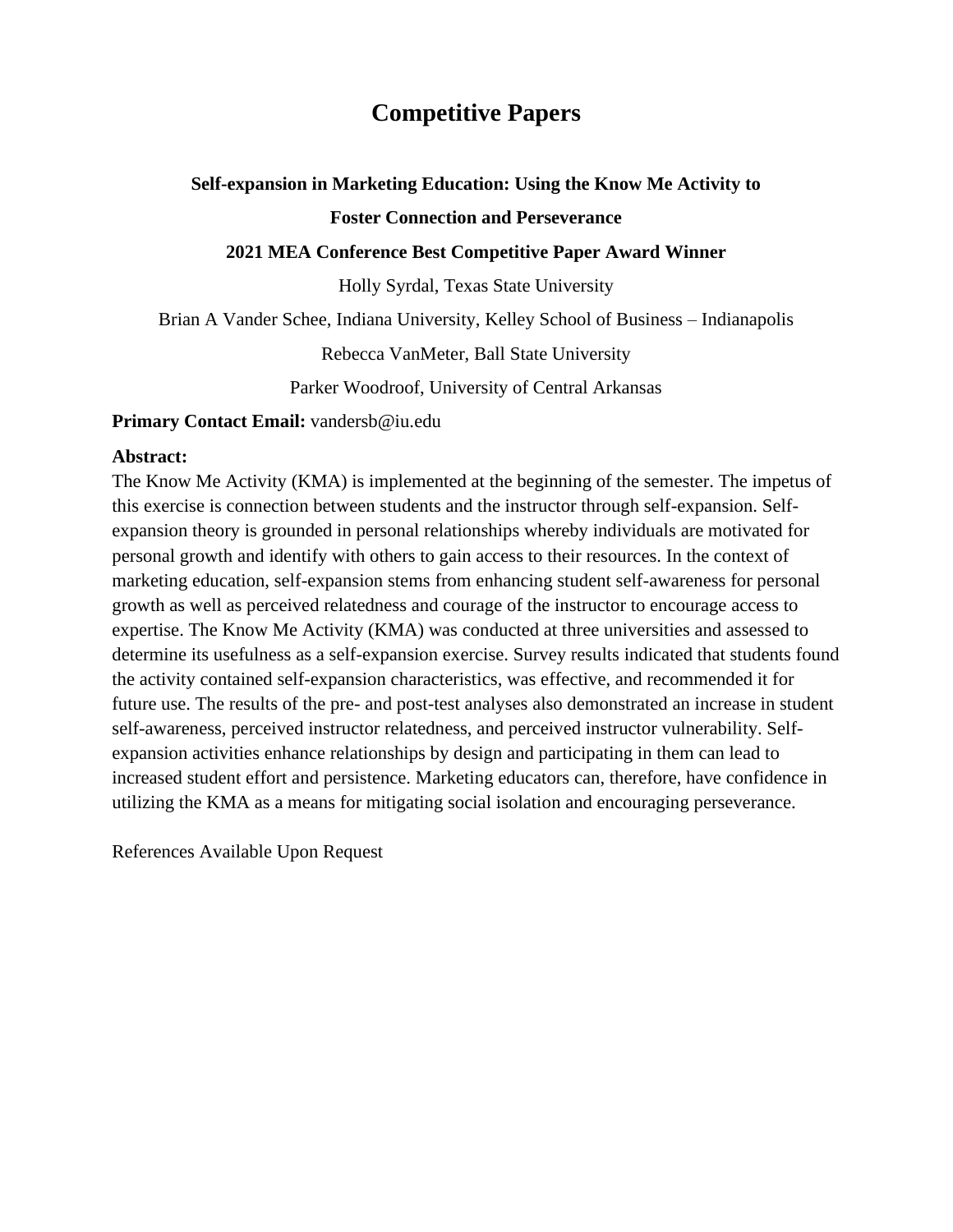# **Marketing Education for an AI Driven World: Future-Proofing our Graduates**

## **2021 MEA Conference Runner-Up Competitive Paper Award Winner**

Gary Karns, Seattle Pacific University Andy Chen, Seattle Pacific University Vicki Eveland, Seattle Pacific University

## **Primary Contact Email:** gkarns@spu.edu

## **Abstract:**

## **Purpose of the Study:**

The Fourth Industrial Revolution, AI, is underway and will produce sweeping changes to our way of life. The practice of marketing is and will continue changing as this unfolds, requiring marketing educators to change their courses and curricula so that graduates are readied for the new era's job requirements. Marketing educators must prepare (i.e., future-proof) students for this brave new world's effects on marketing work and the educational requirements it poses.

## **Method/Design and Sample:**

This is a conceptual paper identifying AI-related shifts in marketing practice, jobs, and job requirements. It envisions possible avenues for re-shaping marketing education in response at the class session, new course, and curricular levels.

## **Results:**

AI is expected to enable real-time contextualized customer insight generation and analytics, including text mining, at the individual and large group levels; deep customization/personalization; reimagining of STP (i.e., Segmentation, Targeting, and Positioning) with micro-targeting and tailored differentiation of value propositions; connected/smart products/platforms, services, and customer experiences including the integration of augmented and virtual reality; dynamic, predictive pricing; personalized/contextualized and automated promotion; campaign management and CRM automation; and, distribution as a service with autonomous logistics, fulfillment, and delivery.

Readying our students means that we must rearticulate our learning objectives to include: subject-matter knowledge in marketing; AI-relevant technical knowledge and skills in coding and pattern identification; predictive analytics and ML; applications of AI in marketing; and cross-functional connections with computer science, engineering, and statistics. We must develop students' higher-level problem-solving, curiosity and creativity skills; and, soft skills (i.e., EQ, communication, interpersonal, self-management, empathy, ethics, etc.).

Reimagining the curriculum certainly means, at the very least, adding a class session in one or several marketing courses in the short run. At the course-level, we could add an AI & Marketing course to the major. A more encompassing, deeper program-level commitment would be offering a marketing major with an AI minor, or vice versa. Ultimately, we may see interdisciplinary program variants that infuse AI throughout the curriculum.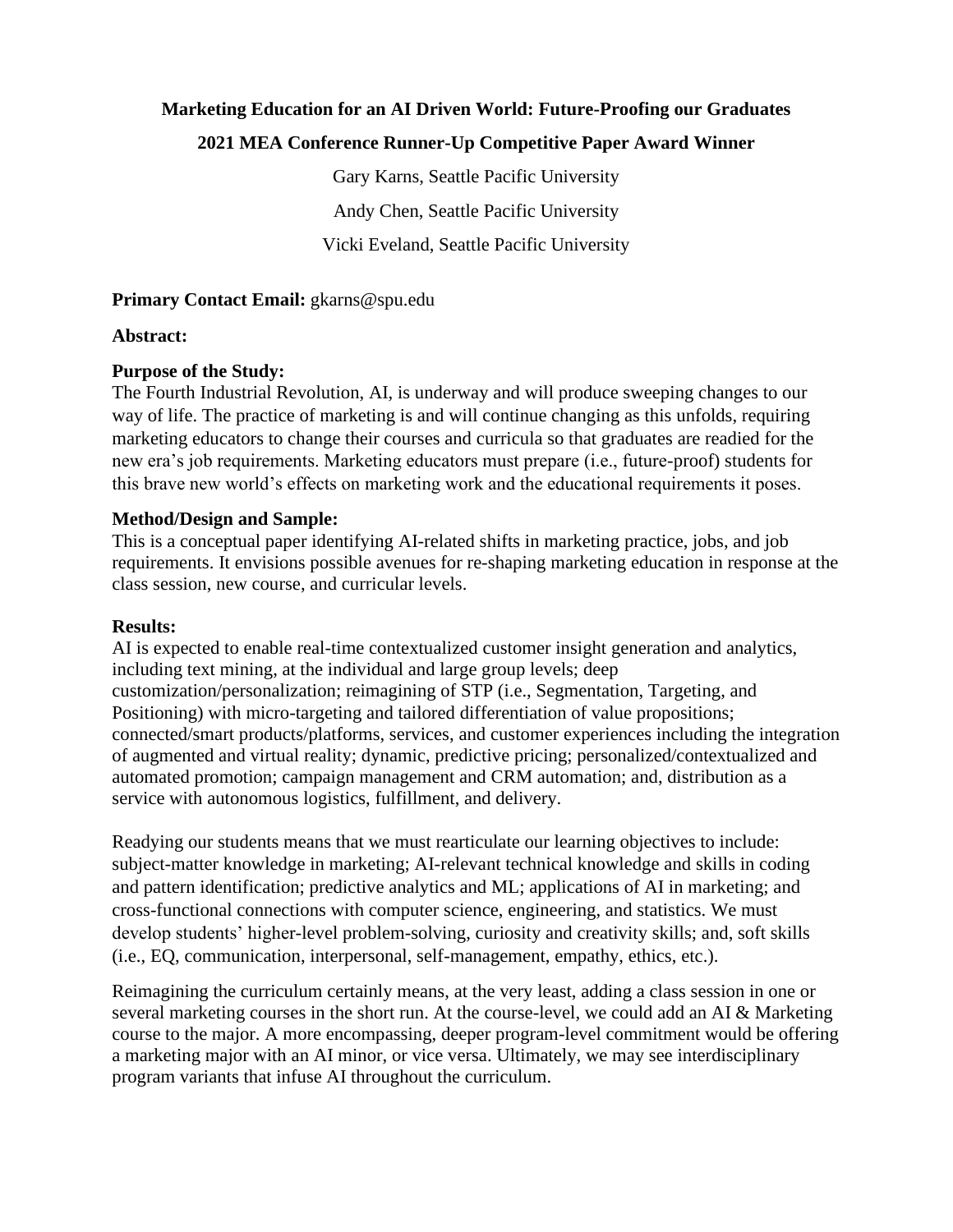## **Value to Marketing Education:**

The paper identifies ways that AI is changing the practice of marketing and job requirements. It further identifies necessary changes to our courses and curricula so that graduates are readied for the new era. The full paper maps out learning goals, topics, assignments, and learning resources for an AI & Marketing class session to be added to a Marketing Management course for example. It also provides a design for an entire AI & Marketing introductory course and an entire Marketing with an AI minor curriculum (and vice-versa).

## **Keywords:**

Artificial Intelligence; Future Proofing; Marketing Education; Job Requirements; Marketing Curriculum

## **An Item Analysis of a Retailing Management Multiple-Choice Question Bank**

John Dickinson, University of Windsor

## **Primary Contact Email:** MExperiences@bell.net

## **Abstract:**

This study assesses three fundamental properties–difficulty, discrimination, distractors–of multiple-choice questions accompanying a long-standing retailing management textbook, Levy, Weitz, and Grewal (2019), Tenth Edition. A random sample of 479 of the bank's 1157 questions were analyzed. For difficulty, there is a preponderance of easy questions, with the mean percent correct being 79.48. 78.08 percent of the questions were answered correctly by more than 70 percent of the students. For discrimination, the mean point-biserial correlation is 0.3936 with 67.18 percent of the questions having correlations less than or equal to 0.50 and another 4.19 percent having negative correlations. For distractors, the dispersion of incorrect answers across the distractor options is just over half way (*Intuit* =0.5137) to the ideal uniform distribution. 37.06 percent of the total distractors attracted no answers. Implications are for text adopters (present and future), question developers, and toward the establishment of norms for published banks.

## **A Netnographic Project with a Transformative Consumer Research Lens: Teaching Qualitative Marketing Research in a Virtual Context**

H. Rika Houston, California State University, Los Angeles

Shikha Upadhyaya, California State University, Los Angeles

**Primary Contact Email:** hhousto@calstatela.edu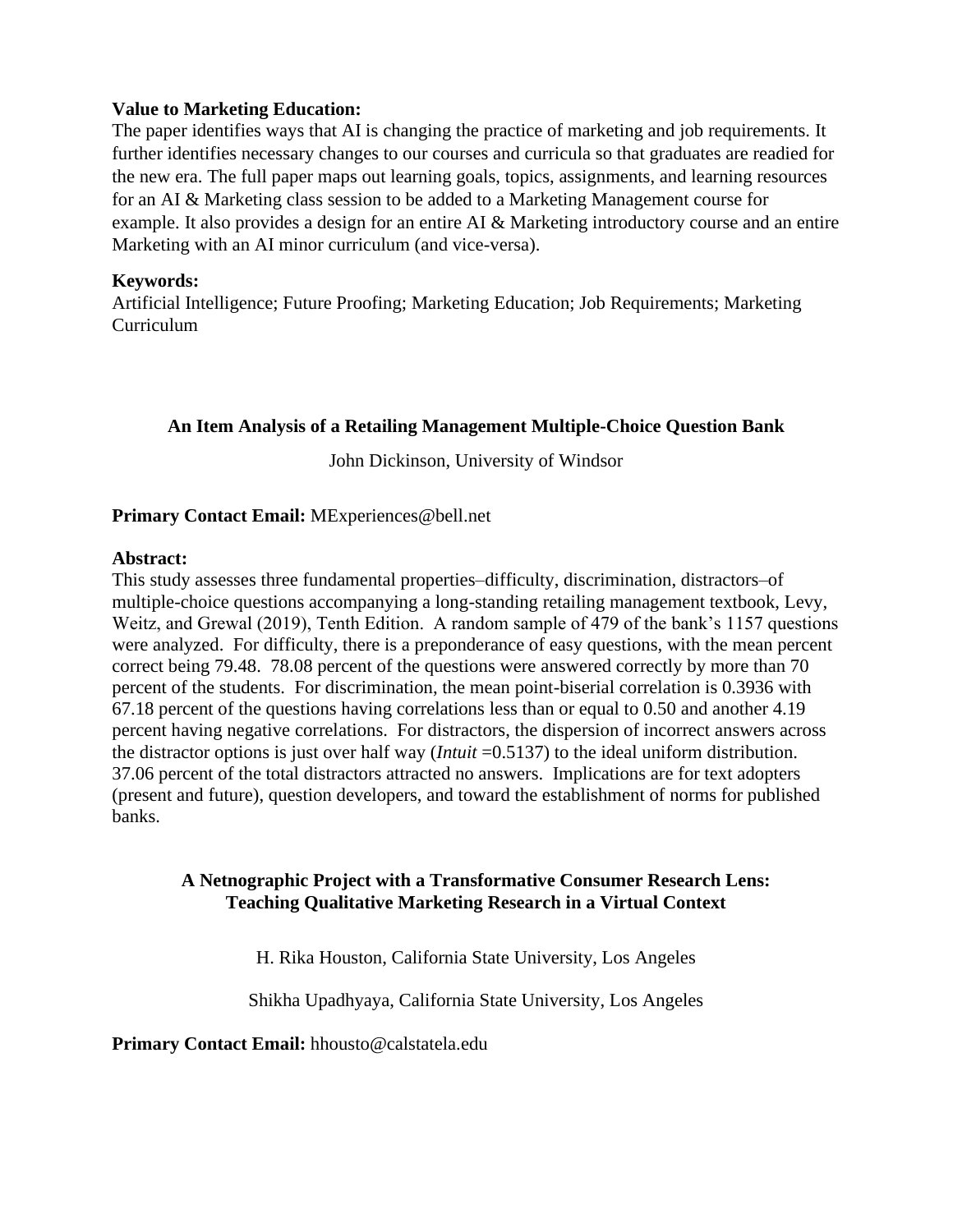## **Purpose of the Study:**

For organizations in the  $21<sup>st</sup>$  century, social media helps to build communities, share values and ideals, and connect with their respective consumer tribes in organic and never-imagined ways. Mining the organic and valuable data that emerges from social media sites, therefore, becomes an important endeavor for organizations seeking to compete and evolve successfully. While emerging research is beginning to provide better examples of how netnography can be applied in different organizational contexts, applied research that focuses specifically upon classroom pedagogy still remains scarce. In this paper, the authors describe a virtual, multi-step course learning module that introduces students to the netnographic research method through a transformative consumer research lens. Through the lens of transformative consumer research (TCR), they also demonstrate TCR's relevance to qualitative marketing research courses in addition to its relevance to consumer behavior courses as has been noted in past studies.

## **Method/Design and Sample:**

The authors present and walk through a multi-stage applied learning exercise that introduces students to the netnographic research method through a transformative consumer research lens. The exercise was applied to multiple sections of an undergraduate qualitative marketing research class at a large public university.

## **Results:**

Conducting this qualitative marketing research course in a completely virtual environment was challenging, but this course learning module on netnography was ideal for this setting because the method itself is native to this context. That being said, the learning module is intentionally designed with multiple steps that "walk" students through a cumulative learning process. This multi-step approach is crucial for developing the understanding, application, and critical thinking required not only for netnographic analysis, but also for the transformative consumer research perspective that is embedded within the project.

## **Value to Marketing Education:**

While it is critical for instructors to remain intensively involved with the students and to identify those students who are struggling with the material in real time, the results are impressive. Ultimately, by the time students have completed all five of the steps in this course learning module, their exposure to a transformative consumer research perspective has raised their awareness of not only some of the key social issues of our time, but also broadened their understanding of how netnography can better connect organizations to their consumers while also improving their lives and society overall.

**Keywords:** netnography, transformative consumer research, qualitative marketing research, active learning

## **A virtual immersion into a rural periodic market: the bop market perspective**

Satyam, O.P. Jindal Global University, Sonipat

Rajesh Aithal, Indian Institute of Management Lucknow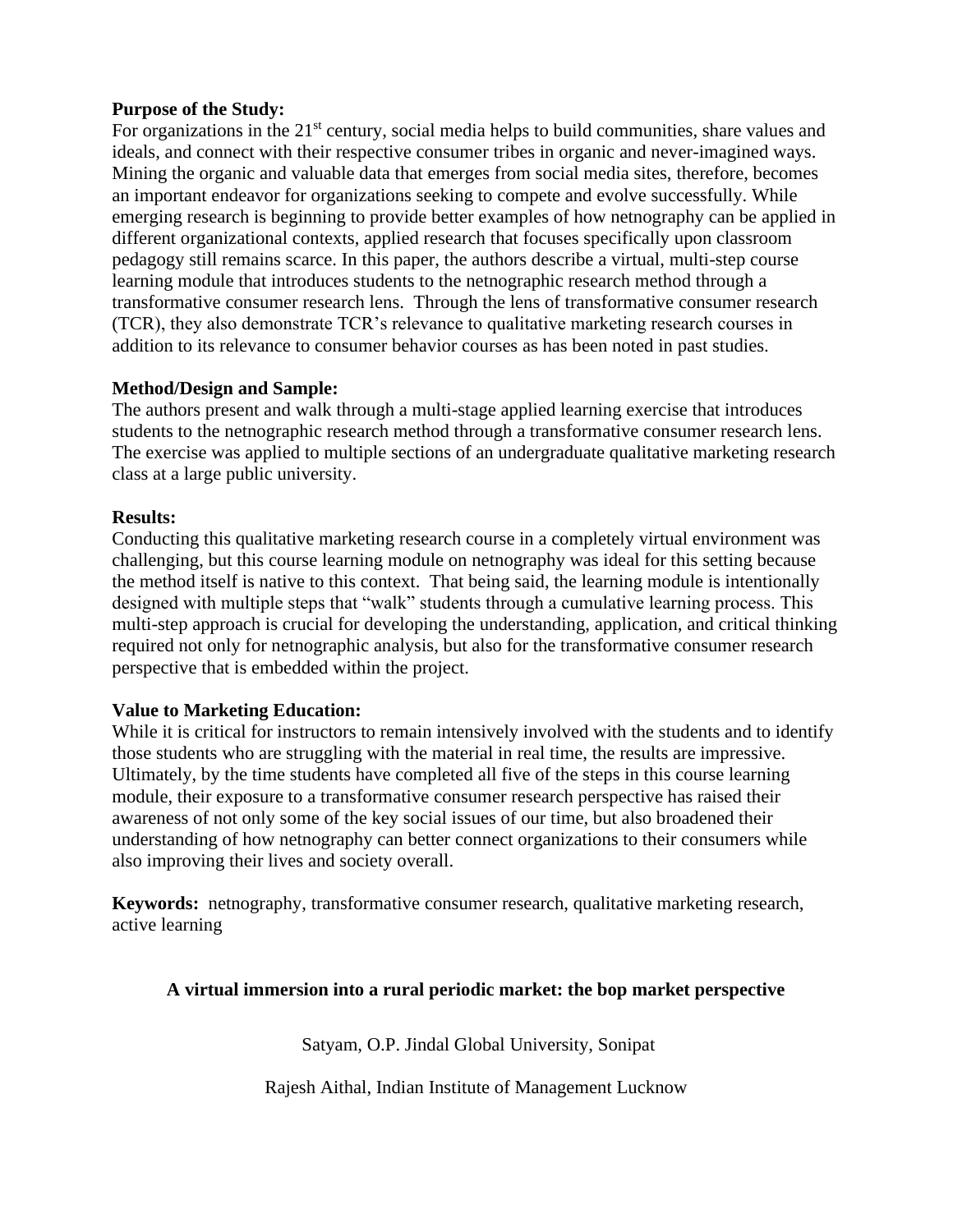## **Purpose of the Study:**

The article discusses an innovative virtual market immersion exercise in a course on the base-ofthe-pyramid (BOP) and rural markets. Educators have been using experiential learning exercises to educate and engage with students in a better way as compared with the traditional methods (Chapman, Schetzsle, &Wahler, 2016). There has been an increase in pedagogical innovations with the adoption of experiential learning tools such simulations, role-plays, etc. However, there are limited studies on the short-term field-based learning in marketing courses despite the prevalence of richness and accessibility of marketplace settings (Schaller, 2020).

An elective course 'BOP & Rural Markets' is being offered to the management students for the last few years. There is an acute shortage of resources on low-income marketplaces, and one of the best ways to learn more is by experiencing the marketplace itself and generate bottom-up insights. Hence, we have been conducting a novel short-term market-immersion exercise to a rural periodic market for the last three years. The market-immersion exercise was not possible in the current unprecedented times of COVID-19. Hence, we designed a virtual-immersion (VI) exercise for the rural periodic market.

## **Method/Design and Sample:**

A multi-step, active learning virtual immersion exercise was developed instead of the short market-immersion exercise. The virtual immersion exercise consists of three steps: 1) Short lecture on rural periodic marketplace; 2) Small group active learning exercise; 3) Group presentations and interactive large-group discussion. To make the learning experience more incremental, the exercise was designed as a multi-step process. The class was divided into 12 groups of 6 students each, and then a total of 30 photographs of the rural periodic market was shared with the participants. Groups were required to do a visual analysis, identify themes, and share their understanding with the class. The end result was that the participants had an opportunity to experience the context albeit virtually, but they still got to know the context of the market, understand the various stakeholders, including the seller, buyer, and the by-standers, and the discussion among the group members also helped them appreciate the context.

## **Results:**

As the virtual immersion exercise was introduced for the first time, students were asked to subjectively evaluate the same. We have received 65 filled responses out of 73 students. Most students reported their experience very good, and keywords which regularly appeared were 'Interesting', 'good', insightful', 'engaging', and 'exciting'. One student stated, "It was the best way to learn as we can't venture outside in current times." According to students' feedback, they seem to be more sensitive towards the BOP population following their first-hand experience of the periodic marketplace.

## **Value to Marketing Education:**

Although this immersion experience was specifically designed for the "BOP & Rural Markets" course, it can be applied across different courses, such as retail management and consumer behavior, etc., where nuances of a context need to be explained for better learning outcomes. Virtual-immersion exercises are more relevant for courses where students are not familiar with the context and field-visit is not feasible due resource constraints and practical challenges. Some key lessons for marketing educators have been brought out along with challenges and recommendations for conducting a similar exercise in the future.

**Keywords:** virtual-immersion, experiential learning, bop market, rural, India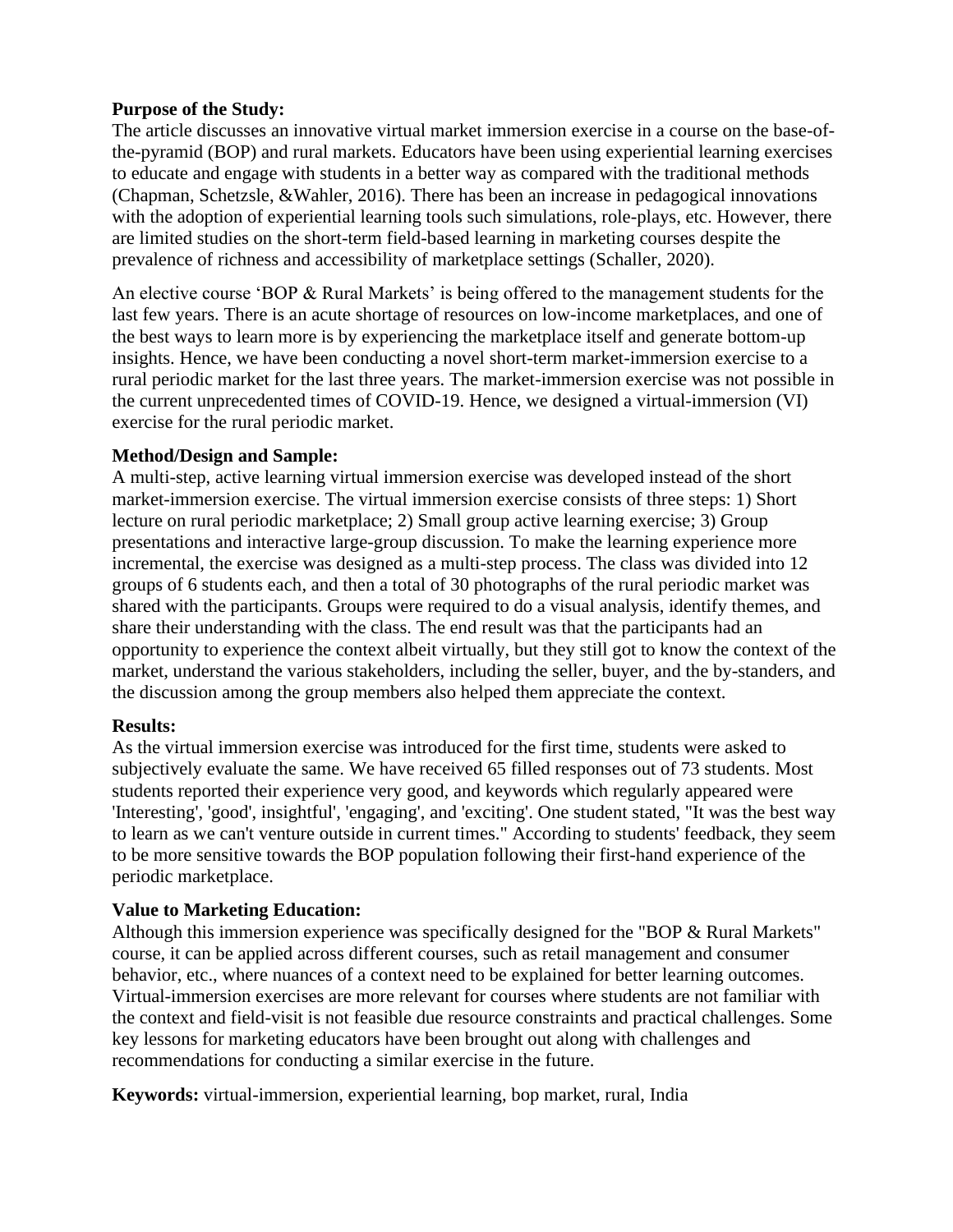## **Assessing Student Learning through the Use of a Fable and Analogical Transfer: A Study of the Bridging of Constructs**

Stuart Van Auken, Florida Gulf Coast University

Ludmilla Wells, LgWells Marketing Consultancy

## **Primary Contact Email:** Svanauke@fgcu.edu

The study addresses students' ability to use an Aesop fable - The Fox and the Goat - and analogical transfer to make connections between the consumer decision process and the advertising message and media components of the communication process. It demonstrates the fable's efficacy with its "Look before you leap" moral by activating the transfer from one construct to another through analogical reasoning. Comparing student responses with and without the fable's presence signify student learning. The study also demonstrates the prowess of search prompts as connectors and the contribution of the fable with these connectors. Additional study is suggested.

## **A Systematic Review of Scholarship on Learning with E-Texts: Students' Characteristics, Learning Approaches, and Learning Outcomes Introduction**

Sanga Song, Indiana University East

LaCalvince (Cal) Simpson, Indiana University East

## **Primary Contact Email:** ss103@iu.edu

## **Abstract:**

We aim to systematically review the growing body of research in this area by employing the 3P model as our framework to analyze the learning process of students who use e-texts in higher education. We performed a search using the PsycINFO, ERIC, and Academic Search Complete databases using a combination of terms related to e-texts, academic outcomes, and higher education. Among 176 results, we selected a total of 18 studies on e-texts related to the 3P factors for the review. Enhanced learning performance and satisfaction when using e-texts result from the interrelationship between students' characteristics and their different learning approaches during the learning process. Our review shows that when it comes to learning efficiency, students' individual characteristics and approaches are more important than the textbook format. This study provides insights for faculty and publishers on improving students' learning experiences when using e-texts.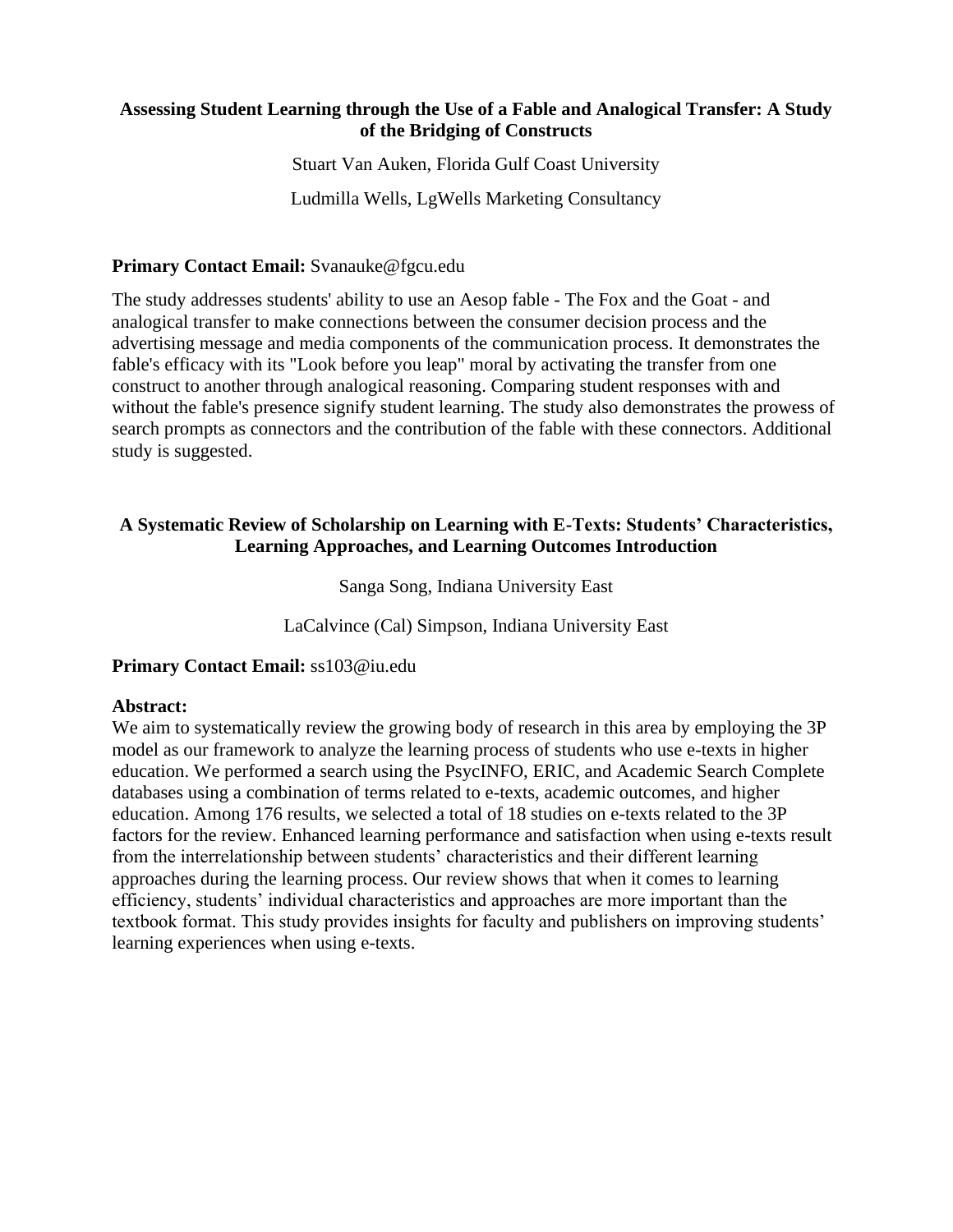## **Covid and Client-based Projects- Using Course Concepts to Solve Pandemic Problems**

Kristen Schiele, California State Polytechnic University, Pomona

## **Primary Contact Email:** krschiele@cpp.edu

## **Abstract**

In March 2020, the Covid-19 pandemic caused major disruptions in higher education. A rapid move to distance learning caused faculty to adapt and try to maintain academic continuity in online settings. Most universities have remained online this year, which has required faculty to rethink how to engage students in meaningful learning experiences. In this paper, we discuss client-based projects as an example of virtual "hands-on" experiences. For this project, student teams worked with a restaurant who suffered due to quarantine restrictions on in-person dining in California. Using course content to solve pandemic problems allowed students to think critically about strategies to overcome real obstacles and prepare them for job market after graduation. The future landscape of education remains uncertain, as we move into the "next normal" it is important for faculty to demonstrate relevancy and impact in the classroom in order to provide quality education for our students.

## **Did I select the right programme? What creates and what heals cognitive dissonance of first year marketing students.**

Andreas Zehetner, University of Applied Sciences Upper Austria

## **Primary Contact Email:** andreas.zehetner@fh-ooe.at

## **Purpose of the Study:**

This study builds on cognitive dissonance (CD) theory and informs about causes of CD and reduction strategies of first-year marketing students. Since Festinger's (1957) seminal book '*a theory of cognitive dissonance*', the construct of cognitive dissonance is known to the scientific community. However, few studies have yet comprehensively researched the causes of cognitive dissonances as well as possible remedies to reduce those from a student perspective. The retention of students is an important topic for marketing educators. Experiencing mental discomfort with the decision made can lead to dissatisfaction, evaluating alternatives, drop-out and negative word-of-mouth (Wangenheim 2005). The purpose of this study is to better understand what creates cognitive dissonance among freshly enrolled students and what a university or a business studies programme can do to reduce first-year marketing students' cognitive dissonance.

## **Methods**:

29 first-year graduate marketing students were asked about their feelings of discomfort with their decision in a self-reflection essay (Klimova 2014). Also, they could provide suggestions of how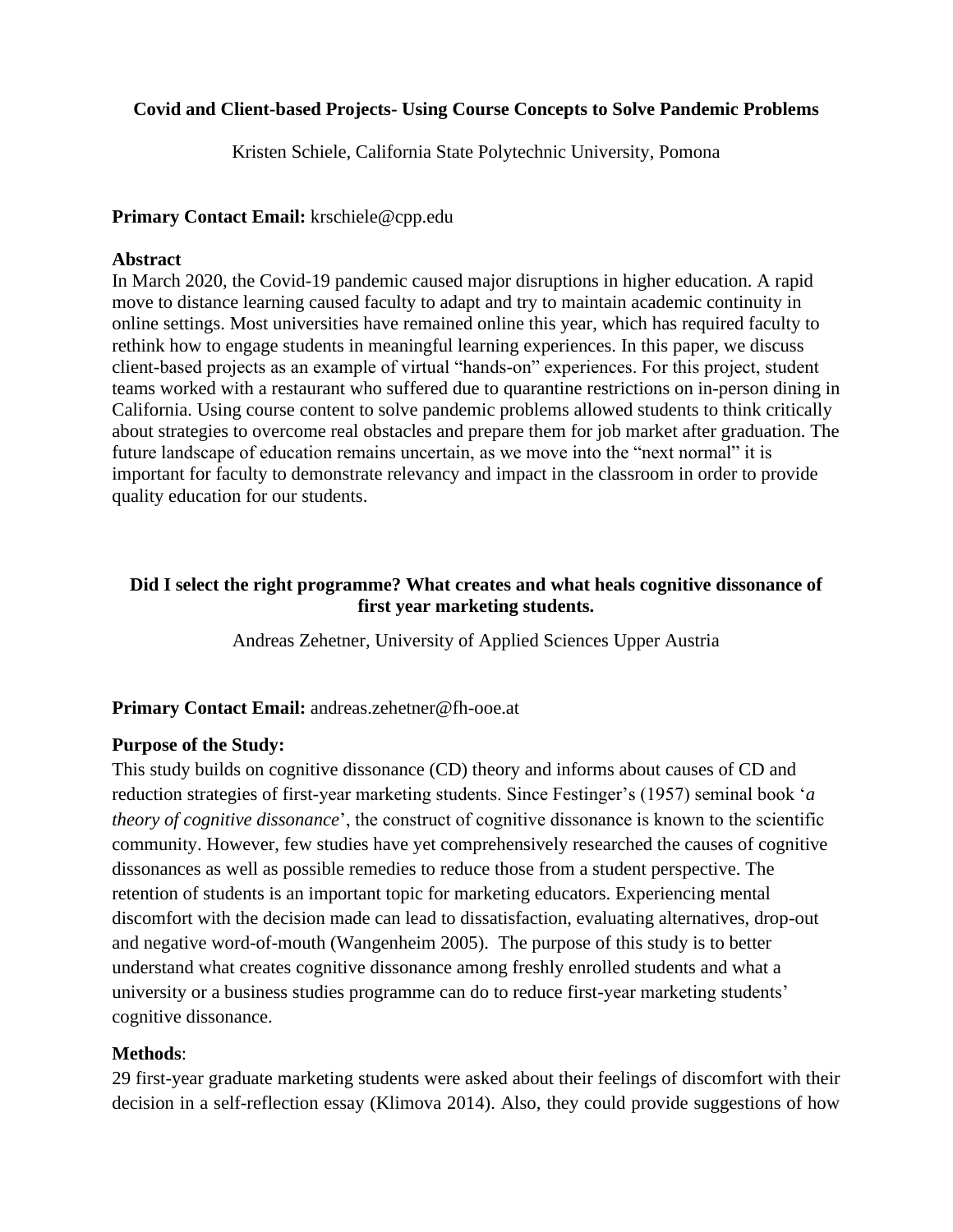to reduce their mental discomfort. Qualitative Research was used, and data was analysed by applying thematic content analysis (TCA) (Braun and Clarke 2006; Anderson 2007). Data was processed with MAXQDA (2020).

## **Results:**

The findings show that expectation-delivery issues, lack of communication and feedback, and regret because of missing or misleading prior knowledge were the main causes of CD. To reduce CD, respondents suggested a realistic relationship of promise and delivery, honest pre-purchase information, improved feedback systems, better relationships of new and existing customers, and objective criteria to compare competitive offerings. Persons who deliver the services should lower barriers, motivate, inform about expectations and be 'better connected' to the service customers.

## **Conclusions for Marketing Education:**

The study provides value to marketing education on an organizational rather than on a contentrelated level. As the promise-delivery gap (Oliver et al. 1997; Bawa and Kansal 2008) was one of the main reasons of cognitive dissonances, marketing educators should clearly and honestly provide teaching contents and expected outcomes, as well as realistic workloads already in the recruiting phase. Secondly, the relationship of students and teachers was mentioned as a means to reduce cognitive dissonances (Gruber et al. 2012). Marketing educators should act "customer oriented" and try to understand and manage the worries of their first-year students and provide regular feedback to them (Mulliner and Tucker 2017). Thirdly, reinforcing students' decisions by providing testimonials, allowing contacts to graduates and sharing success stories helps students to find information that is consonant with their decision (Schewe 1973). Lastly, reducing hierarchical barriers between students, teachers, and programme administration allows students to better integrate in the programme, which makes possible alternatives less attractive.

## **Limitations:**

The results are limited to a European sample as financial considerations in other locations (e.g. North America) or private schools would likely be very different/larger concerns for students. Also, the structure and nature of marketing education and related programmes is not standardized, hence generalization to other programmes requires some caution.

Keywords: Marketing education, cognitive dissonance, student dissatisfaction, student retention,

## **Publication bibliography**

Anderson, Rosemarie (2007): Thematic content analysis (TCA). In *Descriptive presentation of qualitative data*, pp. 1–4.

Bawa, Anupam; Kansal, Purva (2008): Cognitive dissonance and the marketing of services: Some Issues. In *Journal of Services Research* 8 (2).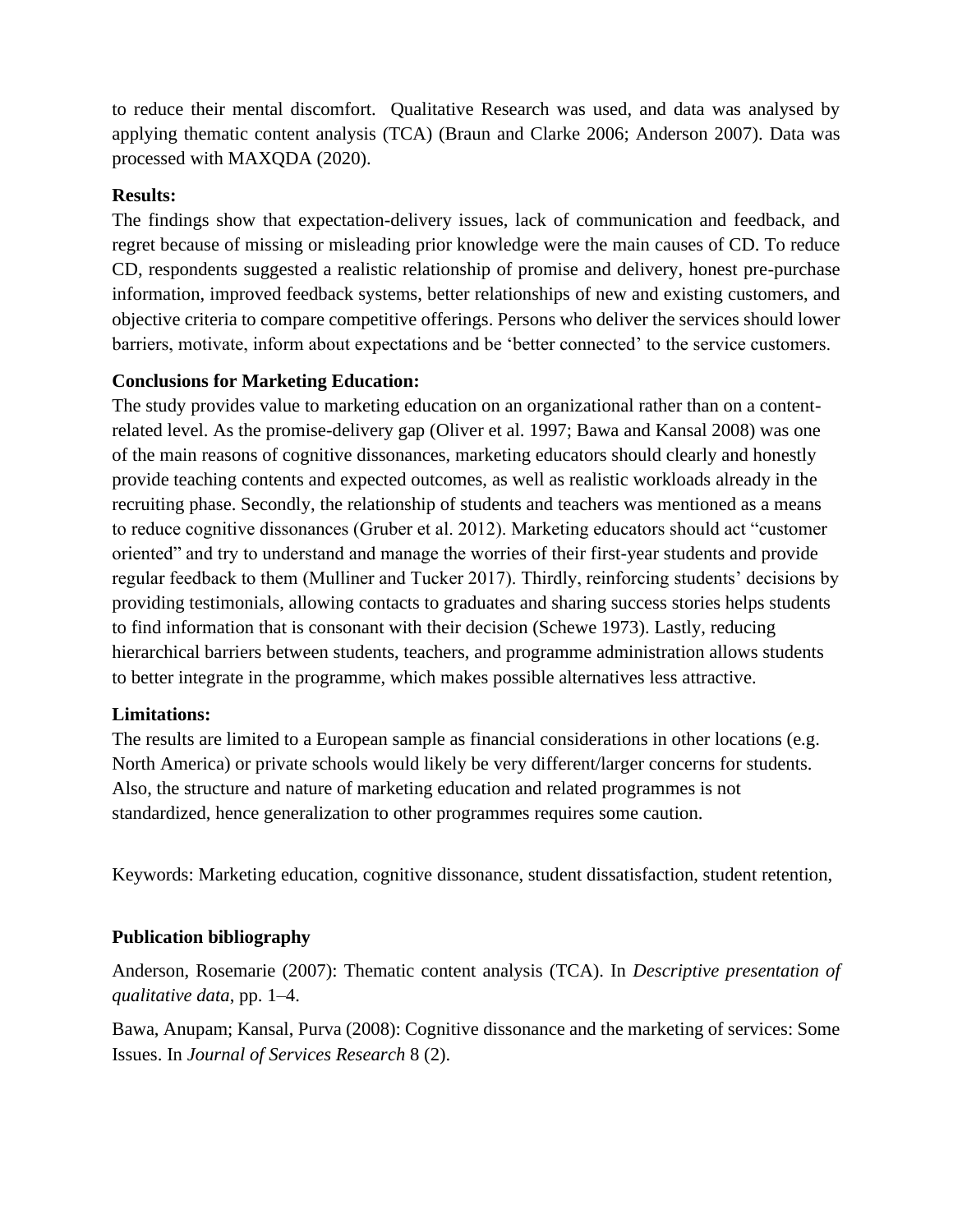Braun, Virginia; Clarke, Victoria (2006): Using thematic analysis in psychology. In *Qualitative research in psychology* 3 (2), pp. 77–101.

Festinger, Leon (1957): A theory of cognitive dissonance: Stanford university press (2).

Gruber, Thorsten; Lowrie, Anthony; Brodowsky, Glen H.; Reppel, Alexander E.; Voss, Roediger; Chowdhury, Ilma Nur (2012): Investigating the Influence of Professor Characteristics on Student Satisfaction and Dissatisfaction: A Comparative Study. In *Journal of Marketing Education* 34 (2), pp. 165–178.

Klimova, Blanka Frydrychova (2014): Self-reflection in the course evaluation. In *Procedia-Social and Behavioral Sciences* 141, pp. 119–123.

MAXQDA. Version 2020 (2020). Berlin, Germany: Verbi Software.

Mulliner, Emma; Tucker, Matthew (2017): Feedback on feedback practice: perceptions of students and academics. In *Assessment & Evaluation in Higher Education* 42 (2), pp. 266–288.

Oliver, Richard L.; Rust, Roland T.; Varki, Sajeev (1997): Customer delight: foundations, findings, and managerial insight. In *Journal of Retailing* 73 (3), p. 311.

Schewe, Charles D. (1973): Selected Social Psychologica Models for Analyzing Buyers. In *Journal of Marketing* 37 (3), pp. 31–39.

Wangenheim, Florian V. (2005): Postswitching negative word of mouth. In *Journal of Service Research* 8 (1), pp. 67–78.

## **Educating the Pandemic Marketing Leaders: A classroom activity to improve student leadership skills through experiential learning**

Ron Conlin, Pepperdine University

## **Primary Contact Email:** ronald.conlin@pepperdine.edu

## **Abstract**

The technology boom is causing a rapid change in jobs and Marketing and Communication majors are particularly impacted by this dramatically changing employment landscape. Some of the fastest growing jobs for these majors include social media manager, mobile app developer, SEO and SEM analyst, content marketer, bot developer and artificial intelligence worker. Some of the most in-demand jobs today did not exist ten years ago (Department of Labor, 2017). Because of this rapidly changing employment situation and continuous technological change, marketing and communication students must be prepared for jobs that do not yet exist.

Students must also be prepared to become leaders. In a study examining leadership skill requirements for sales and marketing jobs, the most important skills identified were "persuasion,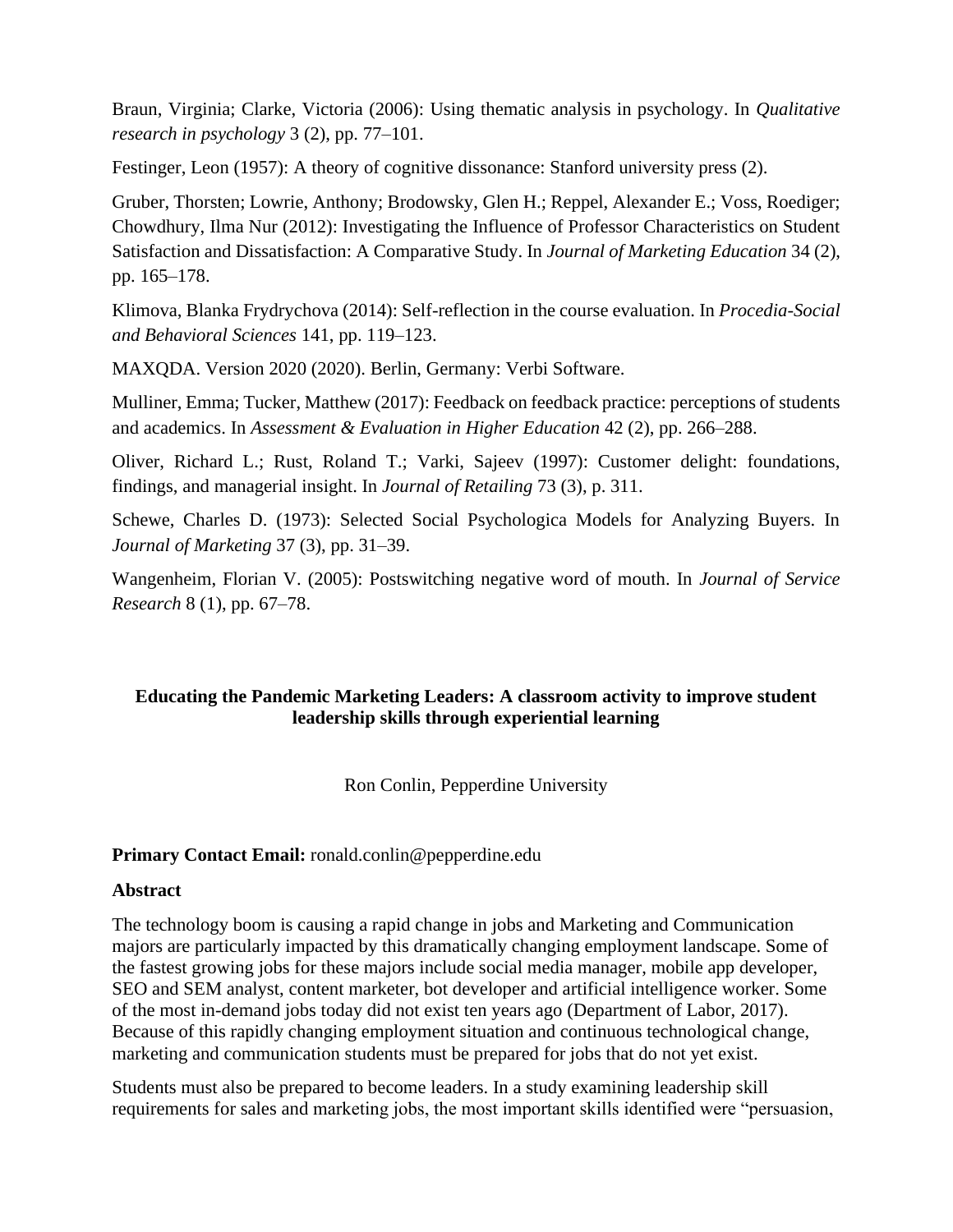active listening, and critical thinking (Conlin, Fraizer, Nobles, 2019). The authors argue that these skills are critical regardless of rapid technological change. The emphasis here is on leadership skill rather than leadership traits (i.e., "He/she is a born leader") because skills can be developed and improved upon.

## **Exploring Zoom Teaching Effectiveness During Pandemic: The Student Perspective**

Qin Sun, California State University, Northridge

**Primary Contact Email:** qin.sun@csun.edu

## **Extended Abstract**

## Purpose of the Study:

This study intends to evaluate the potential impact of Zoom synchronous teaching on student learning in the Covid-19 pandemic situation. This study extends the literature on marketing education by exploring student satisfaction as a subjective evaluation measure of teaching effectiveness in the pandemic remote learning environment with respect to several relevant factors in the literature such as self-efficacy, perceived challenge, perceived value and emotional engagement. The extant literature looked at the online education as an complementary alternative to higher education, while this study intends to investigate a different context of online education as students are forced to learn remotely online due to the pandemic and their perception of online learning especially the synchoronous online learning through Zoom might be different from that in the past. Therefore, it is worthwhile to investigate the learning value and challenges Zoom could bring to marketing education. Flow theory serves as the theoretical foundation of this study.

## Method/Design and Sample:

An online survey was developed, and data was collected from seven undergraduate marketing classes in Spring, Summer, and Fall 2020 at a public university in the Southwestern region of the United States. A total of 209 valid responses were received. The hypothesized relationships were tested using a multiple regression in SPSS.

Results: As the sudden transition to online teaching and learning causes various emotional responses among students, students experienced more challenges, and their perception of learning value was severely lowered, which led to lower satisfaction among students. At the same time, Zoom teaching effectiveness varies with student self-efficacy and emotional engagement. The more experienced the students were with Zoom meetings, the more satisfied they were with the Zoom teaching, while the more emotionally engaged students showed higher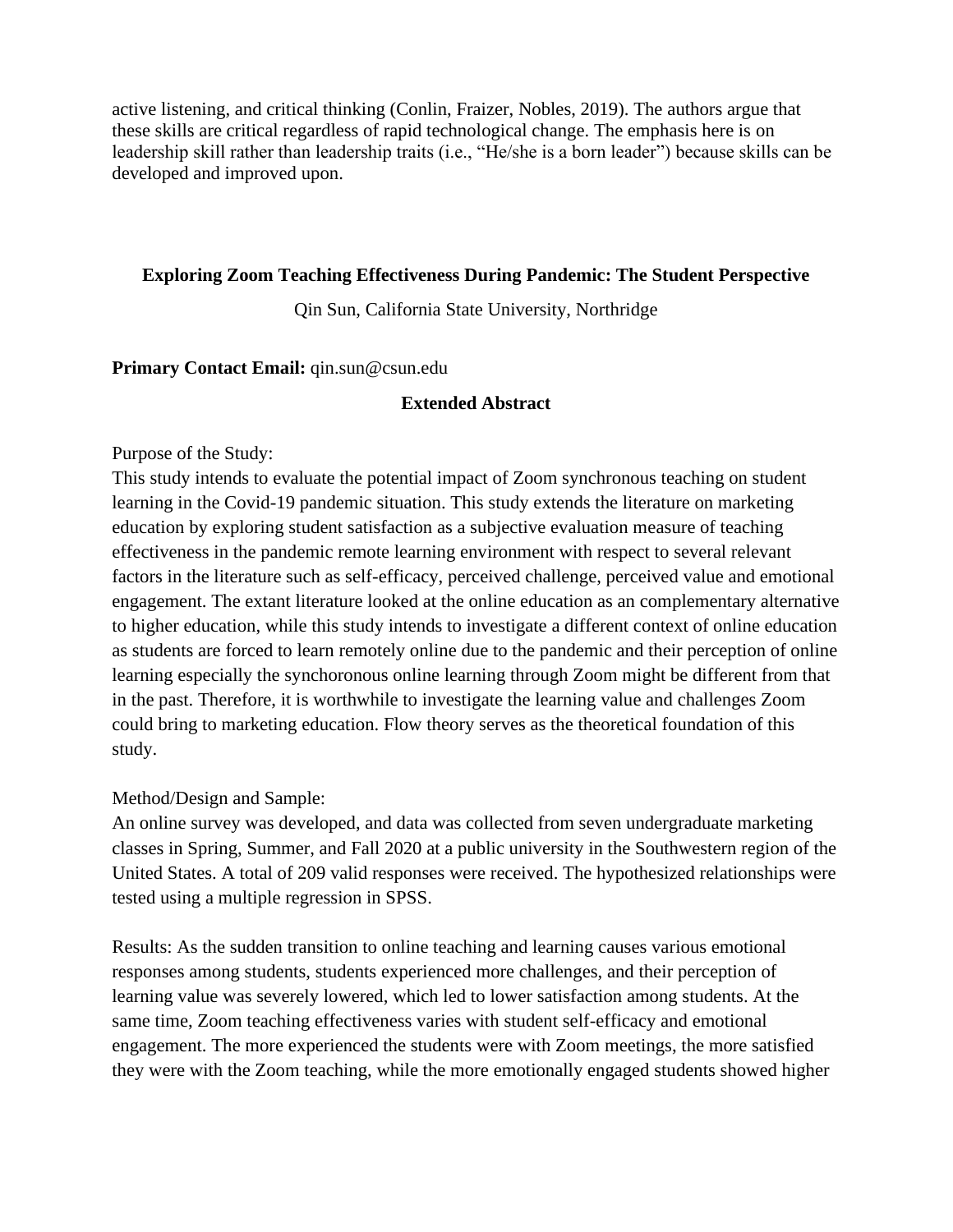satisfaction with Zoom classes.

## Value to Marketing Education:

This study shows the student evaluation of Zoom as an online teaching platform, which offers different insights from the existing studies on F2F classes and online learning. In particular, emotional engagement contributes positively to satisfaction with the Zoom class, which helps bridge a literature gap to expand the understanding of emotional engagement in virtual online learning. When students feel more emotional support in the virtual learning environment, they are more willing to participate in the Zoom activities and their emotional connection with the class helps boost their overall satisfaction with the Zoom class. Based on class observations, when the students received instructor empathy during their virtual learning, they were more emotionally motivated and cognitively focused. This is consistent with the extant literature to encourage the direct emotional expression among students to stimulate better learning experience especially in the remote online learning environment under pandemic.

Keywords: Zoom synchronous teaching, Student satisfaction, Perceived value, Perceived challenge, Self efficacy, Emotional engagement

#### **The Impact of Live Cases on Student Skill Development in Marketing Courses**

Shannon Cummins, University of Nebraska-Omaha Jeff S. Johnson, University of Missouri-Kansas City

## **Primary Contact Email:** scummins@unomaha.edu

## **Abstract:**

Live cases (also known as client-based projects) are projects wherein students interface directly with an outside organization to solve real business problems as part of coursework. Service learning or community-based learning are also synonymous with live case pedagogy. Each refers to a didactic teaching method that integrates academic learning and reflection with community partner engagement. Ideally, in these pedagogies, the partnership is reciprocal. Students benefit from real-world learning and networking and the partner organization garners insights and work-product. Marketing scholars are prolific in terms of integrating experiential and live case methodologies into the classroom. Many of these scholars have detailed their own experiences using live cases to bolster learning and improve real-world applicability. Yet, there remains no large-scale examination across courses, universities, or instructors of the learning benefits to students of implementing live case pedagogy. This paper addresses this gap by surveying a large and diverse international sample of marketing faculty that utilize live cases to understand the perceived benefits of live case education on development of a range of student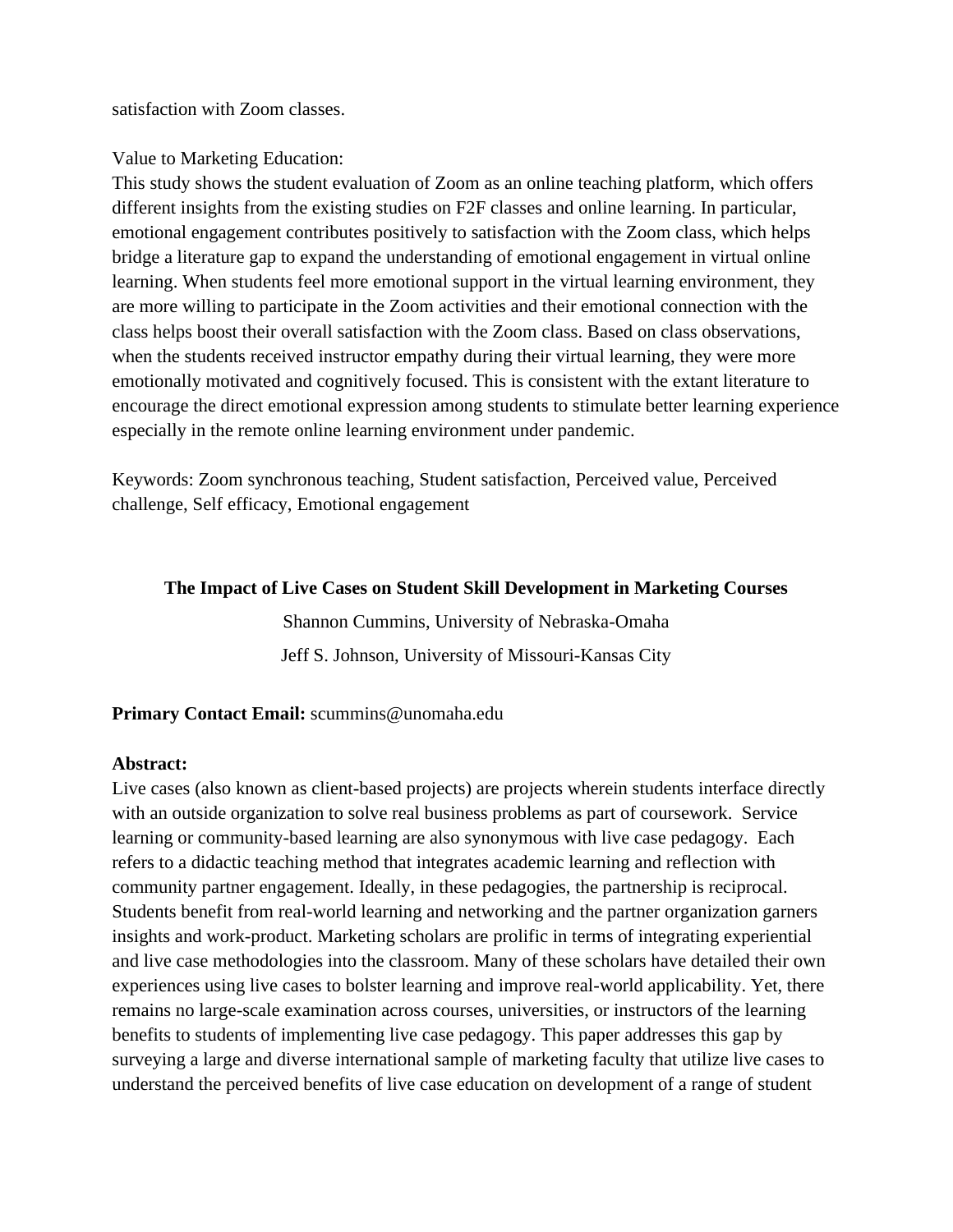skills. Our sample allows us to empirically assess student skill development and test predictors of skill development to provide quantifiable insight into this important pedagogical technique.

References Available Upon Request

## **Independent Study: Understanding the Pharmaceutical Industry**

Julie B Nelsen, St. Catherine University

Erika Wallace, St. Catherine University

**Primary Contact Email:** jbnelsen@stkate.edu

**Abstract:** An undergraduate Healthcare Sales student wanted to understand the pharmaceutical (pharma) industry better to determine if the industry was a good fit. She approached her professor to gain support for an independent study to understand better the history and challenges of selling in the pharma industry. Once completed, the pair recognized this information's value and collaborated in editing the document to share these findings to provide this entry-level salesperson's guide to understanding the pharma industry. Six semi-structured interviews of pharma professionals showed three primary areas of knowledge and ethics required of the entrylevel pharma industry salesperson. These suggestions are for the salesperson to 1) focus on patient safety, 2) establish trust-based relationships, and 3) comply with industry guidelines. The study concludes with an overview of three prominent industry guidelines: the PhRMA Code, the Sunshine Act, and the Fair Balance practices.

Keywords: Pharmaceutical Industry, Entry-level Sales Representative, Healthcare Sales, Pharmaceutical Sales, Qualitative Research, Unstructured Interviews, Undergraduate Collaborative Research

## **Introduction**

A senior undergraduate student pursuing a Healthcare Sales major recognized a drop in University sales program graduates seeking pharmaceutical (pharma) sales roles. Curious about the trend and the industry's guidelines and regulations, the student approached her professor to gain support for an independent study to understand better the history and challenges of selling in the pharma industry. Once completed, the pair recognized this information's value and decided to collaborate to edit the document to share these findings at a national academic marketing conference.

Mention the term "pharma" outside of the industry, and concerns like drug prices, prescription drug misuse, the potential dangers of vaccines, or corporate greediness come to mind (Parrish, 2019). With the power to save so many lives, it is crucial that the pharma industry has the publics best interest in mind and gain public trust. However, it is more complicated than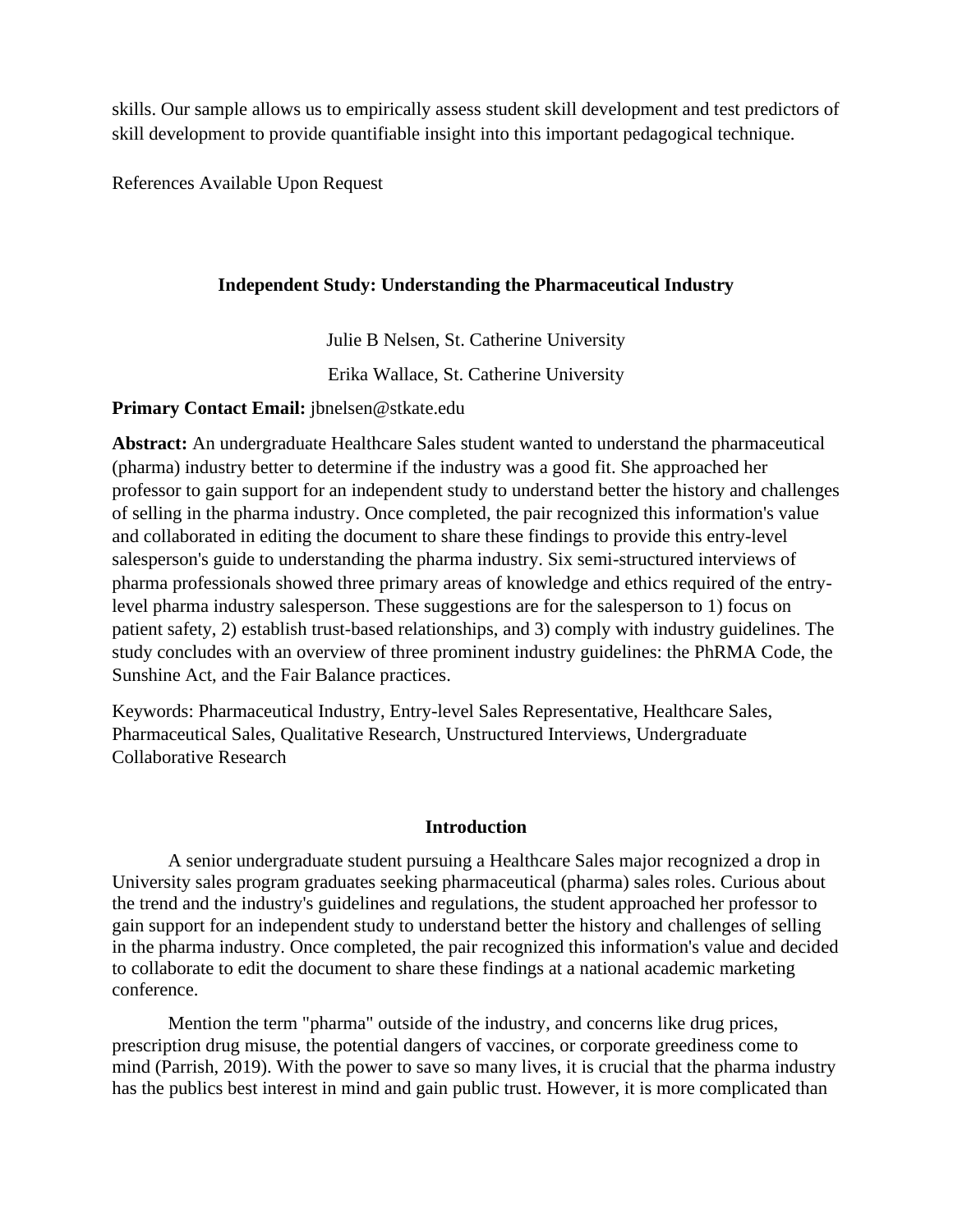that. The pharma industry represents one of the few sectors where direct promotional marketing, often referred to as the sales process, operates under multiple guidelines.

*Tarnished Pharmaceutical Industry Reputation.* Despite the positive intentions of most pharma companies, a few firms' actions produce mistrust, and the entire industry's image suffers. The industry's damaged reputation closely ties to perceived firm failures (Martinez, Breslauer, & Gosk, 2019; Lambert, 2019) and reported financial gouging (Smith, 2016; Meller & Hauwa, 2019). In Gallup's 2019 ranking of industries, McCarty (2019) found that the pharma industry ranks as the most poorly viewed industry by Americans'; it ranked last on a list of 25 sectors. The study found that Americans are more than twice as likely to negatively rate the pharma industry (58%) versus positively (27%). The industry's 2019 rating marked the pharma industry's lowest since the study began in 2001 (Akhtar, 2019).

Many blame all pharma industry companies for behaving unethically, thus tainting the industry and its employees. One study benchmarked the sentiment of electronic newspaper media coverage between 2014 and 2016 to investigate the potential relationship of media to the public perception of the pharma industry and found that overall, the press represented pharma companies similarly across newspapers (Pampulevski et al., 2020). Most articles assessed were deemed neutral. However, the analysis of all nonneutral articles found that multiple topics were evaluated as negative, except for financial or profit related articles. (Pampulevski et al., 2020).

It is easy to dismiss the industry as monsters because of the stigma. Yet, the sector still retains an appeal. Pharmaceuticals save lives. A career in pharma sales offers one of the fastestgrowing opportunities, with a 300% growth rate in the last decade and a relatively high national average salary (G.I. Jobs, 2020). The industry offers growth, variety, and security (Martin, 2017). Why should recent graduates think twice about the pharma sales industry? Pharmaceutical compliance pressures have never been higher, but is it that complicated? This study explores what an entry-level pharma sales representative should know about the pharma sales process before pursuing a career in the industry.

#### **Literature Review**

*Brief Pharmaceutical Industry History.* The pharma industry traces back to humankind's beginning and the need to heal and soothe (Bender, 1965). In the past, medical practitioners attempted what is now considered absurd. For example, bloodletting, which required cutting a sick person's blood vessels open to bleed out (Fox, n.d.). Over time, education and treatment improved, and now doctors cannot legally or ethically perform medical procedures like bloodletting anymore.

America's first pharmacy opened in 1752 in Philadelphia (Bender, 1965). The pharmacy's opening led to many other opportunities for stores dedicated entirely to medications and treatments for illnesses. In 1849, Pfizer company's founding represented the next major event for the pharma industry; its immigrant founders expanded their company during the Civil War because of the demand for painkillers and antiseptics (Walsh, 2010). Pfizer's expansion opened many doors for pharmacies across the United States with significant pharma breakthroughs in the 1900s with the discoveries of insulin and penicillin (Walsh, 2010). Things looked up for the industry as it flourished with significant findings.

Then, in 1961, the industry faced significant drawbacks. Thalidomide, a medication initially created as a sedative but often used to treat common conditions such as nausea in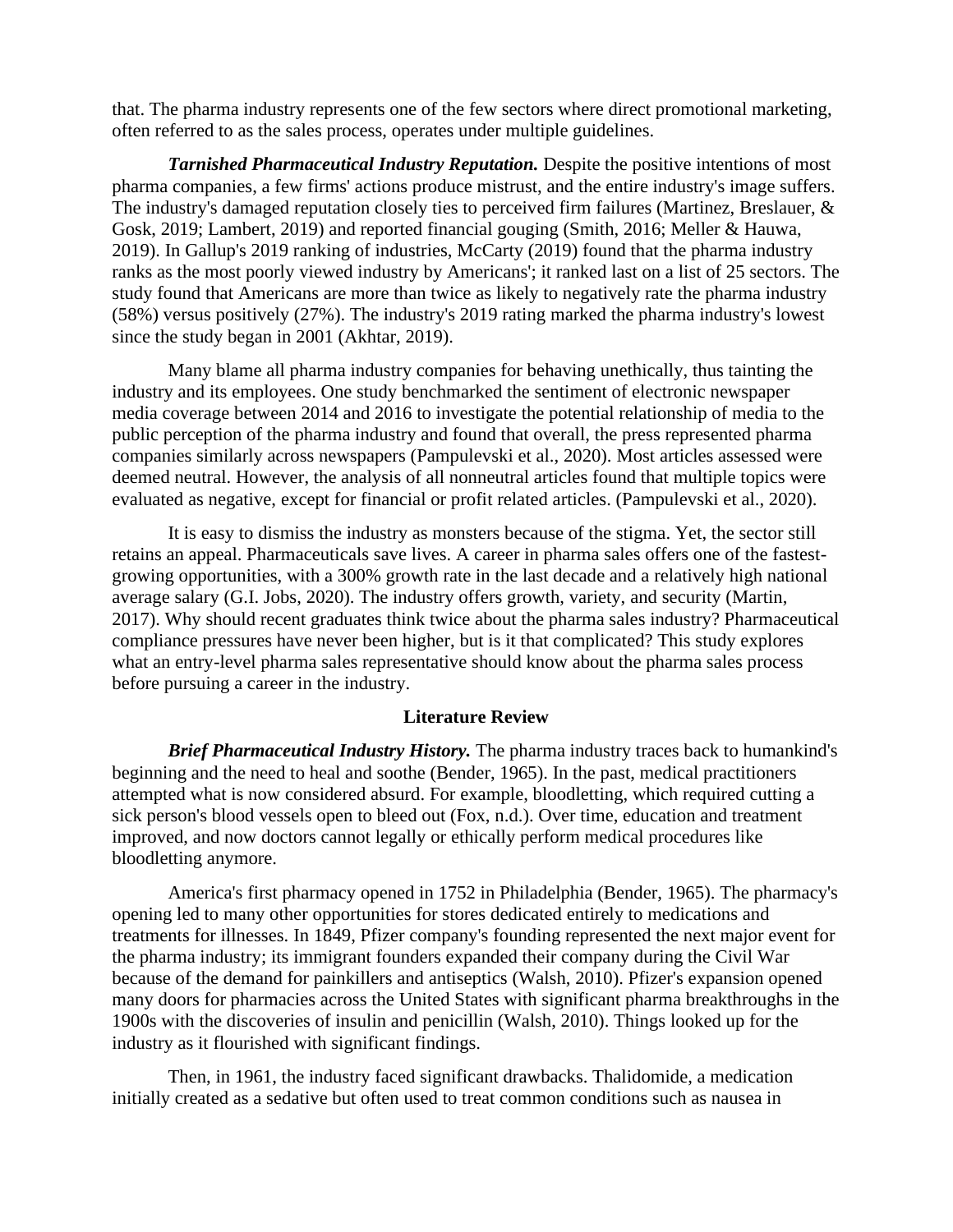pregnancy and flu-like symptoms, linked to significant congenital disabilities when pregnant women ingested the drug; it took more than five years to make the connection (Science Museum, 2019). The Thalidomide scandal created new guidelines for prescription drugs and the need for testing to show their same side-effects and efficacy (Walsh, 2010).

Before the Thalidomide scandal, drug companies faced few regulations when putting new medications on the market (Ellis, 2016). After the scandal, no drugs for human use could earn approval based only on animal testing. Governments worldwide began to adapt to this new law, and drug companies underwent more intense testing when putting new medications on the market (Science Museum, 2019). Although many adverse outcomes have occurred in the pharma industry due to the Thalidomide scandal, much good came from it, and medications now face more strict regulations to be approved for human use.

*Pharmaceutical Industry Sales and Marketing.* Life-saving drugs emerged over the centuries; the development of new medications also came with new rules and regulations on marketing and selling these drugs (Tompkins, 2018). Today, pharma sales representatives hold more of an educator role in working with their healthcare providers. They serve their providers as product experts to ask questions and learn about available medications (Tompkins, 2018).

Nir Kossovsky (2019) found six unique reputational factors that elevate or aggravate a pharma company's name: ethics, innovation, safety, sustainability, quality, and security. If a company, or the collective industry, does not live up to expectations, its reputation suffers. This perceived mismatch between expectations and actions resulted in established formal guidelines for the pharma industry. In the last two decades, the pharma industry and regulators introduced new codes, rules, regulations, and laws to address unethical behaviors and protect patient rights (Kossovsky, 2019).

*Study Significance.* While a mainstream online media search shows articles outlining what an entry-level pharma salesperson needs to know, the researchers found no academic research documenting this information. Fugh-Berman and Ahari (2007) outlined the physiciancontrolled process of consumer drug access. These researchers also report the recruiting of physician "thought leaders" to become informal or formal drug spokespeople, which ultimately improves the sales representative and provider relationship and increases market share. Other research focused on the need for pharma sales representative regulation (Case, 2020) or the factors that influence increased prescriptions such as conferences, seminars, gifts, and medicines (Rathod & Palkar, 2018). Nowhere did the researchers find any studies to support the entry-level pharma professional. This paper addresses that literature gap.

#### **Method**

To better understand the pharma industry, the researchers used qualitative unstructured interviews with pharma industry representatives to learn about the impact of pharma guidelines on the sales process. An interview consent form was created (See Appendix A) and signed by interviewees prior to the interviews. The research goal was to answer the question: What should an entry-level sales representative know about pharma sales and marketing guidelines before joining the industry? The researcher interviewed six current industry employees to answer this research query and to understand their experience with industry codes, rules, regulations, and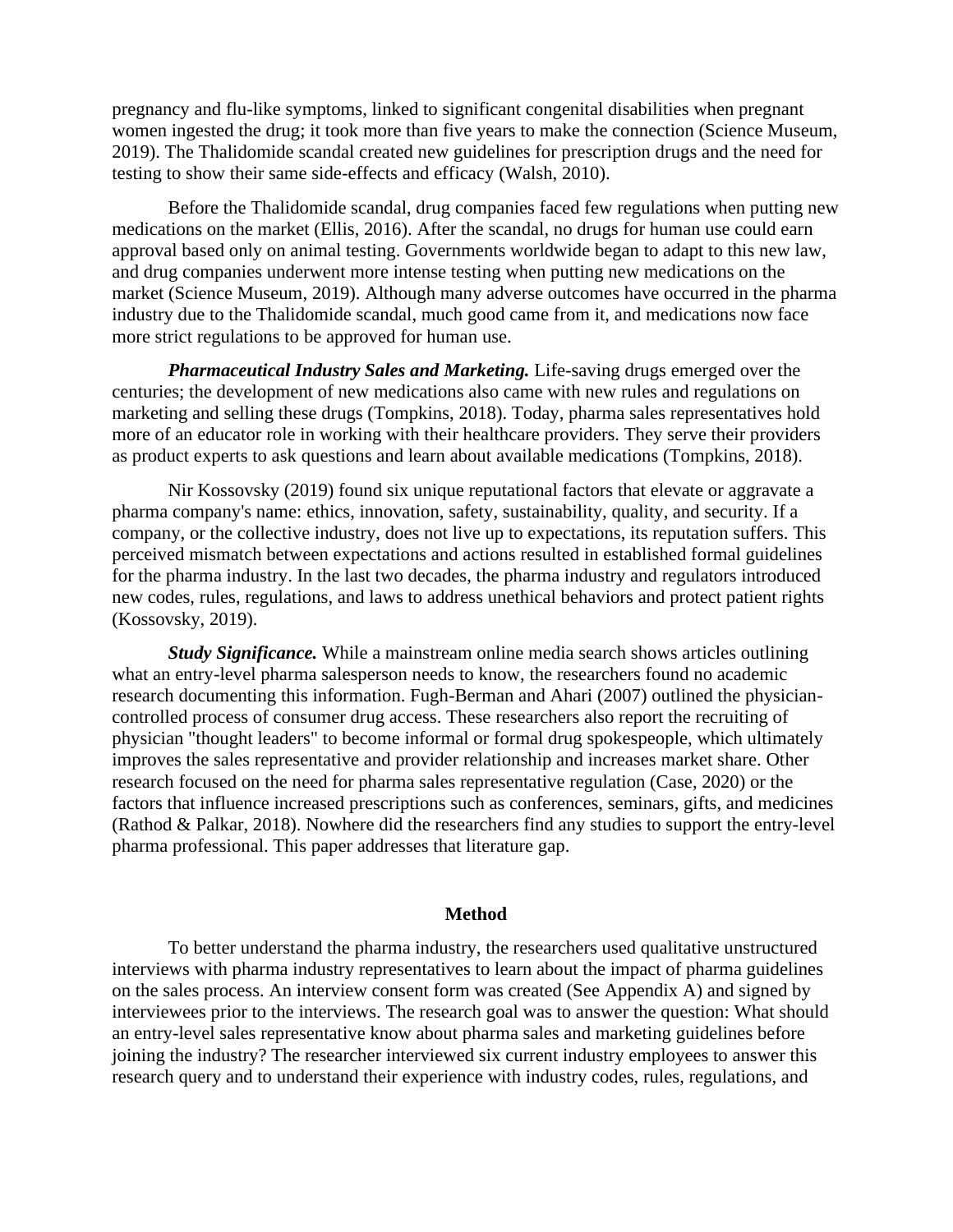laws. This is what qualitative researchers refer to as a purposive or expert sample to represent the pharma industry (Lavrakas, 2008)

These unstructured interviews took place via phone calls, video calls, or questionnaire completion to understand the pharma industry. Unstructured interviewing

differs from traditional structured interviewing in two important ways. First, although the researcher established initial guiding questions (See Appendix B), no formal structured instrument or protocol was required. Secondly, with unstructured interviews, the interviewer may move the conversation in any direction of interest that evolves through the interview process (Trochim, n.d.). The researchers selected the unstructured interviewing method because it allowed the interviewees to share their insights on the industry and how it personally altered their roles. It also allowed flexibility to follow tangents when topics of interest emerged. Following the interviews, analysis of the interview transcripts took place to determine what the prevailing answers were to what an entry-level sales representative should know about pharma sales and marketing before joining the industry.

#### **Findings**

Interviews took place with the pharma industry representatives in March 2020. The interviewees' roles included pharmacy technicians, directors of sales, and marketing managers. Three common themes emerged regarding what an entry-level sales representative should know about pharma sales and marketing before joining the industry. These three themes are that pharma representatives should 1) retain an emphasis on patient safety in all interactions, 2) establish a trust-based relationship with clients to achieve patient safety, and 3) become wellversed in the codes, rules, regulations, and laws. The researchers explore those themes further in this section.

*Focus on Patient Safety.* The pharma industry is strictly regulated because patient safety needs to be considered as a top priority. One of the interviewees states, "We are driven to serve patients. Regulation requires that we balance benefit and risk messaging. It can be challenging; however, FDA regulation protects patients" (Subject 3, personal communication, March 8, 2020). The dedication to serving patients was evident throughout the interviews. Interviewees referred to how far the industry evolved, resulting in better patient safety. These changes made patient risks more transparent to review and determine willingness to accept the associated medication risks. Another interviewee stated the necessity of these regulations because patients do not recognize the expense or risky of certain medications. "If the industry did not make these industry changes, pharma would be a different world, and things could still be hidden from patients" (Subject 4, personal communication, March 12, 2020).

*Establish Trust-based Relationships.* The interviewees believe pharma sales representatives should build relationships with their healthcare providers to educate and guide providers with medication information. To be a successful, sales representative relationships with customers' matter. One interviewee stated, "building relationships with healthcare providers is essential in educating and earning trust as a representative" (Subject 4, personal communication, March 12, 2020). Healthcare providers are incredibly busy with patients and administrative tasks, so their limited time with representatives needs to be worthwhile and beneficial to their practice, or it could make or break the ongoing relationship. Another interviewee stated that being genuine and believing in your product makes all of the difference in provider relationships. If a representative does not believe in a product, why should the medical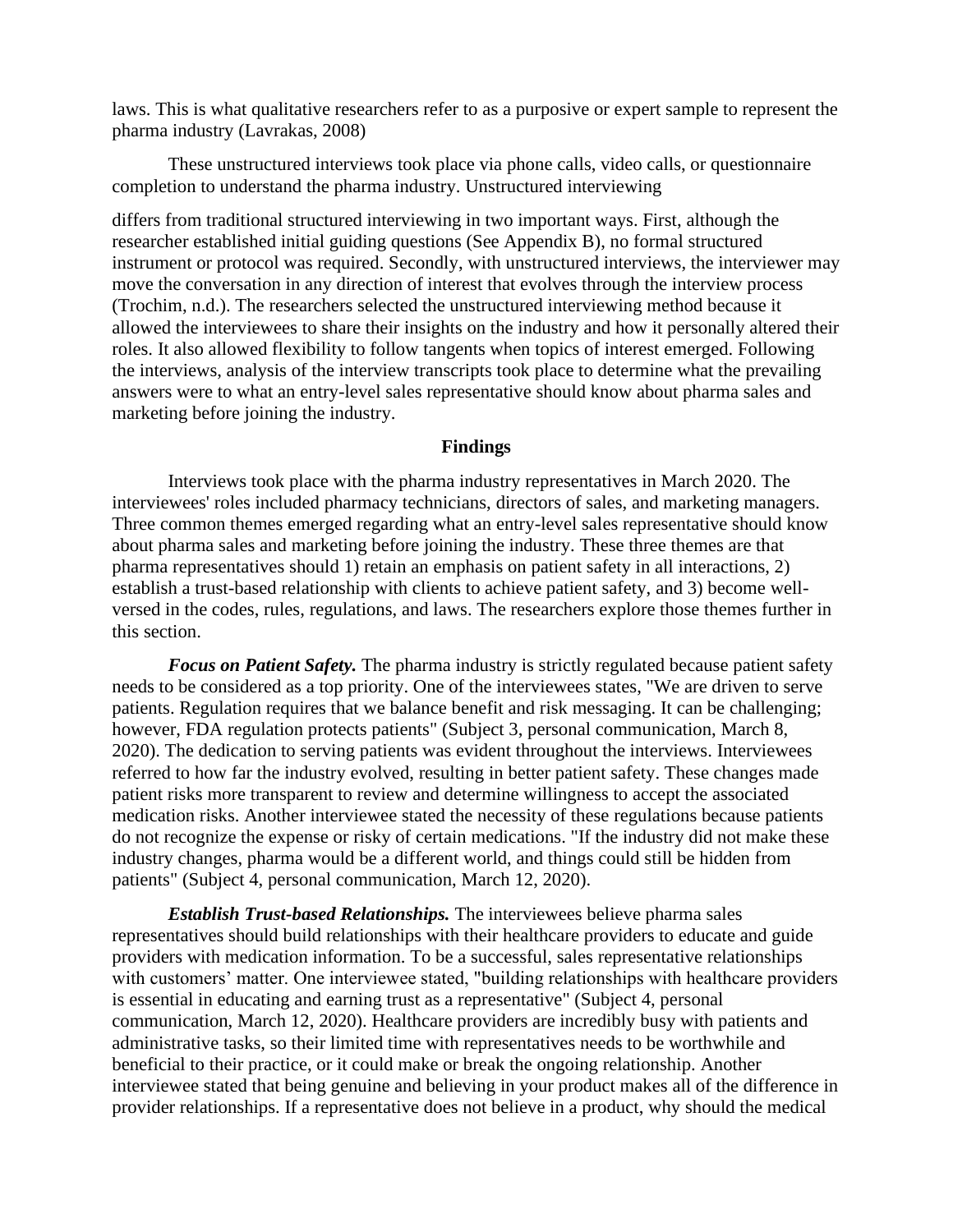provider? The interviewee continued to explain that "we are all people, and there is no reason to boast or overextend your product. If you, as a sales representative, can relate to them and show them the value you and the product bring, then there will be an ease for the healthcare professionals to trust you and listen to where you can add value and help them within their profession too." (Subject 2, personal communication, March 14, 2020).

*Comply with Industry Guidelines.* Pharmaceutical sales representatives should be wellversed in the codes, rules, regulations, and laws to ensure compliance and provide ethical information for healthcare professionals. The pharma industry introduced new codes, rules, regulations, and laws over the last two decades which dramatically changed the industry for sales representatives.

One interviewee stated that it was a hard transition for them and that "going from few standards to being wholly buttoned-up took a great effort" (Subject 3, personal communication, March 8, 2020). These new standards also prompted doctors to avoid representatives due to the reporting required when doing so. Sales representatives lost access to providers after the Sunshine Act. Although all interviewees mentioned these new guidelines impacted their careers, each deemed it essential for their firms to put the patient first. These guidelines also gave smaller pharma companies a chance in the playing field. This prevented larger companies like Pfizer or Bayer from using their money to overpower the industries' small players.

If a sales representative is not well versed in the pharma sales and marketing guidelines, it could destroy their career. It is not uncommon to hear of salespeople who broke the law in provider relationships. These individuals can be fined, jailed, and lose their job, depending on the circumstances (PhRMA, 2019). It is essential for new representatives to fully understand the codes, rules and regulations, and laws that apply to them in their careers.

Future pharma representatives need to know how the industry evolved. Many patientguidelines were designed to give consumers the safety and reassurance they need to lead healthy lives emerged. Many pharma companies follow the standards set in place to stay compliant, to educate healthcare professionals on the life-saving medications that are new to the market. Without pharma sales representatives, many healthcare providers would be unaware of new medicines, and they might neglect their patients by not educating themselves.

## **Discussion and Future Research**

The three themes found in interviews with pharma professionals indicated that entry-level pharma salespeople need to: focus on patients, establishing trusting relationships between healthcare professionals, and understand the pharma sales guidelines. Throughout the research, these were evident themes amongst all interviewees. Here the researchers discuss the importance of these themes to the industry and highlights three pharma sales guidelines important to a pharmceutical sales representative.

#### **Theme One: Focus on the Patient**

Patwardhan (2016) clarifies that physicians feel overwhelmed by the amount of information presented to them. It is hard to distinguish scientific fact from a biased opinion. That is why sales representatives need to have a patient-focused approach as they enter the healthcare providers' space and educate them on their product (Patwardhan, 2016). As sales representatives,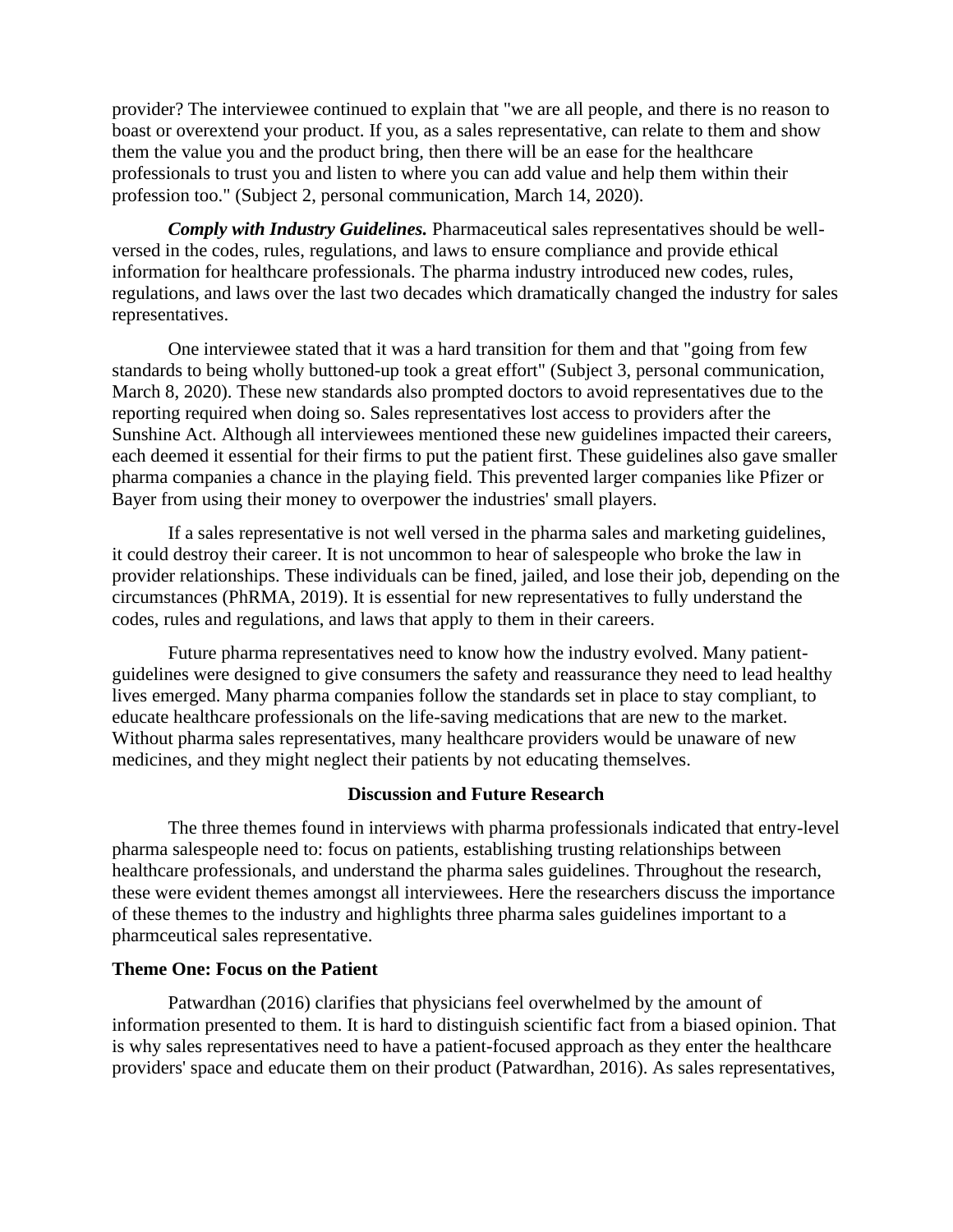these individuals influence many people's lives, and if intentions are not patient-focused, more harm than good can result.

## **Theme Two: Establish Trust Based-Relationships**

One interviewee emphasized the importance of eliminating unnecessary information that leads to unclear perceptions (Subject 6, personal communication, March 6, 2020). A pharma representative must make connections and build trust with providers because time is limited, and efficiency is required. As another interviewee noted, "you should try and relate to them and see things from their perspective. It will make all of the difference" (Subject 4, personal communication, March 12, 2020). Additional comments include that pharma salespeople need to "eliminate obstacles to build relationships" and "keep it short and sweet" (Subject 1, personal communication, March 4, 2020). To be successful in today's industry, one interviewee noted pharma sales representatives "need to be honest, be real, be prepared with balanced information, be prepared with literature, and know who the key opinion leaders are" (Subject 2, personal communication, March 14, 2020).

#### **Theme Three: Pharmaceutical Sales Guidelines.**

The interviewees stressed that the PhRMA Code of 2002, the Sunshine Act of 2010, and Fair Balance practices correspond to government and industry standards to protect patient health and safety. These directives steer companies and their employees to create an ethically rooted sales operation. The researchers discovered how these standards provide ethical criteria for sales representatives to interact with healthcare providers.

*PhRMA Code.* The PhRMA Code is a voluntary code created in 2009 to ensure that pharma representatives ethically sell to healthcare providers, and patient care is always of the highest priority (PhRMa, 2019). The relationships between healthcare professionals and sales representatives need to inform, educate, support, and obtain feedback and advice from healthcare professionals (PhRMA, 2008).

The PhRMA Code includes three major pharma sales representative directives around providing meals, prohibiting entertainment, and offering pharma company support with continuing medical education. If a sales representative provides healthcare professionals with a meal, there must be documented scientific value and clinical information surrounding the medication involved with the meal. The PhRMA Code prohibits entertainment and recreation provided to healthcare providers from sales representatives. Pharmaceutical companies can no longer entertain their clients as tickets to sporting events or vacations are against the rules since these activities did not benefit patient care (Baltz, n.d.). Pharmaceutical companies may still provide continuing medical education for providers financially to support learning and improve patient care (PhRMA, 2008). Although this code is voluntary, clear ethical guidelines lead sales representatives and their firms to keep interactions patient centered.

*Sunshine Act.* The Sunshine Act, implemented by Congress in 2010, made the interactions between medical salespeople and health care providers more transparent by requiring the documentation of "transfers of value" between salespeople in both medical devices and pharma to the Centers for Medicare and Medicaid Services (Novartis, 2017). Sullivan (2018) states that collaboration amongst healthcare professionals and manufacturers in the medical industry benefits everyone because innovation happens in designing and delivering new lifesaving medications and devices. He also noted that this could also lead to conflicts of interest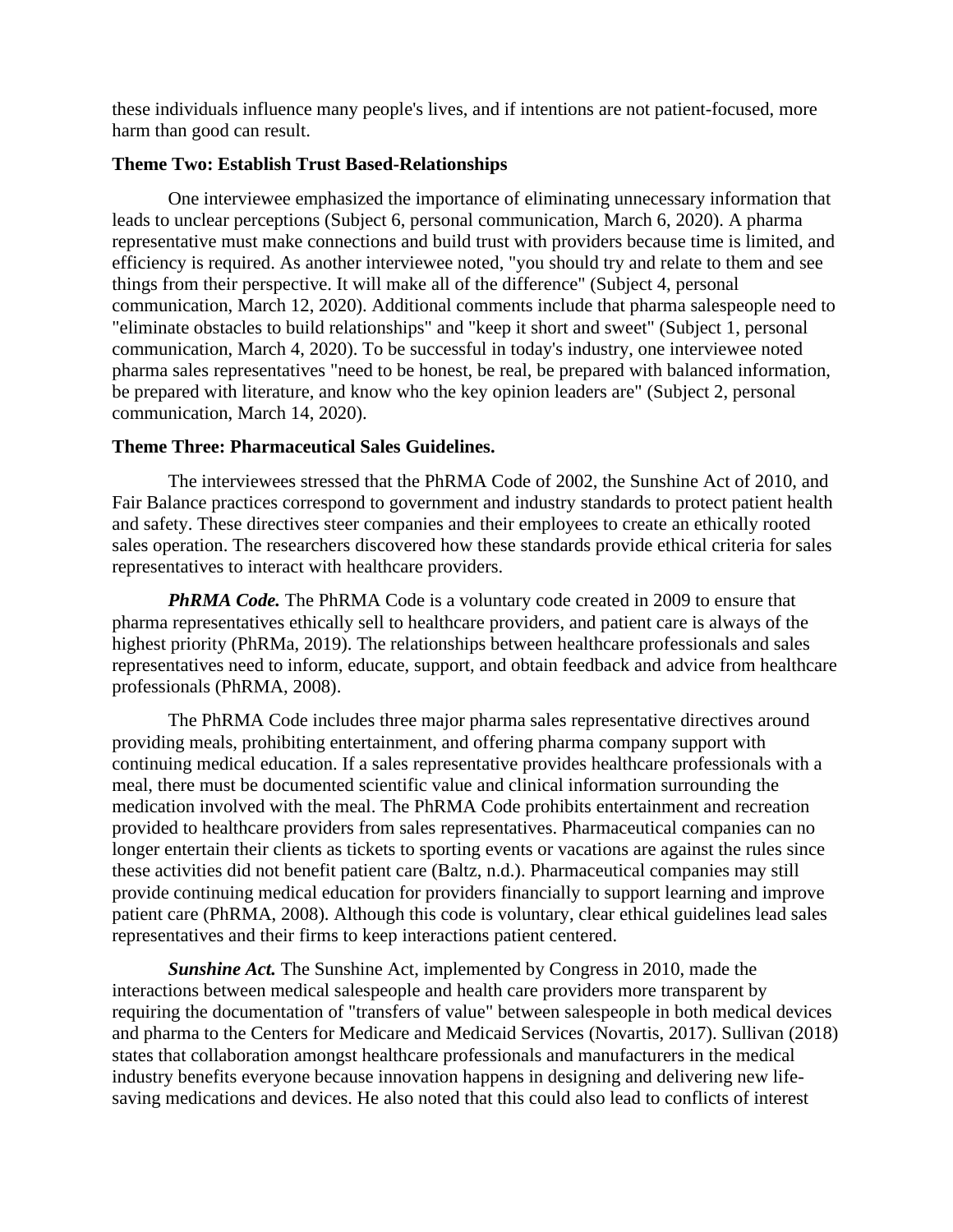that skew research, education, and providers' decision-making if monetary value is involved (Sullivan, 2018). While financial ties do not always lead to inappropriate behaviors, transparency measures provide insights into healthcare professionals and medical sales representatives' relationships. Company disclosures, to show transparency, include the provider name, business address, National Provider Identifier number and specialty, date of payment, the association of drug, device, biological, or medical supply, and the form of revenue and nature of the fees (Sullivan, 2018).

The Sunshine Act created a rigorous compliance process for medical sales companies to protect individuals who receive their products. These measures give individuals peace of mind that medical manufacturing companies' incentives do not skew the treatment received. Providers learn, following the guidelines, about new drugs and devices on the market.

*Fair Balance*. The FDA also requires pharma companies and sales representatives to provide "Fair Balance" to providers and consumers (FDA, 2020). Fair Balance includes content on a drug's most significant risks, and those risks must be shared including content and presentation of its benefits (FDA, n.d.). Rollins (2016) shares that "Fair Balance" needs to be presented in any medical promotional item, even a 140-character tweet on Twitter. The FDA researched the pharma industry people's responses to medical sales advertising and found the need for guidelines to understand how to exist in multiple environments without consequences (Rollins, 2016).

Currently, the countries of New Zealand and the United States are the only participants in the requirements of Fair Balance (Rollins, 2016). The FDA provides as many precautions as possible for pharma companies. Although many individuals within the industry find this rule a little bit daunting, it is for society's greater good (Rollins, 2016). People should be aware of all implications of a medication or device before moving forward with a treatment method. Fair Balance ensures people receive both good and bad information on a treatment method.

## **Future Research**

There is opportunity for future research on this topic. Although the Sunshine Act, PhRMA Code, and "Fair Balance" efforts guide people in the right direction, some companies and their sales representatives still act unethically. Between 2% and 12% of physicians, according to Medicate, even receive some form of payment for choosing a specific pharma solution (Patwardhan, 2016). Patwardhan (2016) also suggests it is impossible to get a total grasp of the pharma industry. Continued efforts are still needed to understand the industry and point people in an ethical direction. The required social distancing due to COVID-19 made remote support the new normal for pharma sales; its impact on the industry would also be valuable to research.

#### **Conclusions**

In answer to the research question: "What should an entry-level sales representative know about pharma sales and marketing guidelines before joining the industry?", the industry representatives interviewed indicated that the entry-level pharma salesperson needs to: 1) focus on patient safety, 2) establish trust-based relationships, and 3) comply with industry guidelines. Knowledge of these three themes is essential to entry-level sales representatives because there are many misperceptions of the pharma sales industry, especially with entry-level employees.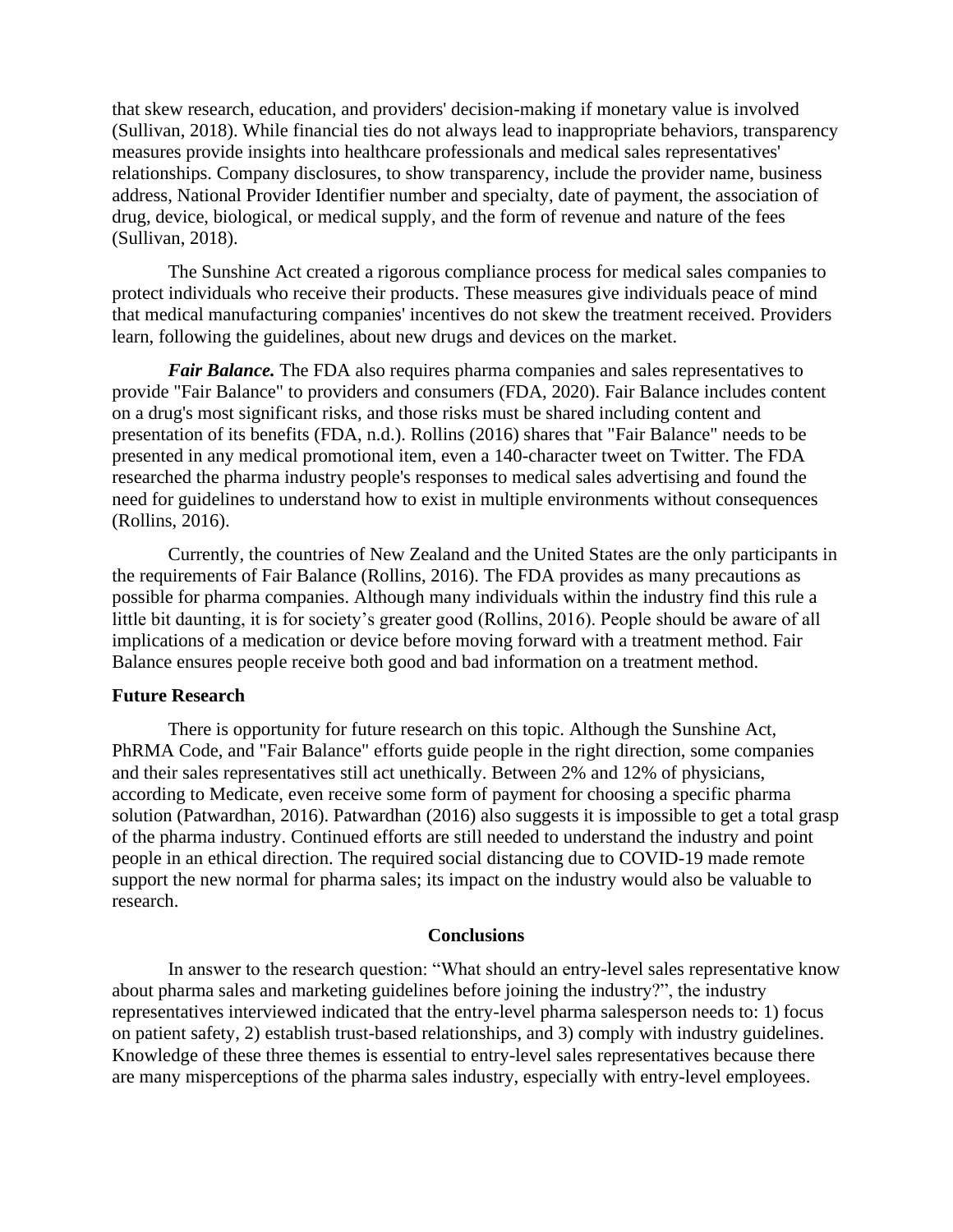The researchers hope that this information serves as a guide for entry-level employees contemplating a career in the pharma industry.

The PhRMA Code, Sunshine Act, and "Fair Balance" practices are all newer implementations to the pharma world designed to promote transparent and ethical relationships between healthcare professionals and pharma companies. Without the industry's evolution to protect patients, skewed treatment methods could exist solely based on providers' incentives (Patwardhan, 2016). These new laws, codes, and regulations benefit patients worldwide and ensure they receive treatment based on their exact needs.

Abstract available upon request.

#### **References**

- Akhtar, A. (2019, September 7). Big pharmacy, government are America's top hated industries. *Business Insider.* [https://www.businessinsider.com/big-pharmacy-government-are](about:blank)[americas-top-hated-industries-2019-9](about:blank)
- Baltz, M. (n.d.). The new PhRMA Code and the potential benefits of compliance. *Butler Snow* [http://www.butlersnow.com/wp-content/uploads/pdfs/attorney\\_publications/the-new](about:blank)[pharma-code-and-the-potential-benefits-of-compliance.pdf](about:blank)
- Bender, G. (1966). *Great moments in medicine a history of medicine in pictures.* Detroit, MI. Northwood Institute Press.
- Case, R. (2020). Professional ethics, professionalization, and regulation of pharmaceutical sales. *Integrity, Transparency and Corruption in Healthcare & Research on Health, 1*, 105.
- FDA. (n.d.). Drug advertising: A glossary of terms. Fair balance definition. https://www.fda.gov/drugs/prescription-drug-advertising/drug-advertising-glossaryterms#F
- Fox, P. (n.d.) *Weird and downright ridiculous medicines that were once completely acceptable in society*.<https://boredomtherapy.com/weird-cures-in-history/>
- Fugh-Berman, A & Ahari, S.. (2007) Following the script: How Drug reps make friends and influence doctors. *PLoS Medicine 4*(4): e150. https://doi.org/10.1371/journal.pmed.0040150
- G.I. Jobs. (2020, December). Is pharmaceutical sales a good career path. https://www.gijobs.com/is-pharmaceutical-sales-a-good-career-path/
- Ellis, L. (2016, July 14). Snapshots of the American pharmaceutical industry. *Harvard School of Public Health.* [https://www.hsph.harvard.edu/ecpe/snapshot-of-the-american](https://www.hsph.harvard.edu/ecpe/snapshot-of-the-american-%09pharmaceutical-%09industry/)[pharmaceutical-](https://www.hsph.harvard.edu/ecpe/snapshot-of-the-american-%09pharmaceutical-%09industry/) industry/
- Kossovsky, N. (2019, February 18). What the Purdue pharma case teaches us about reputational tornadoes. *Pharma Exec.* [https://www.pharmexec.com/view/what-purdue-pharma-case](about:blank)teaches-us-about-reputational-tornadoes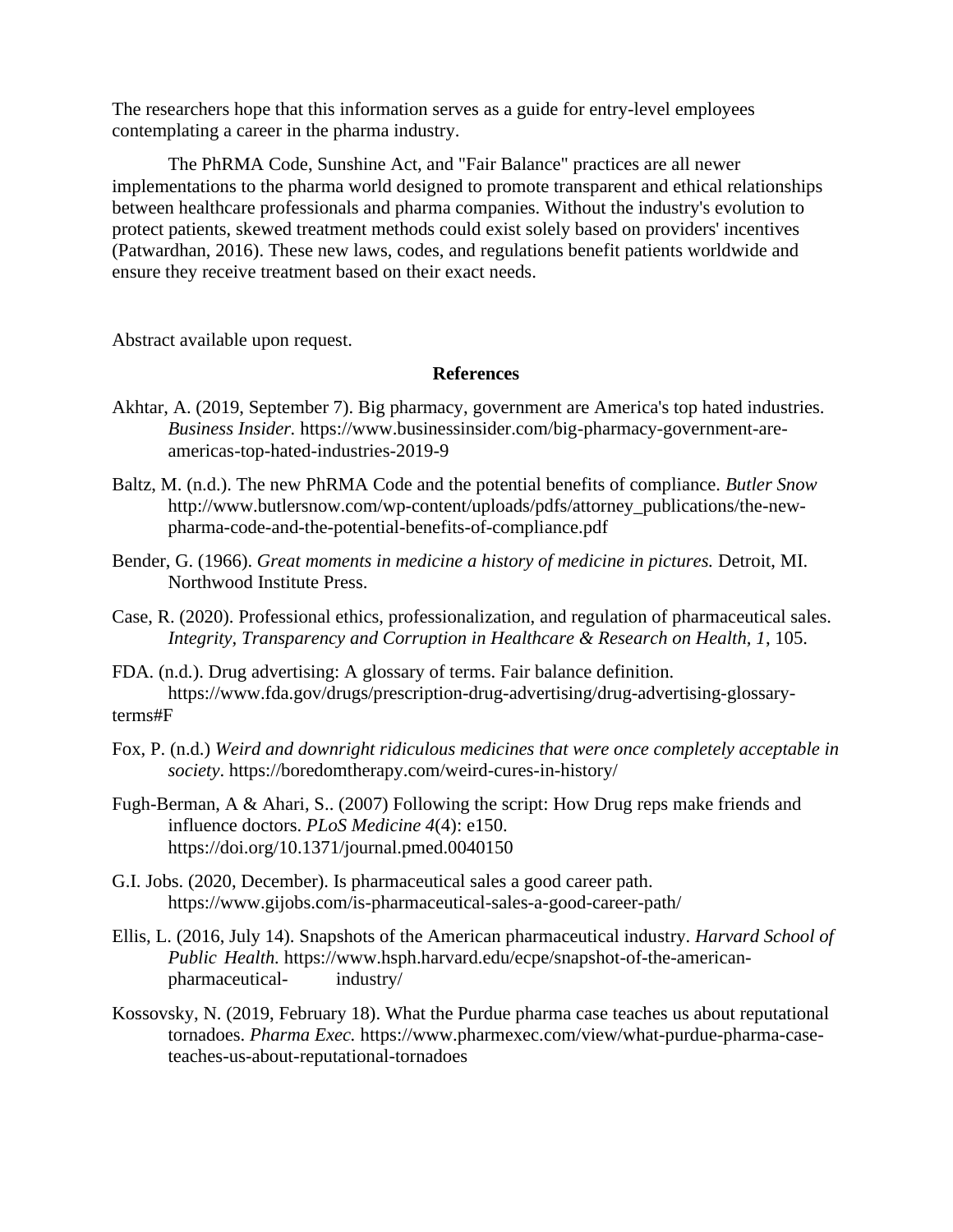Lambert, J. (2019, May 12). 'Bottle Of Lies' exposes the dark side of the generic-drug boom.

- *NPR.* [https://www.npr.org/sections/health-shots/2019/05/12/722216512/bottle-of-lies](https://www.npr.org/sections/health-shots/2019/05/12/722216512/bottle-of-lies-%09exposes-the-%09dark-side-of-the-generic-drug-boom)exposes-the- [dark-side-of-the-generic-drug-boom](https://www.npr.org/sections/health-shots/2019/05/12/722216512/bottle-of-lies-%09exposes-the-%09dark-side-of-the-generic-drug-boom)
- Lavrakas, P. (2008). *Encyclopedia of survey research methods (Vols. 1-0).* Sage Publications. doi: 10.4135/9781412963947
- Martin, R. (2017, October 30). Why work in the pharmaceutical industry? *Hyperec.*  http://news.hyperec.com/post/why-work-in-the-pharmaceutical-industry

Martinez, D., Breslauer, B. and Gosk, S. (2019, May 10). Tainted drugs: Ex-FDA inspector

- warns of dangers in U.S. meds made in China, India. *NBC News.* [https://www.nbcnews.com/health/health-news/tainted-drugs-ex-fda-inspector-warns](about:blank)[dangers-u-s-meds-n1002971](about:blank)
- McCarthy, J. (2019, September 3). Big pharma sinks to the bottom of U.S. industry rankings. *Gallup.* [https://news.gallup.com/poll/266060/big-pharma-sinks-bottom-industry](https://news.gallup.com/poll/266060/big-pharma-sinks-bottom-industry-)rankings.aspx
- Meller, A. & Hauwa Ahmed, H. (2019, August 30). How big pharma reaps profits while hurting everyday Americans. *Center for American Progress.* [https://www.americanprogress.org/issues/democracy/reports/2019/08/30/473911/big](about:blank)pharma-reaps-profits-hurting-everyday-americans/

Novartis (2017). *Physician payments - Sunshine* 

- *Act*[.https://www.pharma.us.novartis.com/corporate-](https://www.pharma.us.novartis.com/corporate-%09responsibility/physician-payments-%09sunshine-act) responsibility/physician-payments[sunshine-act](https://www.pharma.us.novartis.com/corporate-%09responsibility/physician-payments-%09sunshine-act)
- Pampulevski, V., Giaquinto, J., Rametta, M., Toscani, M., Barone, J. & Nadal, J. (2020). Sentiment of media coverage and reputation of the pharmaceutical industry. *Therapeutic Innovation and Regulatory Science, 54*, 220–225. [https://doi.org/10.1007/s43441-019-](about:blank) 00048-8
- Parrish, M. (2019, March 18). Pharma's damaged reputation: Can the industry fix its image problem? *Pharma Manufacturing.*  https://www.pharmamanufacturing.com/articles/2019/pharmas-damaged-reputation/
- Patwardhan, A. (2016). Physicians-pharmaceutical sales representatives' interactions and conflict of interest: Challenges and solutions. *The Journal of Health Care Organization, Provision, and Financing, 53*, 1-5. Doi: 10.1177/0046958016667597
- PhRMA. (2008, July). *Code on interactions with healthcare professionals*.

http://phrma-docs.phrma.org/sites/default/files/pdf/phrma\_marketing\_code\_2008-1.pdf

PhRMA. (2019, October 2). *Code on interactions with healthcare professionals*. [https://www.phrma.org/en/Codes-and-guidelines/Code-on-](https://www.phrma.org/en/Codes-and-guidelines/Code-on-%09Interactionswith-)[Interactionswith-H](https://www.phrma.org/en/Codes-and-guidelines/Code-on-%09Interactionswith-)ealth-Care-Professionals

Rathod, M., & Palkar, A. (2018). Promotion of Pharmaceutical Products through Doctor. *Journal of Management and Science, 63*. [https://www.researchgate.net/profile/Rajesh\\_Tiwari17/publication/346400091\\_Skill\\_Hier](about:blank) archy Motivation Model for University Teachers In Indian Higher Education/links/5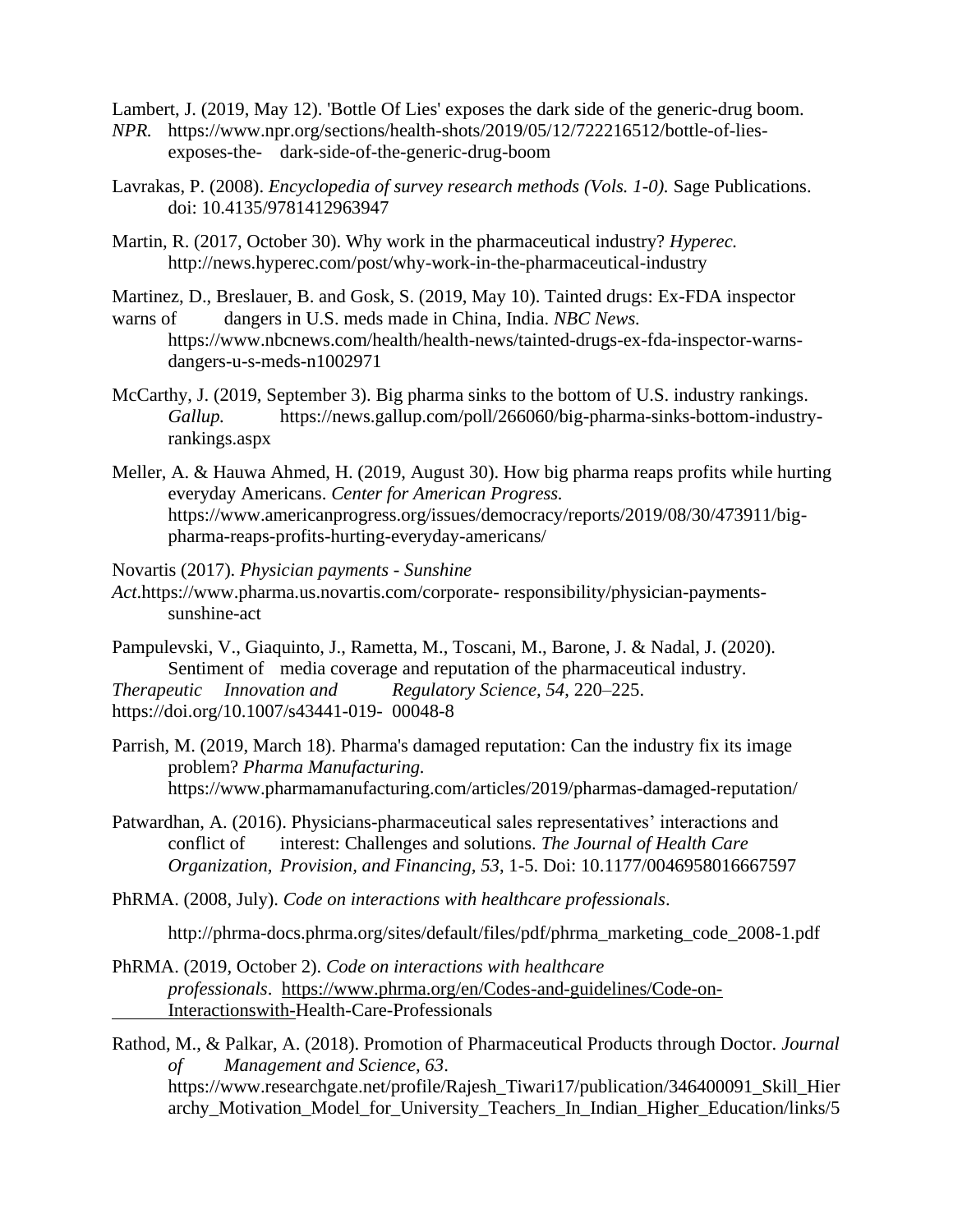fbfd6fda6fdcc6cc66b7706/Skill-Hierarchy-Motivation-Model-for-University-Teachers-In- Indian-Higher-Education.pdf#page=66

- Rollins, B. (2016, February 10). Still the great debate "fair balance" in direct-to-consumer prescription drug advertising. *International Journal of Health Policy and Management, 5*(4), 287-288. Doi 10.15171/ijhpm.2016.17
- Science Museum (2019, December 11). *Thalidomide*. [https://www.sciencemuseum.org.uk/objects-and-](https://www.sciencemuseum.org.uk/objects-and-%09stories/medicine/thalidomide) stories/medicine/thalidomide
- Smith, G. (2016, July 6). Price gouging and the dangerous new breed of pharma companies. *Harvard Business Review.* [https://hbr.org/2016/07/price-gouging-and-the-dangerous](about:blank)new- breed-of-pharma-companies
- Sullivan, T. (2018, May 6). Physician payment sunshine act: CMS proposed rule overview. *Policy Med.* [https://www.policymed.com/2011/12/physician-payment-sunshine-act-cms](https://www.policymed.com/2011/12/physician-payment-sunshine-act-cms-%09proposed-)[proposed-r](https://www.policymed.com/2011/12/physician-payment-sunshine-act-cms-%09proposed-)ule-overview.html
- Tompkins, J. (2018, October). The changing face of pharma sales. *Pharma Times.* http://www.pharmatimes.com/magazine/2018/october 2018/the changing face of phar ma\_sales
- Trochim, W. (n.d.). *Qualitative Methods*. [https://conjointly.com/kb/qualitative-](about:blank) methods/
- Walsh, R. (2010, October 1). *A history of the pharmaceutical industry*. *Pharma Phorum.* https://pharmaphorum.com/articles/a\_history\_of\_the\_pharmaceutical\_industry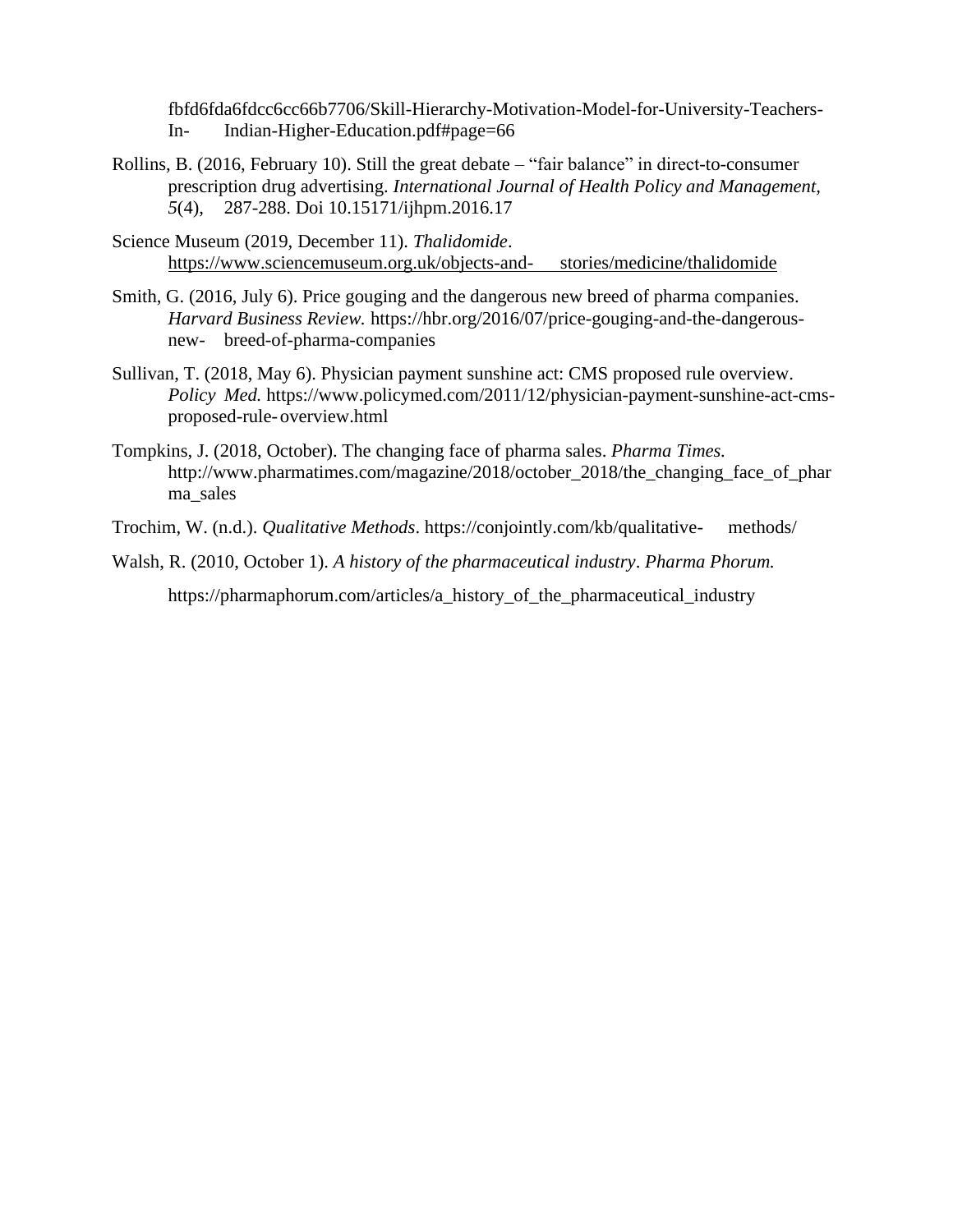#### **Katie's Closet: An On-campus Experiential Learning Project**

Julie B Nelsen, St. Catherine University Mary Henderson, St. Catherine University Pa Kou Yang, St. Catherine University

#### **Primary Contact Email:** jbnelsen@stkate.edu

#### **Abstract**

Two faculty and one undergraduate student embarked on an applied learning experience to determine the feasibility of starting a free professional clothing shop for University students called Katie's Closet. All aspects of conceptualizing and testing the Katie's Closet pop-up-store concept began from a feasibility study. With the support of faculty mentors, the undergraduate student researched, analyzed, and executed the project. The action research project started with informational interviews and a focus group for gathering qualitative data on the student population's needs. These findings led to more research to explore potential collaborative partnerships with other University departments. Competitive benchmarking also supported developing the entrepreneurial project concept and offered insightful information to help with the start-up. The data provided the foundational knowledge to create and market a Katie's Closet pop-up store on campus. This article is a collaborative effort written by both the undergraduate student intern and her faculty mentors.

Keywords: Applied Learning, Internship, Action Project, Applied Research, Collaborators, Experiential Learning, On-campus Marketing, Entrepreneurism, Undergraduate Student Research

#### **Introduction**

At the beginning of the school year, an energetic, first-generation student approached the faculty teaching the Business Practicum (internship) course seeking ideas for an internship that would meet her needs as a double major in Business Administration and Marketing. As a fulltime student, part-time worker, and full-time spouse and mom of two needed a flexible and challenging position. Another student at the University recently mentioned that she and other students needed affordable or free professional women's clothing for interviews and internships. This student experienced challenges in getting clothing from the local Dress for Success nonprofit and wanted something more accessible to secure professional attire on a student budget.

With this concept in hand and a student in need of an internship, the two Business department faculty quickly collaborated with the student to formulate a job description, internship deliverables, and success measurements. The potential Intern was motivated to support University students seeking internship or job experiences by having professional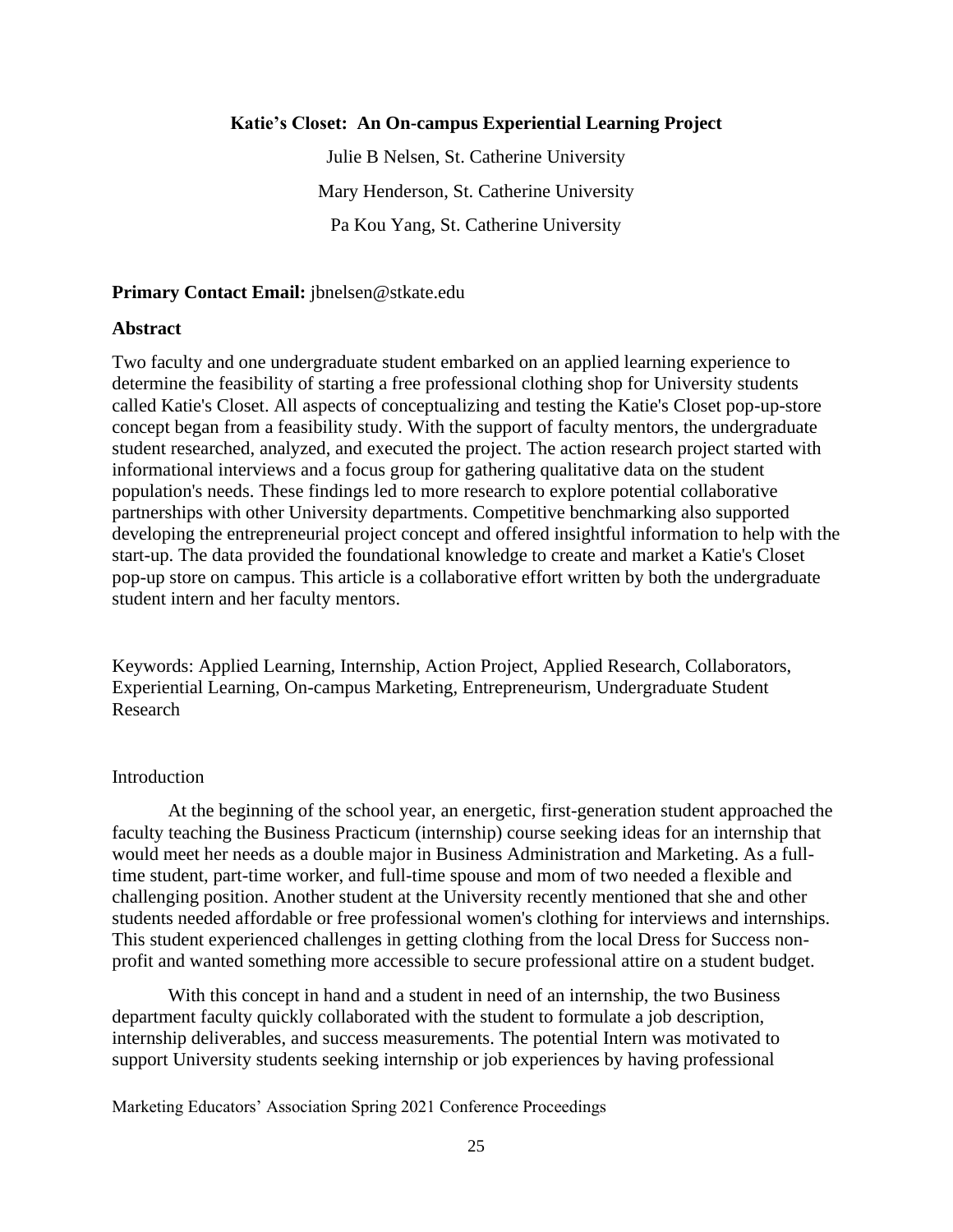clothing available for them free of charge. She was also inspired by her own challenges finding professional attire on a budget.

#### Literature Review

Because this project incorporates many areas of knowledge, the literature review scans a variety and combination of subjects, including career readiness, experiential learning, economic insecurities, retail options, and the free-store concept. It also reviews the prominent theories tied to this study. Nowhere in the literature review did the researchers find a study outlining the launch of an on-campus, pop-up-shop free clothing store.

Career Readiness. College students pursue their education for various reasons, including expanding their knowledge of a subject area, earning a degree for intrinsic reasons, and getting a good job after graduation. In an article discussing the connection between higher education and careers, the authors state,

First, education pushes young adults to get good jobs and sustain steady, dynamic lives, which seems to continue to the next generation. Furthermore, as society becomes more complex, higher education is needed to keep up. Thus, higher education is often identified as the key to ending the poverty cycle due to creating opportunities for students to enter the workforce and increasing social mobility (Lane, Rankin, Capps, Rann, & Basel, 2019, p. 38).

To pursue their college education, students need the financial means to pay for their tuition, housing, food, and other necessities. While professional clothing is necessary for students' internship and job search during their college years, it may not be affordable due to these additional expenses. Lane and co-authors (2019) further state, "As economic hardship and food insecurity become a prevalent issue on college campuses, it follows that students may lack financial resources to obtain professional clothing necessary to obtain and maintain internships and employment opportunities." The unfortunate irony is that professional clothing is a critical component in the interview process to earn the internships and jobs that will set the student up for a promising future. Therefore, clothing is a barrier to the workforce, potentially preventing students from financially supporting themselves.

Experiential Learning and Mentorship. On American college campuses, various departments support and mentor students to achieve success during their college years. Oldfield (2007) writes about the benefits of current first-generation students sharing insights with incoming students, "...such stories can help poor and working-class first-generation college students recognize that they can surmount the challenges they face, especially if they avail themselves of services designed to smooth their path." Through mentorship and services, students are supported during their academic experience. Schlee and Karns (2017), in a content analysis of job listings, established the importance of internships, experiential learning, and relevant work before graduation.

Economic Insecurities. While some of these services are academic, many of these campus services concentrate on insecurity issues instead. Watson, Malan, Glik, and Martinez (2017) write about the impact of food insecurity on college students stating, "A prevailing attitude was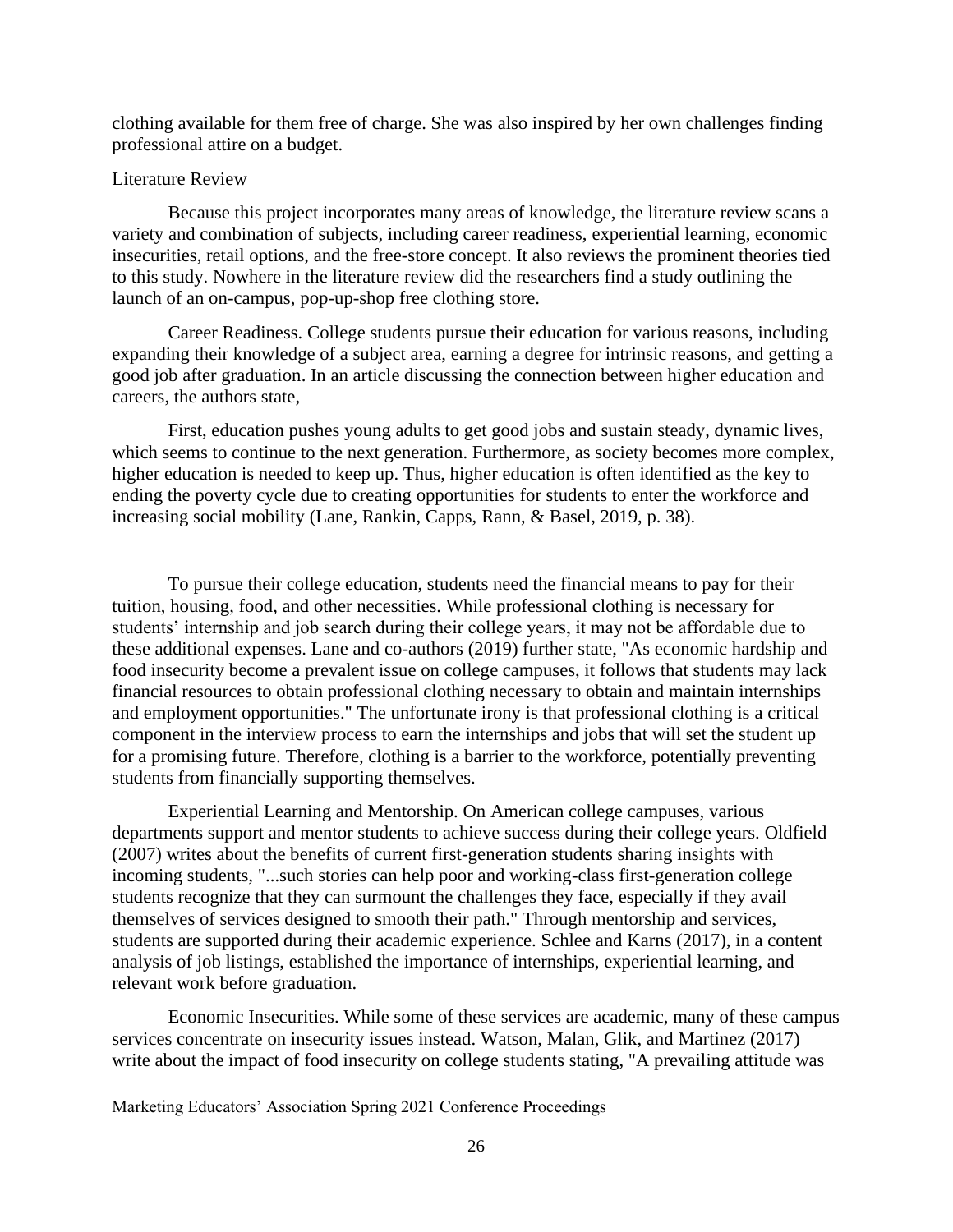that the university placed too much importance on academic performance and research efforts and not enough on prioritizing struggling students and a holistic student experience" (p. 136). Their research showed that students also needed practical knowledge about food"…ranging from a required general education course to pop-up cooking demonstrations on campus" (p. 136).

According to Dresler and Tutt (2019), food insecurity threatens self-concept, which, in turn, impacts physical and mental health. While clothing insecurity is likely not as severe, clothing insecurity also influences self-concept, especially when seeking and retaining employment. Many students face economic challenges, including a lack of access to professional attire (Lane et al., 2019). An exploratory study found that workplace attire affects self-perception of outgoingness, competence, authority, ingenuity, and client perceptions of quality (Karl, Hall, & Peluchette, 2013). Access to professional clothing could alleviate one worry for students dealing with insecurities.

Retail Option: Permanent Space. St. Joseph University in Philadelphia went the permanent route with a student-managed, on-campus, for-profit coffee shop. Snyder (2018) writes, "All team members at the Experiential Learning Cafes receive experience through the daily operation of the cafe, marketing initiatives, and community outreach." Belmont University in Nashville also offers opportunities for students to develop and operate a business on campus. According to their website, Belmont provides "Approximately 3,400 square feet of prime retail space...for students to use to develop retail or services businesses" (Belmont, n.d., para. 2). Rice University students operate a bike rental and repair shop (Rice, n.d.). The types of opportunities may vary, but the principle is the same - to offer students valuable work experience by developing or running a business during their college years.

Retail Option: Pop-up Shop. With an apparent need and no permanent spot for a store, how can universities offer a product or service? Cobb, Born, Shaffer, Cao, and & Jelenewicz (2019) found the pop-up concept to be "a novel, low-risk, high-impact way retail format adopted by brands seeking to reach consumers in innovative ways, to incubate a new idea, build brand awareness, and to educate consumers." Kidder (n.d.) pointed out that pop-up shops offer a great learning experience for students; she noted it is "less about sales and more about the learning process in setting up a pop-up store itself and the relationships built through it" (para 7).

The University of Minnesota Duluth (Melton, 2020) put a new spin on the Free Store concept in May 2020 when they launched a store "designed to provide students with the goods that will enhance their living areas" (para. 1). Again, this idea address student's insecurity matters. Developing a pop-up store as part of a class project or internship experience on a college campus provides a valuable applied learning experience for students as part of their academic programs while also meeting students' needs for professional clothing needed for internship and job interviews.

Free Store Concept. Katie's Closet is another example of a student-run business on a university campus. In this case, it is a free store designed to provide students with professional attire, so they are prepared for internship and job interviews. Lyons (2019) calls the free-store concept a part of the cooperative culture movement spreading across the United States. Weil (1999) writes about the value of thrift shopping. She states, "While the wide-scale interest is a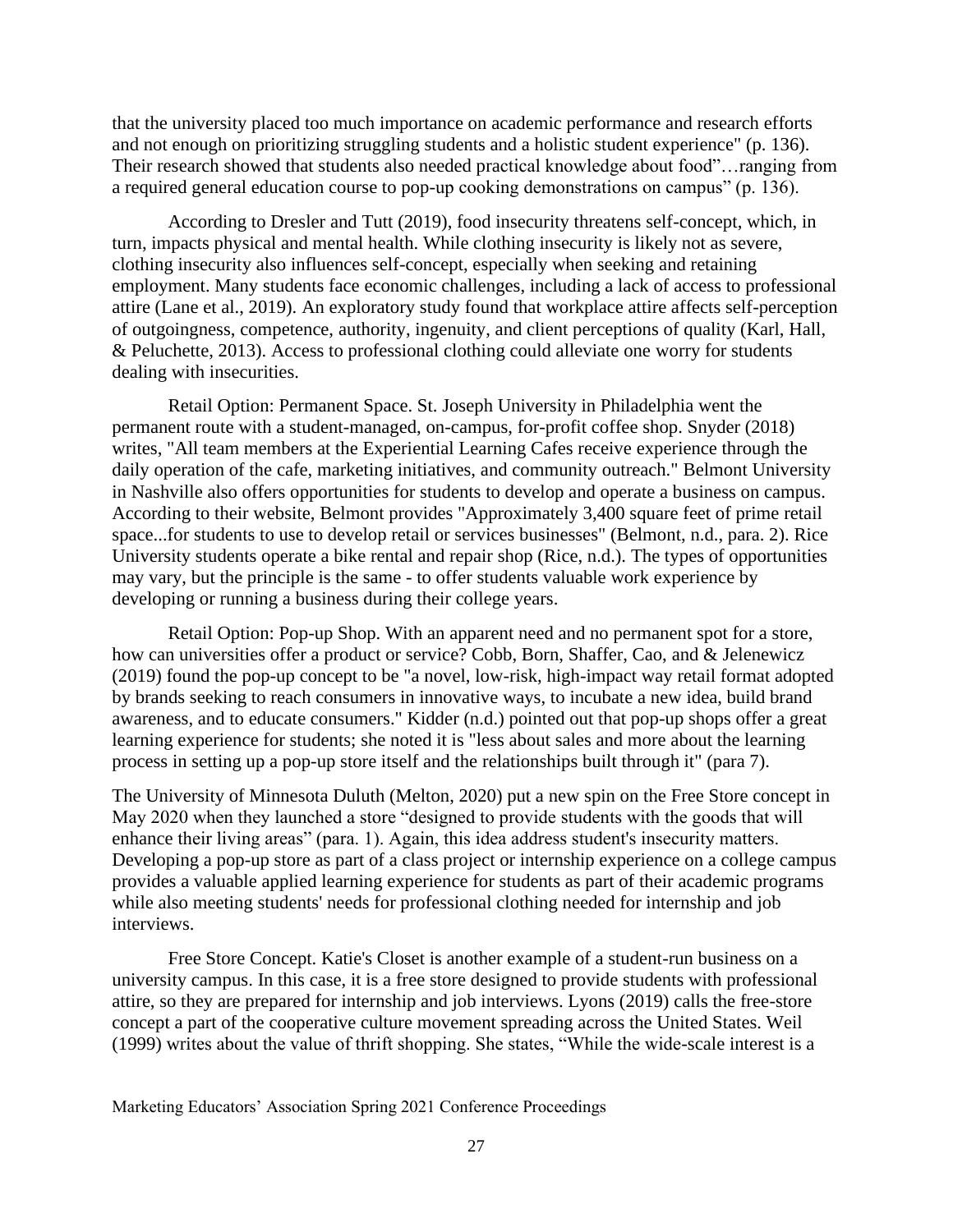relatively new phenomenon, the business itself is not. It's a good bet that the first used-clothing transaction took place in a cave." (p. 3) While thrift shopping may have been in existence for many years, it appears to be a newer phenomenon on university campuses.

Theoretical Influences. Kolb (1984) established the experiential learning theory (ELT) after reading and being inspired by the work of Lewin (1946), a gestalt psychologist credited with coining the term 'action research' (Masters, 1995). Action research is a type of selfreflective investigation undertaken by participants to improve the wisdom of their actions and their consideration of those practices and the circumstances in which the activities are carried out (Carr & Kemmis, 1986). Agyei (2019) defines action research as a study method for practitioners to obtain and support fieldwork to solve problems.

Kemmis and McTaggart (1988) caution that the approach is only considered action research when it is collaborative. Kolb's ELT possesses a holistic perspective that includes experience, behavior, perception, and cognition; the learning cycle comprises four stages: concrete learning, reflective observation, abstract conceptualization, and active experimentation (Kolb & Kolb, 2009). Active learning occurs as the learner progresses through the cycle (McLeod, 2013). Service-learning studies suggest that this type of education benefits the student (McNatt, 2019).

#### Context

The Katie's Closet project supports University students looking to dress professionally for interviews for internships and jobs which will launch their careers. The project concept is similar to Dress for Success (n.d.). Katie's Closet allows University students to access free professional clothing on campus – comparable in format to the University's existing on-campus Food Shelf. Dress for Success is a non-profit global organization initially founded in 1997 to empower women toward economic independence via professional attire, a support network, and development programming (Dress for Success, n.d.).

The student did not know what to expect by accepting this internship opportunity since it was an entirely new concept for the University. She took responsibility for this project from start to finish. She said she took the risk of accepting the internship because "I wanted to challenge myself. I am also proud of myself for taking this opportunity and making it happen to help students" (personal conversation, September 4, 2019). At the first meeting, the student officially accepted the position and helped craft her job description and an initial task list.

Although she accepted this internship, the Intern had a few concerns. She wanted this project to be successful for both herself and the students benefiting from the products and services. The Intern also had concerns regarding her shyness. She expressed that she found it challenging to speak in front of groups, especially when delivering a presentation. However, she was determined to communicate effectively and confidently, although she recognized this would push her out of her comfort zone.

#### Project Research

As a part of her learning objectives, the student conducted a feasibility study to determine whether to proceed with the project in the short and long term and to establish the next steps to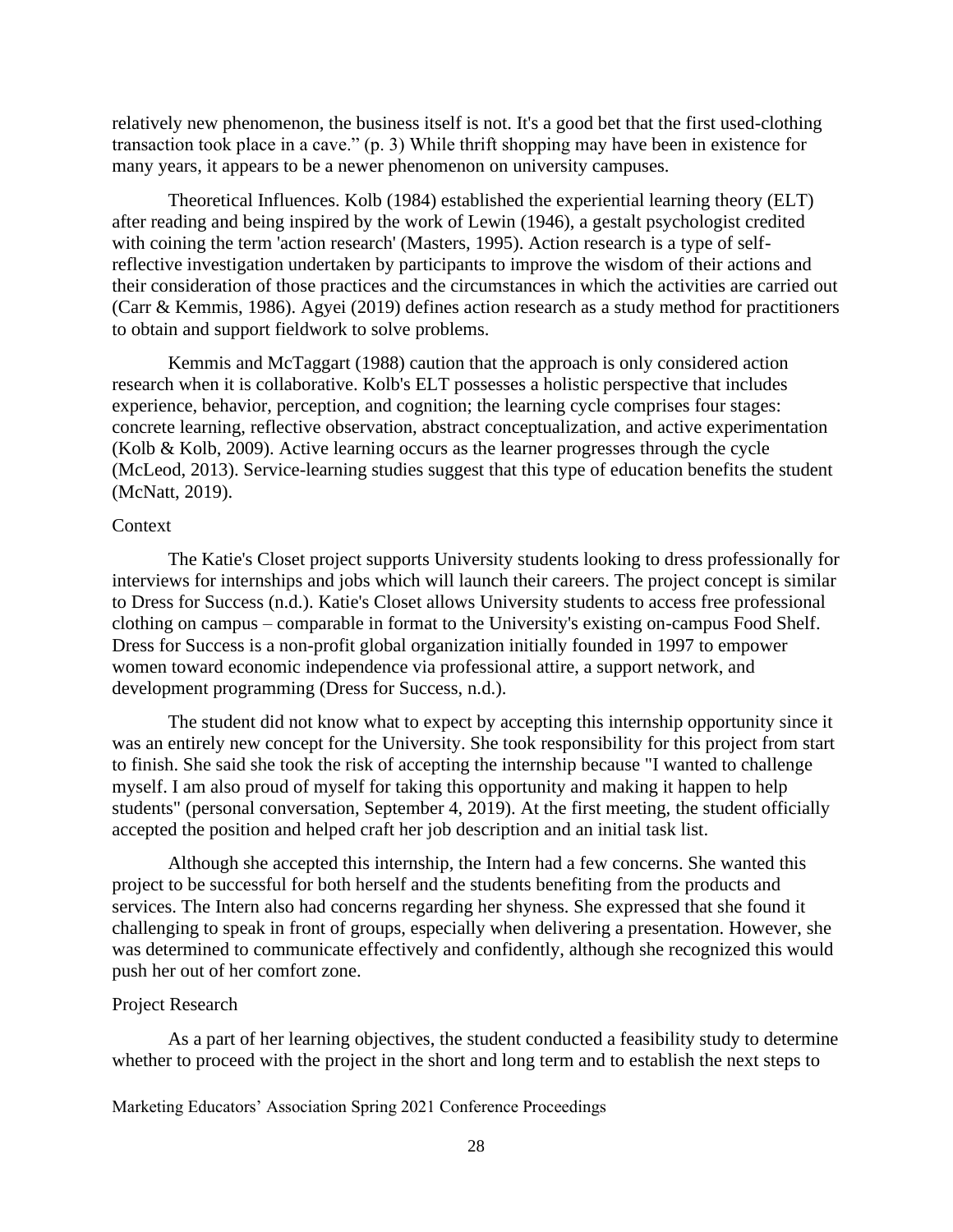continue the project if deemed feasible. In this role, the student reported to one faculty as an internship site supervisor and simultaneously took the other faculty's practicum class.

The student showed exuberance in getting involved in the project to help her sister students. Her first responsibility was to gather research information to understand the project. She set plans to meet with the faculty supervisor weekly and scheduled one-on-one meetings to monitor progress toward goals. She began by organizing a project plan with tasks and due dates.

Mission and Vision. To set the stage for the project, she began writing and obtaining feedback on Katie's Closet's mission and vision statements. The agreed upon mission for Katie's Closet is "to empower our students to achieve economic sustainability by providing professional work attire to launch their careers," and its agreed upon vision is to create "a world in which all women achieve economic security and are treated with dignity and respect." This clarification of mission and vision statements marked the start of the Katie's Closet project.

Focus Group. To determine the project's feasibility, the Intern also ran a focus group in a Strategic Marketing class. With the help of her supervisor, the Intern developed a list of openended questions to ask students. She conducted the focus group during class time to gather as much information as possible. While nervous about speaking in front of a larger audience, the Intern challenged herself because of this project. This focus group allowed her the opportunity to practice before starting one-on-one informational interviews with specific students. The focus group was a success; student input provided insights into the needs and challenges of students seeking affordable professional clothing.

Informational Interviews. The Intern contacted and conducted interviews with several students known to have experience with similar projects such as a prom dress giveaway and a food pantry to gain additional insight. The intent was to determine what ideas to incorporate from other systems into Katie's Closet project. By examining what worked and did not work for other projects, a set of best practices accumulated.

Project Feedback. The opportunity to talk with students regarding this concept helped establish the next steps. The focus group and interviewees shared that financial challenges impact the ability to purchase career clothing as a college student. Therefore, if the University offered this service, the students indicated they would utilize it. Another critical question that the Intern asked was, "What types of clothes would you look for?" Some nursing students said they were looking for nursing scrubs. Students with other majors replied that they look for professional clothes for interviews or wear in a professional setting. Another important question asked was, "What will make you feel comfortable to come to a Katie's Closet event? Students replied that they would like to have helpers guide them who were knowledgeable and help them find properly fitting outfits that promoted self-confidence.

Mystery Shopping. The Intern also planned to mystery shop at the local Dress for Success and document the experience to determine ease, accessibility, and what needs still need to be met. Mystery shopping attempts did not go well. She reached out to Dress for Success to see if she could become a client. At first, she called the receptionist to ask, and the receptionist said they do not open the store for public customers. To use their services, she had to complete an application to become a formal client. After much difficulty, she learned that using Dress for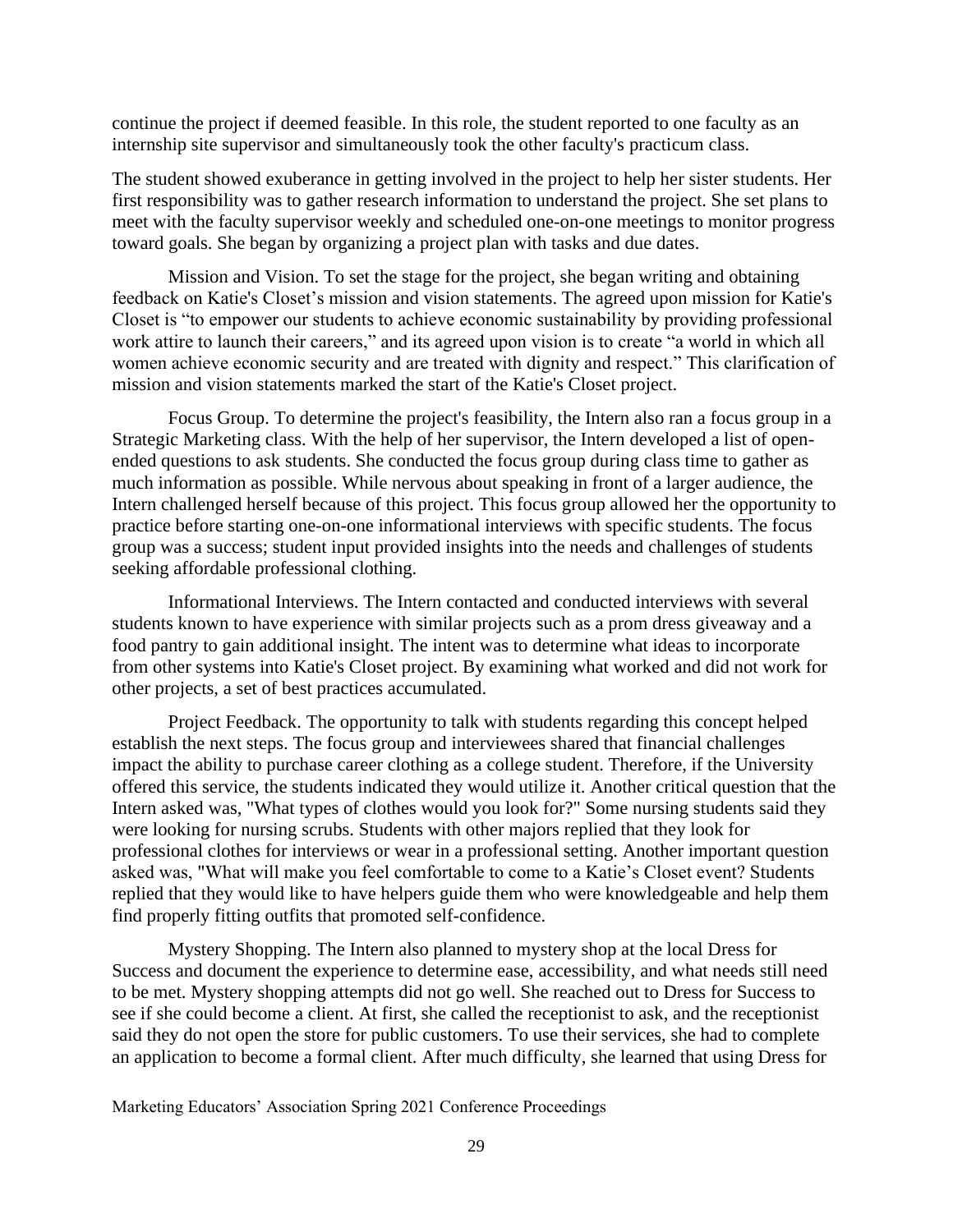Success required a referral and a potentially a long, complicated process. This mystery shopping experience reinforced that Katie's Closet needed to be obstacle-free for students.

#### Project Execution

Collaborators. As the project gained momentum, collaboration opportunities with other University departments presented themselves. One of the goals for this project was to be environmentally sustainable and encourage sustainability by promoting clothing reuse. The Intern explored partnering with the Apparel Merchandising and Design (AMD) Department to help with the inventory organization, promoting the used-clothing movement, and personal styling. Delta Mu Delta, the Business honor society program, also reached out to the Intern because of their interest in collaborating to start up Katie's Closet. Having collaborators to work with increased the Intern's excitement and success of the project.

The AMD Department allowed Katie's Closet to borrow their racks and hangers to organize the clothes. AMD also suggested for the next semester that the program offer an internship from both the Business and AMD departments to lead the next phase of Katie's Closet. The two students could collaborate on this project, with the Business student managing the project, and the AMD student organizing, merchandising, and styling the clothing.

Marketing. A volunteer collaboration by the Intern with another student resulted in the production of a Katie's Closet logo. The simple logo allowed the project to move forward; a future intern will pursue a University sanctioned logo in the future. After making the logo, the Intern also created flyers. After many attempts, the Intern recognized she could use others' talents to get this step done as well—the recruited volunteers made a flyer requesting clothing donations. After the supervisor reviewed and approved it, the Intern printed multiple copies and distributed them around campus. She also emailed the faculty and staff at the University. She asked her internship supervisor to help spread the word on social media to get donations and let them know about the project. These efforts were successful by securing additional contributions. After the flyer about clothing donation went out, we received another 100 clothing items. People expressed excitement about this project and wanted to help the University students be successful in their careers. Later, under the Intern's direction, a volunteer created a second flyer to promote the Katie's Closet Pop-Up Shop event.

Pop-Up Shop Preparation. The Intern selected a pop-up-shop event time and date of 11:45-1:00 pm on November 19, 2019. This time was selected because this is a free period at the University in which students have no classes. The pop-up shop flyers were created, printed, and distributed around campus two weeks before the event. More than 300 clothing items were donated, so it took substantial time to take inventory and sort the donations. The Intern found this to be the most exciting part of her internship. Items donated included professional suit sets, blazers with pants, and blazers with skirts. Katie's Closet also received blouses, pants, skirts, and blazers, all in different lengths, and some accessories like scarves, belts, and shoes.

To prepare for Katie's Closet's first pop-up shop, the Intern developed a list of different jobs that volunteers could help with and secured student volunteers. The plan called for three people to help take students around looking for and styling clothes, and one person to help with checking students in as they arrive at the event. Another student was recruited to check students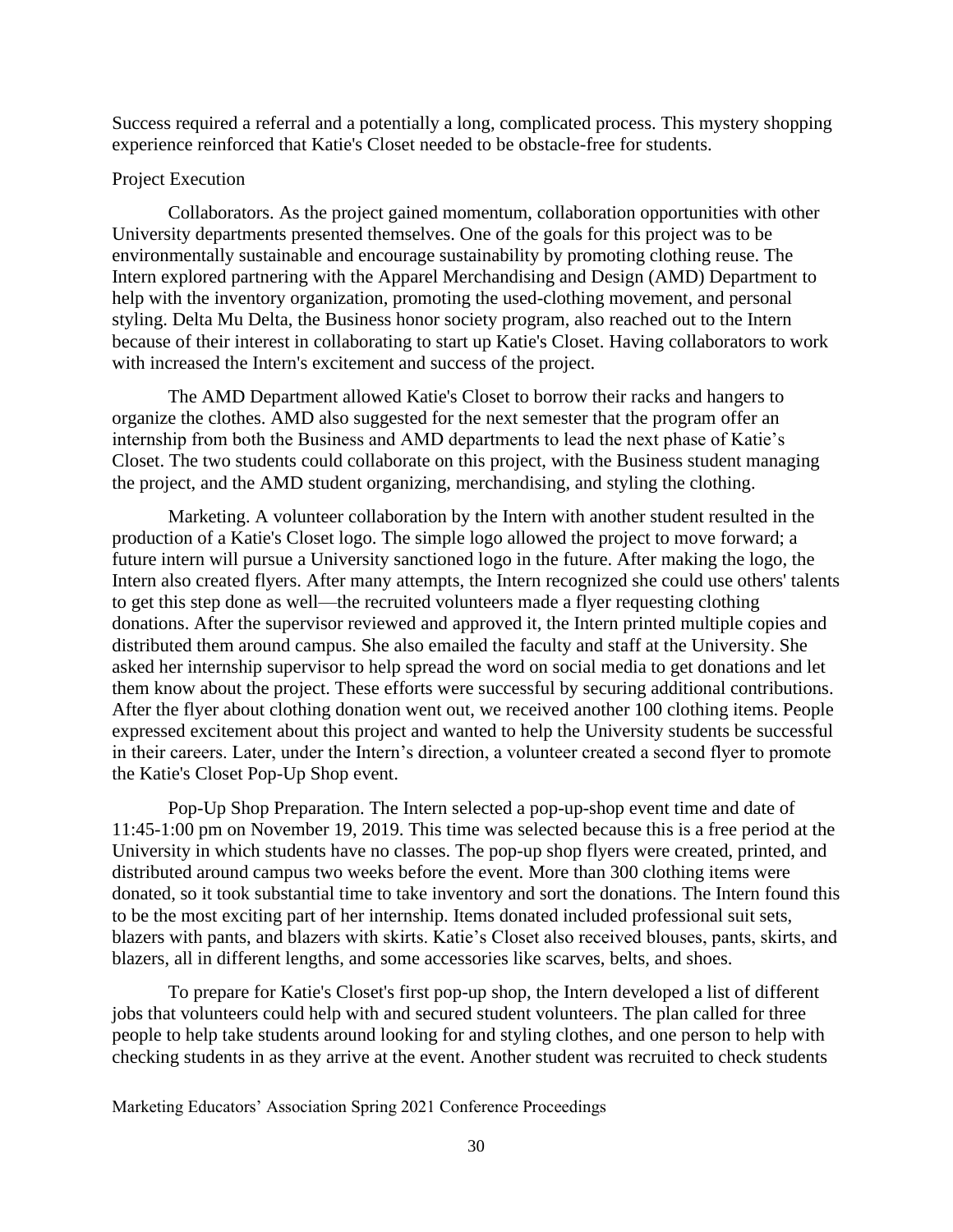out of the shopping experience with their selections; this individual also assisted the intern track outgoing inventory. At least three more helpers were needed to help organize clothes on the tables and rack before opening.

Clothes Sorting. Since we received so many clothing donations, the sorting and inventory were planned for Friday, November 15, before the event. Five additional volunteers helped sort, assess, and inventory the donated items. The students sorted and tracked the donations via a spreadsheet by type, description, size, length, color, quality, and clothes condition. In total, volunteers prepared 199 clothing items for display at the pop-up-shop; three boxes of clothes could not be inventoried at that time due to time constraints.

Pop-Up Shop Event. Volunteers moved the clothing over to the selected pop-up shop location. More than ten volunteers showed up to set up, and the clothes were organized by type and size. Volunteers made sure the room was arranged to allow for physical accessibility so students could easily look around for clothing. Two clothing racks were borrowed for hanging the suit sets. As the event got closer, the Intern assigned people to tasks and explained their roles. One student from the AMD department helped with styling and outfit selection; Business Department students served as retail clerks or troubleshooters. Event welcome signs directed students to the event. To document the first Katie's Closet event, a volunteer took pictures. When the event started, a line of fifteen students eagerly waited at the event entrance.

#### **Conclusions**

Katie's Closet launch was deemed a success. In one 75-minute pop-up shop, 75 clothing articles, including pants, skirts, blouses, blazers, and suit sets, were selected by shopping students. Almost every student attending the event chose an item before leaving. Several students acquired five pieces; the maximum amount allotted for our event. During and following the event, the Intern received positive feedback on this project and emails from alumnae, faculty, and students volunteering to support the next event. The Intern recognized in her practicum journal that she underestimates herself too much and that she is proud that she pushed through the challenges to develop a successful finished project. She specifically noted that her communication, organizing, and leading skills improved through this process. The Intern also noted in her journal, "This has not been easy, but I took on the challenge and made it happen. Through the collaboration of many, this launch has been successful." The project results in knowledge that Katie's Closet is a feasible on-campus concept. A need exists for the product and service, and the University can meet that need to help students feel confident as they embark on professional roles.

The interning student remarked on other learnings. She noted that starting something from the bottom up is not easy; it involves a lot of work. Second, she reflected that everything is not perfect. There will be times that things go well, and there will be times that things will not go so well. Learning from mistakes is essential. Another critical learning takeaway for her was that taking risks may lead to additional opportunities.

The intern used the knowledge and skills learned from her other courses and applied them to this project. She used her marketing research skills to determine the project's viability. She used her interpersonal skills from marketing and management coursework to improve her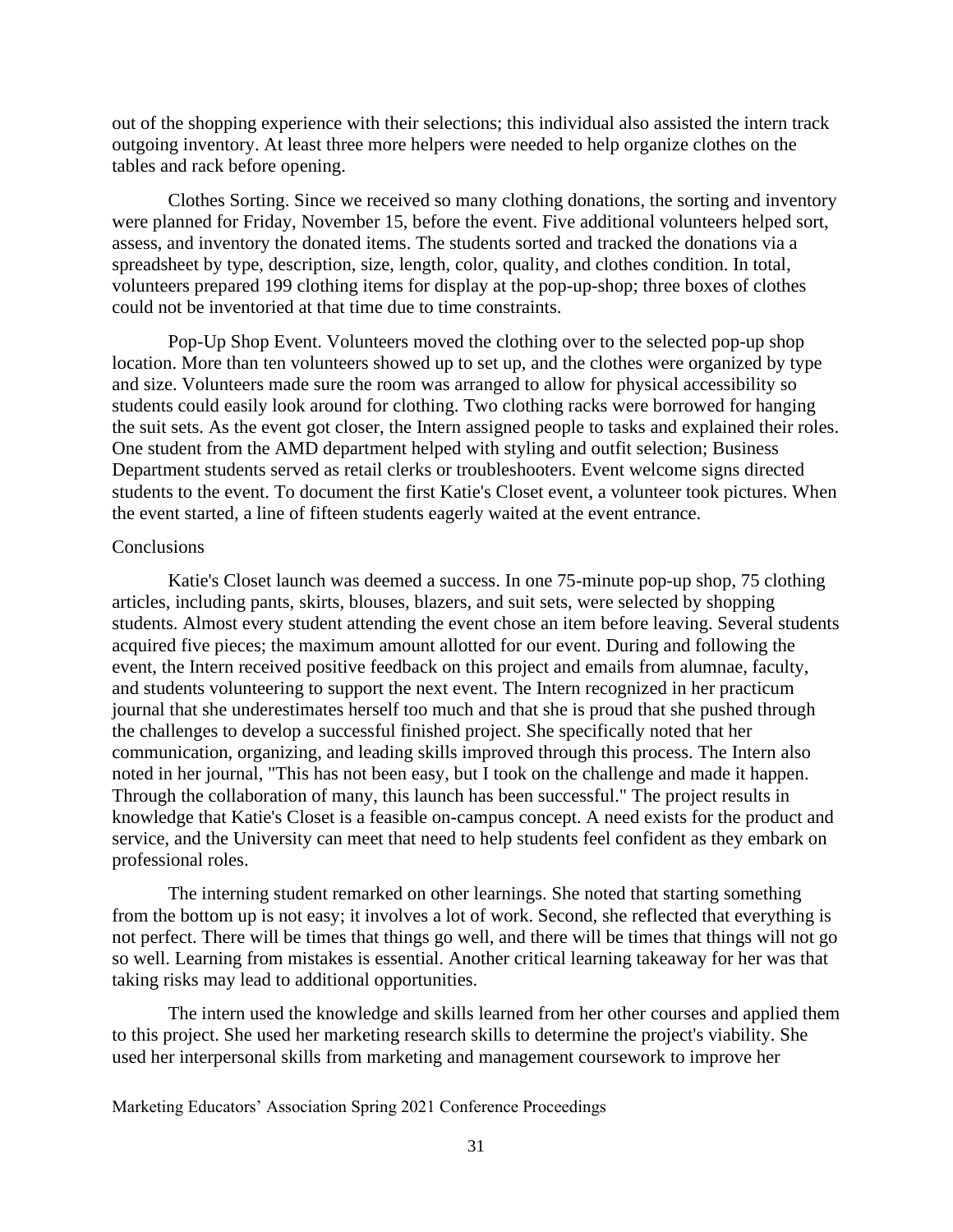communication with collaborators. Marketing knowledge helped inform audiences about the offering. She also applied her Microsoft Word, PowerPoint, and Excel skills learned in various courses to meet the project's demands. She summarized, "Through this project, I was able to apply knowledge learned from all of my courses." She now feels more confident in talking with people and speaking in front of large audiences. She also reflected on the pride she felt in supporting the University mission, which is to "educate women to lead and influence," as she thought this internship experience helped prepare her to lead and influence, while also equipping herself and her colleagues with the necessary professional attire to launch their careers

Incorporating a service-learning component for students into the Practicum course or an internship experience requires advanced planning, dedication, and time. It can be a challenge for the faculty serving as a site supervisor as the time commitment can be substantial, especially at the beginning of the semester. Students in these roles need considerable guidance and ongoing communication. Despite the additional effort, the rewards are immeasurable. The learning outcomes from service-learning allows students to gain confidence in their abilities and complete a quality project that makes a difference. From the faculty perspective, witnessing the student realize the difference they can make in their community and their world is rewarding in and of itself.

#### References

- Agyei D. (2019) From Needs Analysis to large-scale implementation: Using Collaborative design to support ICT Integration. In: Pieters J., Voogt J., Pareja Roblin N. Collaborative Curriculum Design for Sustainable Innovation and Teacher Learning. Springer.
- Belmont. (n.d.). Student-run businesses. https://www.belmont.edu/business/centers/entrepreneurship/student-businesses.html
- Carr, W. & Kemmis, S. (1986) Becoming Critical. Education, knowledge and action research, Lewes, Sussex. Falmer.
- Cobb K., Born E., Shaffer B., Cao H. & Jelenewicz S., (2019) The collective: Embedding sustainability into the curriculum via the development and testing of a sustainable pop-up store, International Textile and Apparel Association Annual Conference Proceedings 76(1).
- Dresler, E. & Tutt, H. (2019). Food insecurity, customer to volunteer transition and self-concept repair: a free store example. Marketing Management, 17-18, 35. <https://doi.org/10.1080/0267257X.2019.1683596>

Dress for Success. (n.d.). About Us. https://dressforsuccess.org/about-us/

- Karl, K., Hall, L., & Peluchette, J. (2013). City employee perceptions of the impact of dress and appearance: You are what you wear. Public Personnel Management, 42(3), 452–470. https://doi.org/10.1177/0091026013495772
- Kemmis, S. & McTaggart, R. (1988) The Action Research Planner. Geelong, Victoria. Deakin University Press.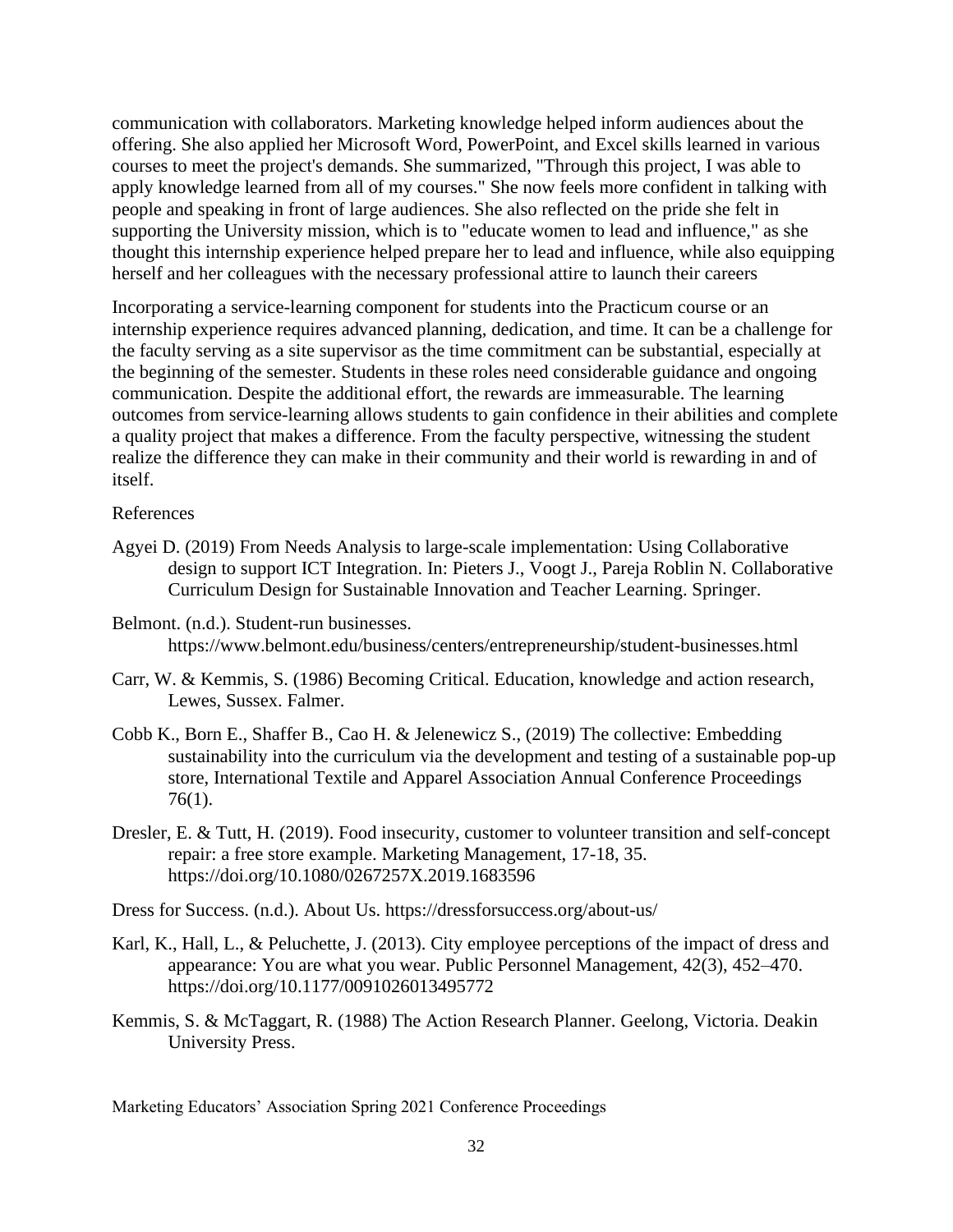- Kidder, S. (n.d.) 3 different ways in which pop up stores and education mix. The Store Front. https://www.thestorefront.com/mag/3-different-ways-in-which-pop-up-stores-andeducation-mix/
- Kolb, D. (1984). Experiential learning: Experience as the source of learning and development. New Jersey. Prentice-Hall.
- Kolb, A. & Kolb, D. (2009). Experiential learning theory: A dynamic, holistic approach to management learning, education and development. The SAGE Handbook of Management Learning, Education and Development, 42-68.
- Lane, J., Rankin, A., Capps, G., Rann, S., & Basel, J. (2019). Closing the gap between college students' professional attire needs and career readiness. The International Undergraduate Journal for Service-Learning, Leadership, and Social Change, 8, (2), 36-44. https://opus.govst.edu/iujsl/vol8/iss2/3/
- Lewin, K. (1946). Action research and minority problems. Journal of Social Issues, 2(4), 34-46. https://doi.org/10.1111/j.1540-4560.1946.tb02295.x
- Lyons, R. (2019). Creating cooperative culture. Rutledge, 183, 76. https://search.proquest.com/openview/0757e9c5d1060f594d14bae320616dfe/1?pqorigsite=gscholar&cbl=48912
- Masters, J. (1995) 'The History of Action Research' in I. Hughes (ed) Action Research Electronic Reader, The University of Sydney. http://www.behs.cchs.usyd.edu.au/arow/Reader/rmasters.htm
- McLeod, S. (2013). Kolb Learning Styles. Simply Psychology.www.simplypsychology.org/learning- kolb.html
- McNatt, D. (2019). Enhancing public speaking confidence, skills, and performance: An experiment of service-learning. The International Journal of Management Education, 17(2), 276-285.
- Melton, L. (2020). First ever FREE STORE! University of Minnesota Duluth. https://conservancy.umn.edu/bitstream/handle/11299/213597/FirsteverFREESTORE.pdf? sequence=1
- Oldfield, K. (2007). Humble and hopeful: Welcoming first-generation poor and working-class students to college. About Campus, 11 (6), 2-12. https://doi.org/10.1002/abc.188
- Popovich, D., & Brooks-Hurst, E. (2019). Assessing the perceived effectiveness of a marketing research service learning project: THE MR-SL Scale. Marketing Education Review, 29(3), 164-181. https://doi.org/10.1080/10528008.2019.1621679
- Rice. (n.d.). Student run businesses. https://studentcenter.rice.edu/student-run-businesses.

Snyder, J. (2018). Student-run coffee shop opens on campus. www.sju.edu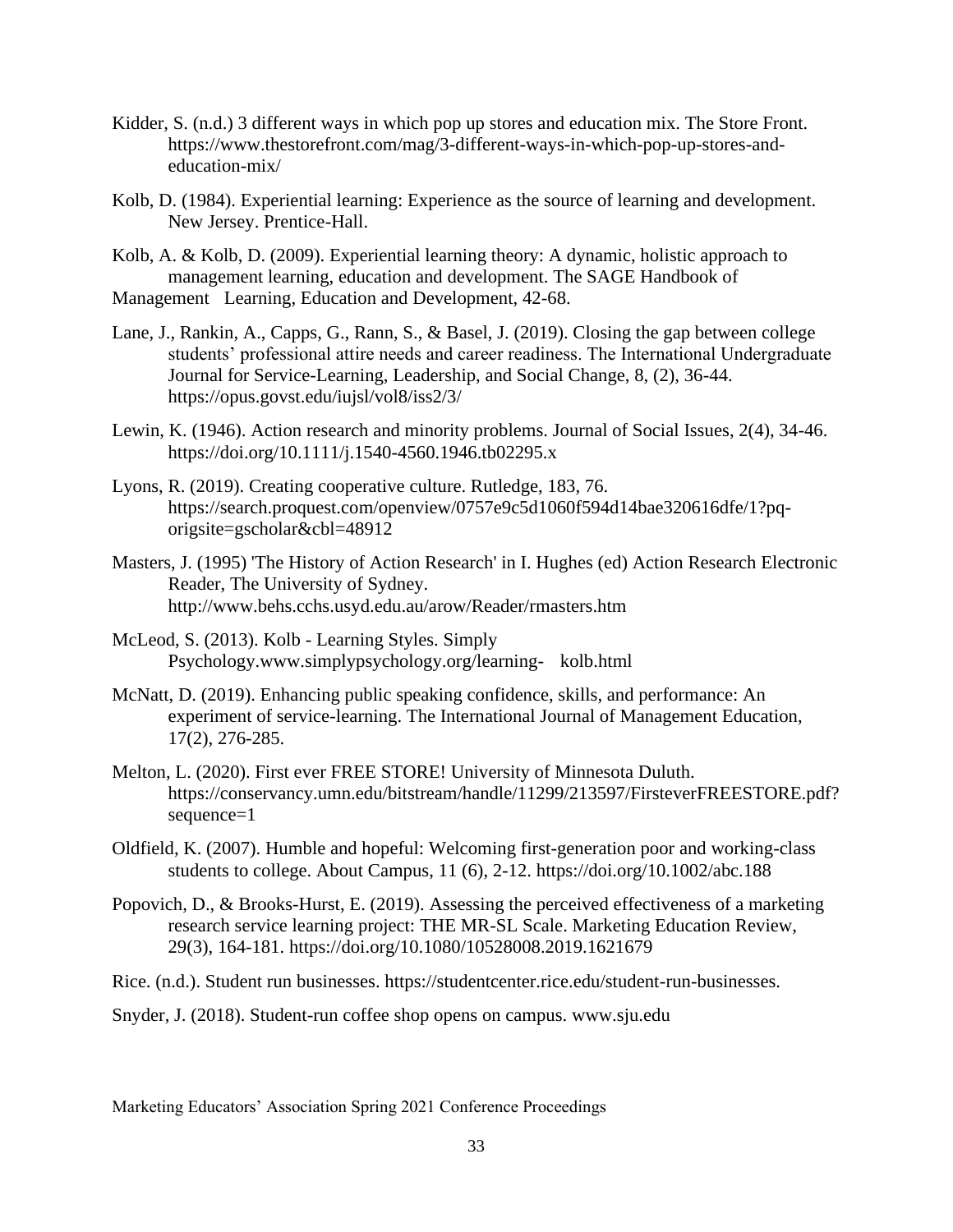- Watson, T.D., Malan, H., Glik D., & Martinez, S.M. (2017). College students identify university support for basic needs and life skills as key ingredient in addressing food insecurity on campus. California Agriculture, 71(03), 130-138.
- Weil, C. (1999). Secondhand chic finding fabulous fashion at consignment, vintage, and thrift stores. New York: NY. Pocket Books.

## **Marketing Education and Teaching Through Synchronous Online Written Discussion**

## **Board: Responding to the COVID-19 Pandemic and Beyond**

David S. Ackerman, California State University, Northridge

Barbara L. Gross, California State University, Northridge

## **Primary contact email:** david.s.ackerman@csun.edu

#### **Abstract:**

The COVID-19 pandemic necessitated a midstream shift to remote delivery of higher education during the spring 2020 term. To maintain continuity in instruction, instructors were forced to innovate. This research examines the use of one such innovation, synchronous online written discussion board as the primary mode of teaching by one instructor of a senior-level undergraduate Marketing Strategy course. Both before and after the transition to online instruction, the primary class activities were analysis of marketing cases and a marketing strategy simulation game.

Open-ended questioning in Qualtrics was used to explore student perceptions and feelings about this mode of instruction. Survey participation was voluntary (n=31 respondents among 77 enrolled students). Themes that emerged, in students' own words, are summarized below. Positive themes are numbers 1-7. Negative themes are numbers 8-11.

 1. "Don't have to depend on team members." A dominant positive theme was that students liked being less dependent on others for information. Since the online discussion board yielded complete written records of class discussion, students could revisit the discussion to obtain and review information for assignments and exams.

2. "Can go back and look at what was discussed in class since it's all there in a transcript." A related benefit was that students had accurate records of every comment from every student and the instructor.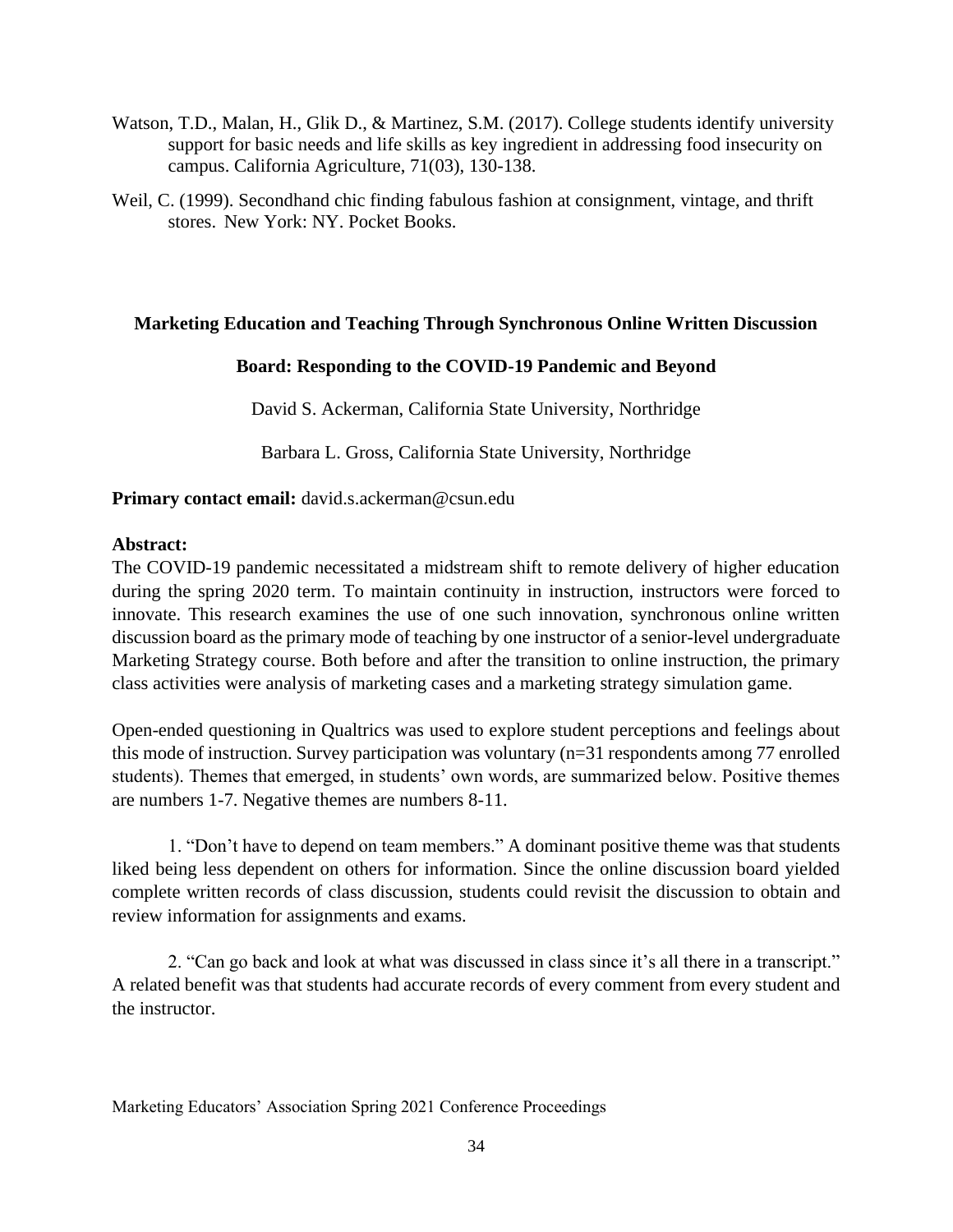3. "Helped for getting ahead on assignments." With transcripts available, students did not need to take notes during class.They had time to think of and raise questions about assignments.

4. "Gave more time to study." Having the class discussion accessible helped students with time management. Students mentioned having more time to study.

5. "Everyone participated." Synchronous discussion board encouraged more participation and engagement in class discussions. Students who were reticent to speak in the face-to-face class especially appeared to benefit.

6. "Interesting." Students said that the number of students participating and the diversity of opinions and perspectives stimulated their interest.

7. "Novelty." Part of student interest was attributable to the novelty of this mode of instruction.

8. "Frustrating technology." Mentioned most as a negative was frustration with the interface of the discussion board software. Specific problems were temporary, but technological glitches frequently occur in an online classroom.

9. "Learned better in the face-to-face classroom." Some students expressed that they had learned better in-person and they prefer a face-to-face environment. This is unsurprising as faceto-face instruction is the familiar modality.

10. "Preferred seeing other people around." College is typically a social experience. Attending class in-person facilitates meeting others and cultivating relationships. Students missed this.

11. "Added more grading criteria." Using synchronous discussion board clarified who was and was not participating, adding pressure. Some students perceived online discussion as just another assignment to be completed.

The extent of students' prior experience with online discussion boards was positively correlated with their satisfaction with using synchronous written discussion board as the primary mode of instruction  $(r^2 = .41)$ . This suggests that the positive experiences reflected in most comments may actually increase over time and with greater experience among the student population.

## **Predictors of Students' Learning Outcomes in Online Team-based Marketing Courses during the COVID -19 Pan demic**

Minjung Park, Metropolitan State University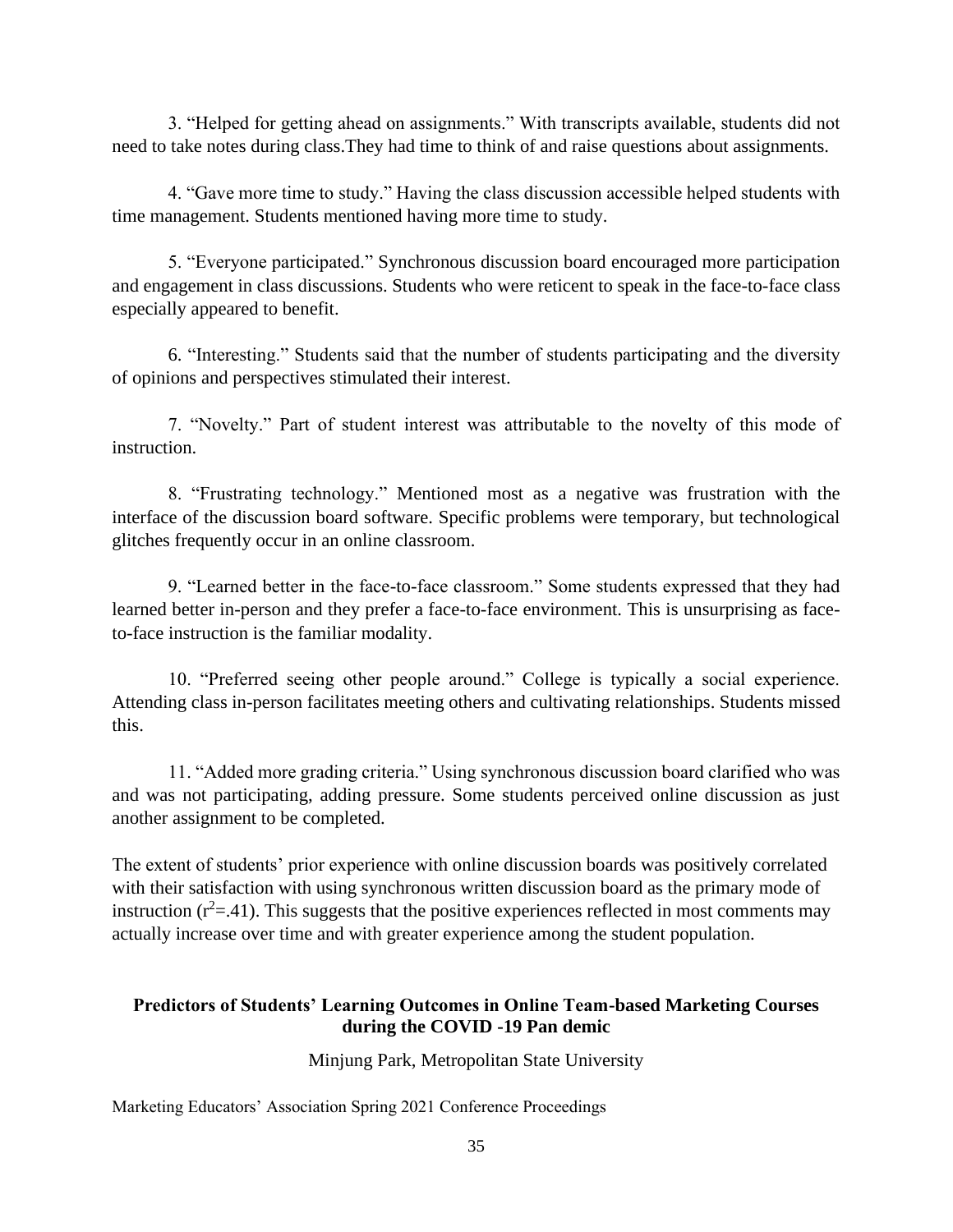Jayoung Koo, Associate Professor of Business Administration, Augsburg University

**Primary Contact Email:** minjung.park@metrostate.edu

#### **Purpose of the Study:**

This study investigates the predictors of student course evaluation and course grades in online team-based marketing courses during the COVID -19 pandemic.

#### **Method/Design and Sample:**

The study participants were undergraduate students enrolled in online sections of a variety of team-based marketing courses including Principles of Marketing, Marketing Communications, and International Marketing at two different universities located in the Midwest of the United States. The participants completed the questionnaire online. The data was collected about two weeks before students received their final course grades to control a possible confounding that their course evaluation might be influenced by their final course grades.

#### **Results:**

A total of 83 students participated, and the mean age of participants was 22.8 years and ranged from 18 to 57 years. Separate multiple linear regression analyses were conducted to examine the predictors of course evaluations and course grade. Results of the multiple linear regression indicated that there was a significant regression equation,  $(F(4, 78) = 12.71, p < .00, R^2 = .40)$ . The individual predictors were examined further and indicated that team satisfaction ( $\beta$  = .55, *t* = 5.65,  $p = .00$ ) was a significant predictor and instructor engagement ( $\beta = .18$ ,  $t = 1.89$ ,  $p = .06$ ) was a marginally significant predictor of course evaluations. Regarding the predictors of course grade, the results indicated that conscientiousness ( $\beta$  = .31,  $t$  = 2.88,  $p$  = .01) and number of course visit  $(\beta = .24, t = 2.22, p = .03)$  were significant predictors in the model  $(F(5, 77) = 3.95,$  $p < .01$ ,  $R^2 = .20$ ). Course evaluation and course grade were not related.

#### **Value to Marketing Education:**

The results showed that the predictors of course evaluation are different from those of course grade. Specifically, course evaluation was explained by relationship factors including team satisfaction (relationship with the teammates) and instructor engagement (relationship with the instructor), while course grade was predicted by individual factors related to self-discipline including conscientiousness and the number of course visits. Therefore, instructors should be knowledgeable regarding strategies to facilitate team interactions and instructor engagement to increase course satisfaction. Also, to increase the course grade, instructors should encourage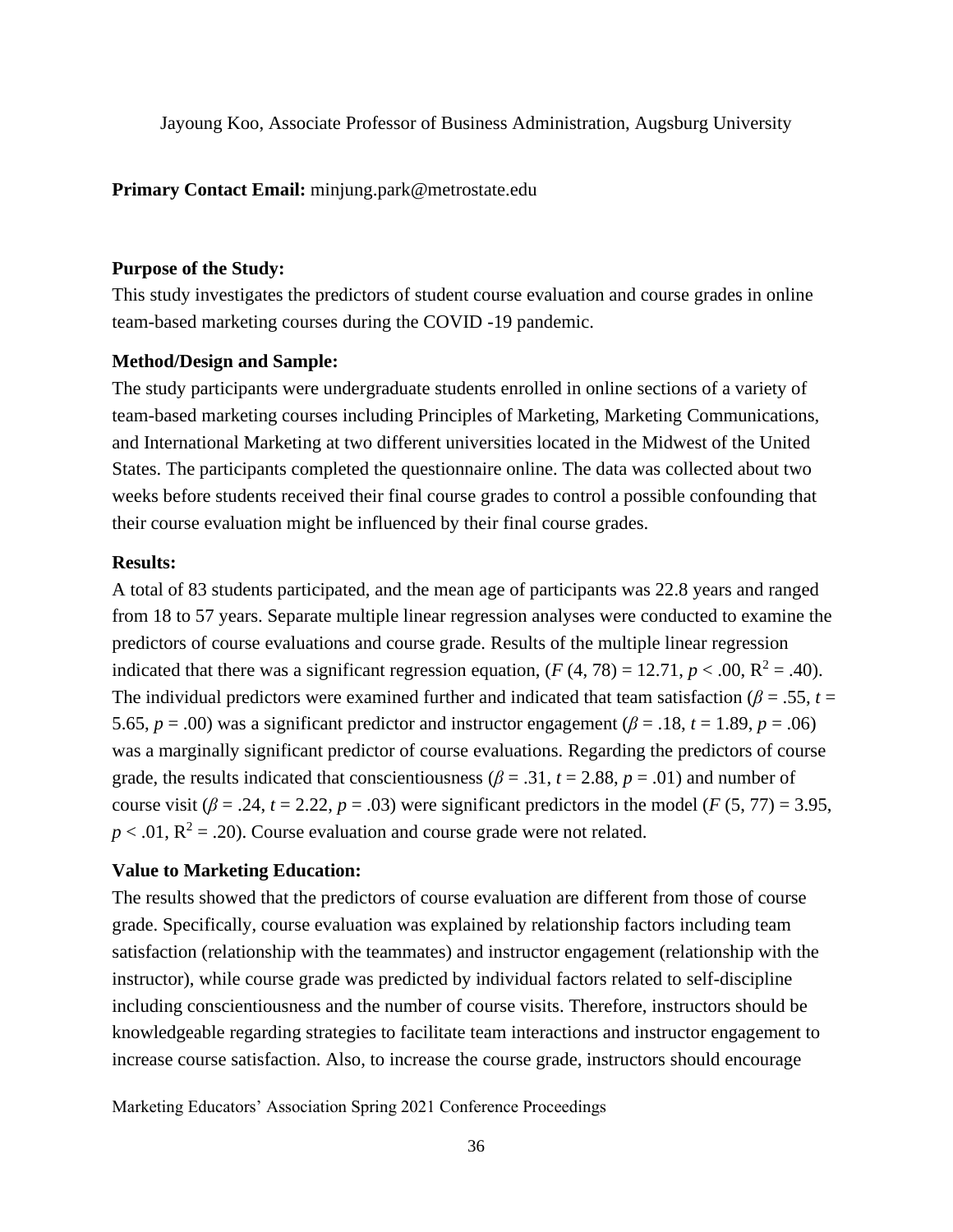their students to visit the course management sites often and use performance-enhancing interventions that may help students become more organized to submit their assignments timely. Contrary to our prediction, the results showed that higher course evaluation was not associated with higher course grades. This finding is different from the previous research that was conducted before the COVID-19 pandemic in that there is a positive correlation between course evaluation and course grade. During the pandemic, college students are struggling with stress and time use. The students who participated in the current study could have also experienced this when they took the class. These differences between their current and previous learning experience might explain our findings. Further studies need to be conducted to confirm and interpret the findings of the current study.

**Keywords:** online course, COVID-19, learning outcomes, team learning

References Available Upon Request

## **Starting a Sales Center: Advice from Peers**

Shannon Cummins, University of Nebraska-Omaha

Cindy Rippe, University of North Georgia

**Primary Contact Email:** scummins@unomaha.edu

## **Abstract:**

Growth in demand for qualified salespeople has resulted in an increase in both university sales programs and the numbers of schools that want to transition their programs into sales centers and institutes. There are few published articles providing direction on how to plan and launch a sales center despite this task generating increased complexity given the global pandemic. The purpose of this research is to examine the views of existing and aspiring sales center directors and gain deeper insights into the tactics and techniques used for successful sales center creation and management. This work uses a survey and interviews with both current sales center directors and those interested in starting a sales center to compare aspiring centers' concerns with the experience and advice of existing center directors.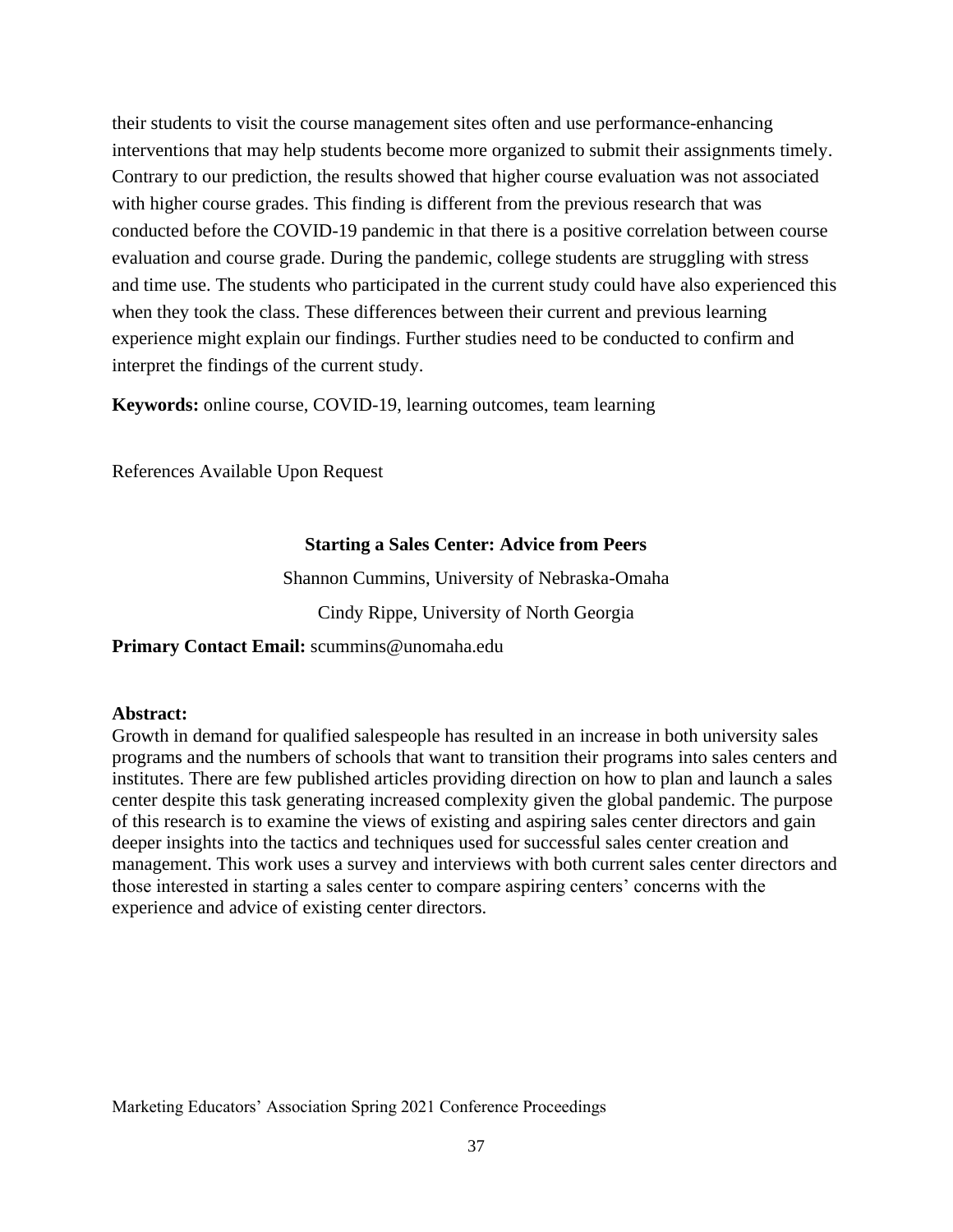## **Using Research to Match United States Virgin Island Employers' Job Skill Requirements with Marketing Curriculum and Course Development at the University of the Virgin Islands**

Lydia M MacKenzie, University of the Virgin Islands

**Primary Contact Email:** lydia.mackenzie@uvi.edu

#### **Abstract:**

At the same time the United States Virgin Islands (USVI) government is seeking to stymie the flight of highly skilled personnel ("brain drain") from the islands, marketing major graduates from the University of the Virgin Islands (UVI) are seeking on island employment. Therefore, the need exists to identify what USVI employers are looking for in marketing employees to ensure the UVI marketing curricula is adequately preparing marketing majors for future employment by UVI employers. This study sought to determine what skills and abilities were sought by prospective USVI employers for marketing majors from UVI and whether those required skills were similar or different from those sought by employers in other parts of the world, particularly the U.S. mainland, thus benefiting those UVI graduates who were interested in employment outside of the islands. Results of the research will be used by the UVI School of Business to review and improve the marketing major curriculum. Research was conducted in two phases: Phase I involved scraping of a government website (USVI Department of Labor's ViEWS) and analysis of posted marketing-related job descriptions; Phase II was a student research project in a Marketing Research course, Fall semester, 2020 at UVI, that surveyed business owners located on the islands. Results indicate that similar to other academic employability research sources, USVI employers seek graduates with soft skills (generic, vs. technical) such as communication skills (oral and written), IT/computer skills, problem-solving, analytical skills, and ability to work in teams. The UVI School of Business (SOB) will use the results to review and improve the UVI marketing curriculum and course development.

Keywords: brain drain, website scraping, employability research, soft skills

## **INTRODUCTION**

The result of human capital flight, or brain drain, has a deleterious impact on economies around the world; driving the brain drain typically is the lack of employment, low salaries, and high cost of living. Those with high levels of education, training, and/or skills find it beneficial to relocate to nearby geographies that offer greater employment opportunities. The USVI is no stranger to this issue. According to Minto-Coy (2011) "the global economic recession and the inability of local organizations to provide enough jobs for skilled individuals have resulted in high rates of migration from different islands in the Caribbean". Since 2005, the USVI has experienced negative population growth with many citizens moving to other geographies; it is projected that the negative growth rate will continue far into the future ("country meters", n.d.). Limiting the brain drain from the USVI is increasingly becoming a focus of the USVI government while at the same time it is believed that many of the University of the Virgin Islands' business graduates would prefer to remain on the island after graduation. For those seeking employment in the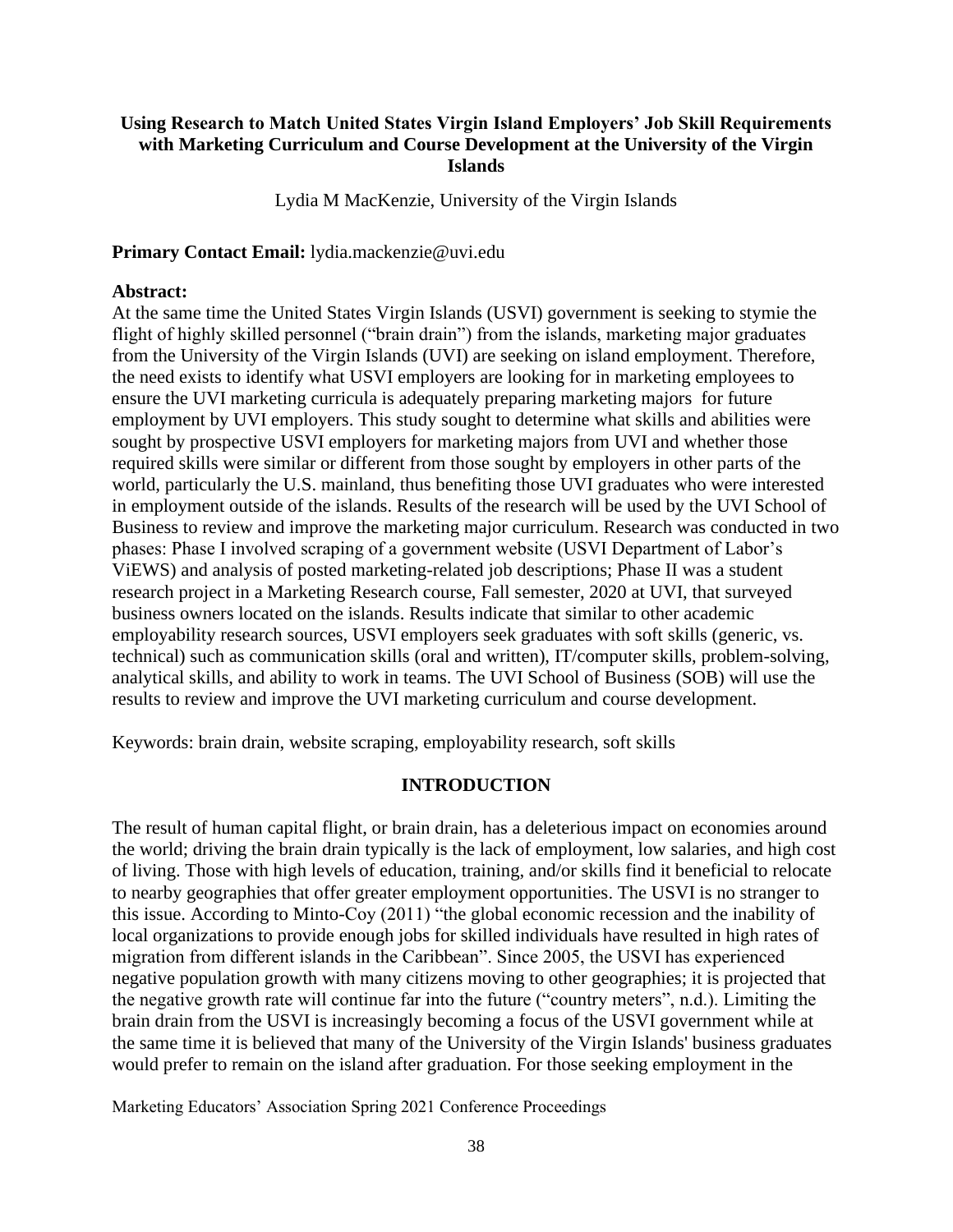USVI, as well as those seeking employment on the U.S. mainland, it is imperative that the UVI School of Business prepare its graduates with the necessary skills and abilities that are sought by potential employers in the USVI (and elsewhere.

## **Brain Drain from the USVI**

In a phenomenological study that conducted a snowball sampling of ten top leaders in the USVI government, research questions focused on the cause and impact of the brain drain on the USVI along with recommendations to decrease the flight of human capital from the territories (Jeffers-Knight, 2015). Major themes in the qualitative study identified the cause as lack of opportunities for educated individuals in the USVI, the impact due to the imbalance of the workforce with too many older people, and the recommendation to increase the budget and effort for young individuals to go to college (Jeffers-Knight, 2015).

In 2018 seven gubernatorial candidates were asked to articulate their plans to encourage young Virgin islanders to stay in the territory and for those who left, to return (Staff, 2018).

Also in 2018, lawmakers approved a free-tuition policy bill, giving some Virgin islanders a fullride at the University of the Virgin Islands (Knight, 2018).

On October 20, 2020, RTK Park, a partnership between the private sector, the government of the U.S Virgin islands and the University of the Virgin Islands, announced a new workforce development initiative, Vista+, whose goal is to bring Virgin Islanders back home and retain and attract home tech and STEM-related Virgin Islands talent (Virgin Island Free Press, 2020).

## **Employability Research from Employer Perspectives**

Marketing strategy begins with the identification of the target audience and researching its needs and wants. Knowing what skills and abilities potential employers are looking for in a marketing major is becoming more and more important as the high cost of a college education is putting pressure on universities from students and parents as well as is the impact of changing growth of new technologies such as digital and social media marketing. In addition, "The rise of employability research accelerated with the global financial crisis of 2007-2011 and the weak job market that has followed" (McArthur, Kubacki, Pang, & Alcaraz, 2017)

Several researchers approached their research on the topic of skills and abilities sought by employers by examining marketing job advertisements. In an exploratory study, advertisements were downloaded from seek.com.au for entry-level jobs in Australia over a two day period in March, using the keyword of "marketing"; the evaluation process yielded a list of thirteen skills that included communication, numeracy, general IT computer, interpersonal, problem-solving, analytical, research and information gathering, occupation, administration, tertiary qualifications, foreign language, work experience, and employee attributes (McArthur et al., 2017). The most frequently demanded soft skills were superior communication skills, particularly writing, teamwork, capability to network and establish business relationships, interpersonal skills, IT and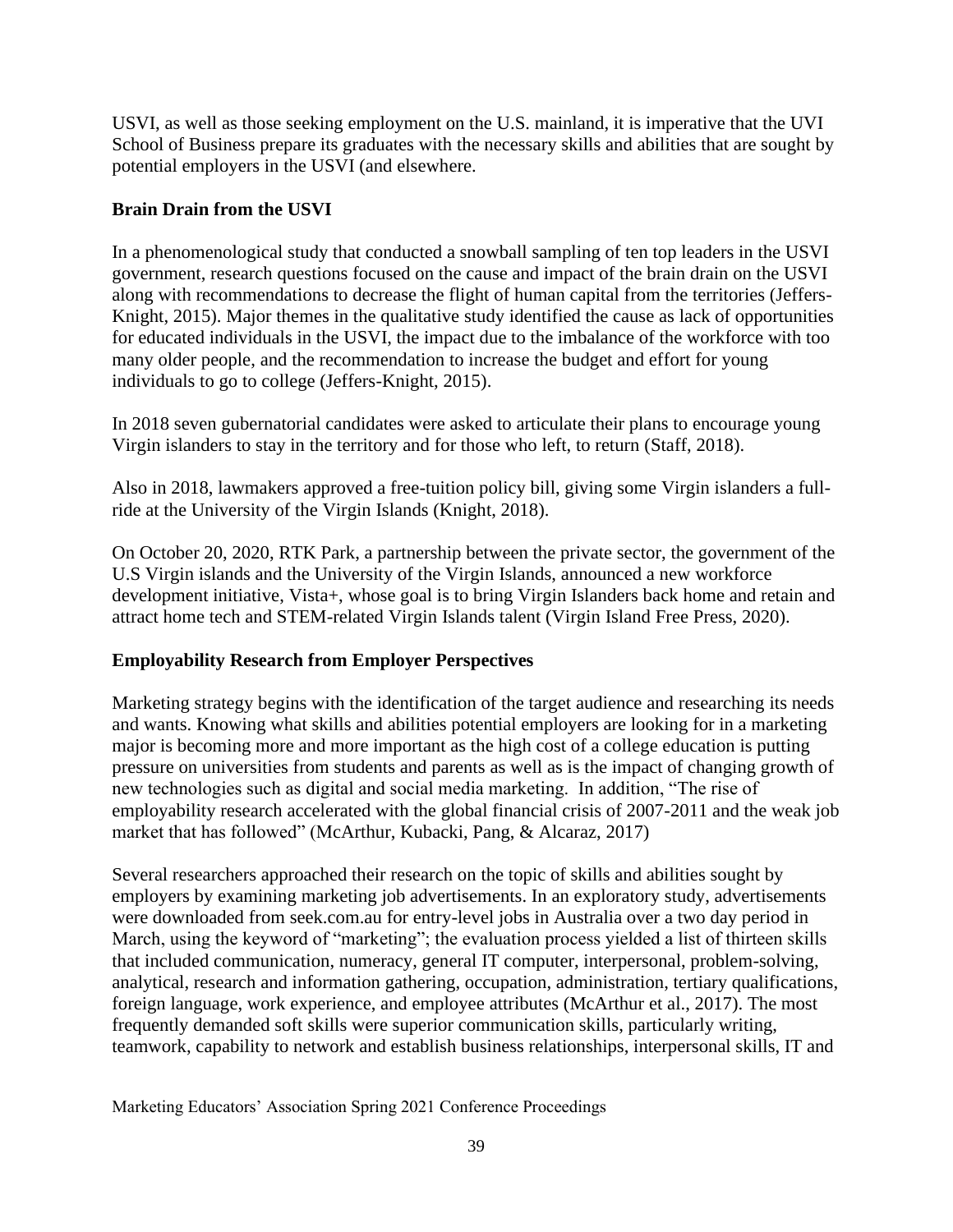computer skills; personal attributes sought by employers included motivation, time management, attention to detail, and a positive attitude (McArthur et al., 2017).

Schlee & Karns (2017) reviewed job postings from Indeed.com and LinkedIn for entry-level marketing jobs that required a 4-year college degree; the most frequently listed technical skills sought by prospective employers were MS Office, Excel, other software, project management, database skills, data analytics and web analytics while oral communications (oral and written) lead the list of general/transferable skills and personal attributes, followed by teamwork, working independently, detail-orientation, time management, making presentations, multi-tasking, and problem solving. Specific to database skills, marketing professionals need to thoroughly understand and utilize data analytics that go beyond reporting and metrics to include knowledge of data management principles and analytical strategies for marketing management decisions (Sweetwood, 2016; Dahstrom et al., 2017; Erevelles et al, 2016 as cited in Schlee & Karns, 2017).

Saeed & Rashidi (2017) analyzed 375 advertisements of marketing jobs; oral and written communication, leadership, and teamwork (generic skills) was preferred by employers while industry knowledge and sales management were rated as the top technical skills. Sixteen marketing executives then ranked competencies with oral communication and problem solving being most desirable, followed by leadership/teamwork, ethics, and detail orientation (Saeed & Rashidi, 2017).

Monster.com, a job-recruiting website that helps job seekers and employers, created a list of skills and abilities (unranked) that are sought by employers in potential marketing employees; included on the list are interpersonal skills, good oral and written communication skills, numeracy and analytical ability, creativity and imagination, influencing and negotiation skills, teamwork, organizational ability, IT skills, business and commercial acumen, and drive and ambition ("What skills", 2019).

On April 12, 2019, NACE (National Association of Colleges and Employers) published their annual job outlook survey, conducted from February 27 to March 29, 2019; the survey was sent to 921 NACE employer members with 155 responding. Top ten attributes that employers sought on a candidates resume were communication skills (written), problem-solving skills, ability to work on a team, initiative, analytical/quantitative skills, strong work ethic, communication skills (verbal), leadership, detail-oriented, and technical skills (National Association of Colleges and Employers, 2018). Employers rated critical thinking/problem solving, teamwork/collaboration, professionalism/work ethic, oral /written communications as the top four most essential competencies – not changed from the previous survey (National Association of Colleges and Employers, 2019).

## **Alumni, Marketing Executives, Business Professionals**

Beyond employers, research was completed using alumni, marketing executives, and human resource professionals. Using the Delphi method of research, data from an online survey that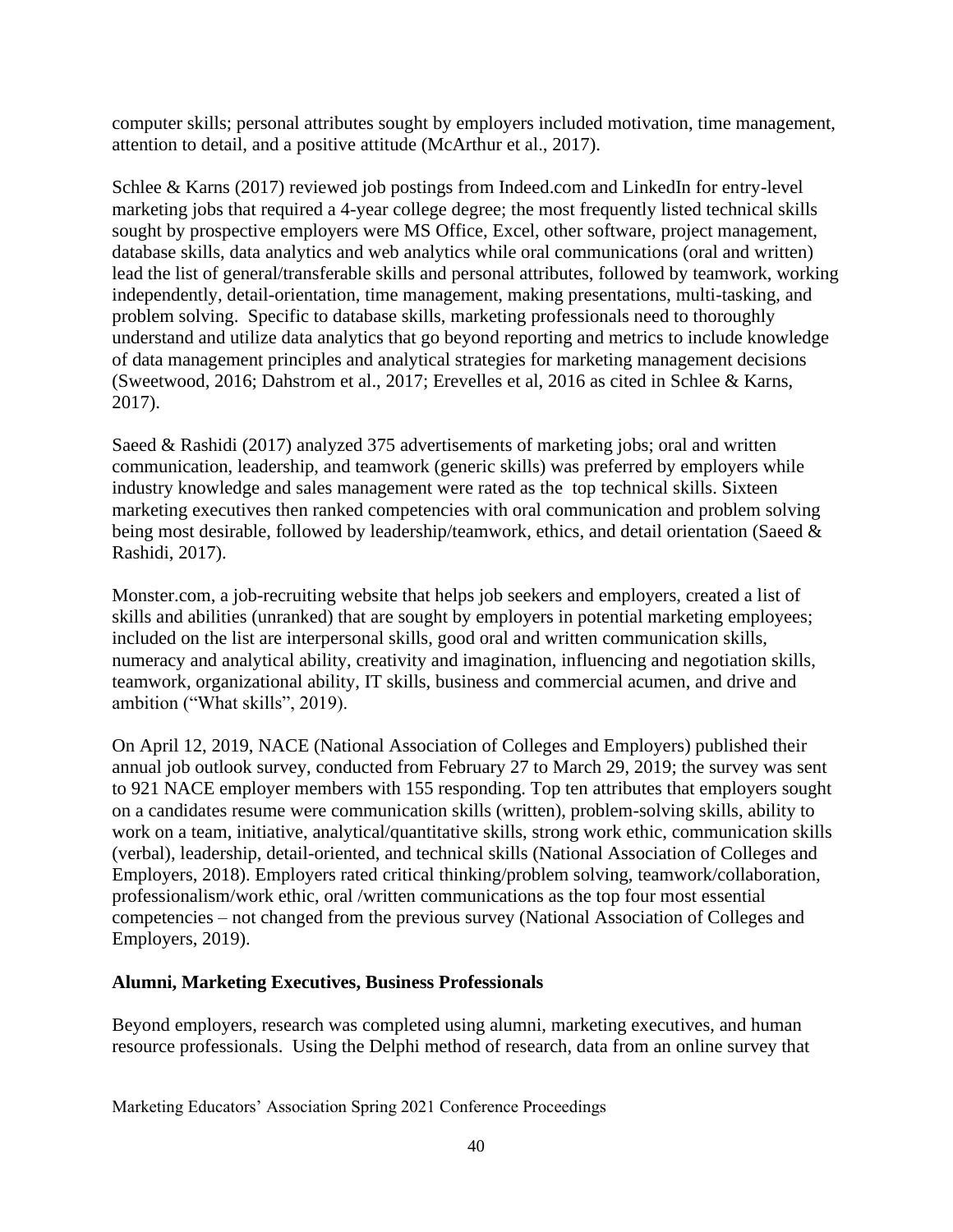included twelve human resource managers and 15 marketing managers identified through LinkedIn went through three iterations of ranking 20 skills as being most critical for entry-level marketing graduates (Yeoh, 2017). In the final reiteration, application of marketing concepts/tools, verbal and written communication skills, creative problem solving, research aptitude, and knowledge of company's products rose to the top of six ranked skills (Yeoh, 2017). Based on an analysis of 11 peer-reviewed articles and job-related web sites such as Career Builder, a table was provided that summarized skills recognized by academics and employers for marketing entry-level jobs (Yeoh, 2017). See Appendix A.

As part of the AACSB accreditation, using an online survey, Garner, Gove, Ayala, & Mady (2019) sought the input of 2000 alumni from the University of North Georgia's College of Business to determine what skills employers needed in new business graduates and what areas of the core curriculum are deemed relevant to the preparation of students for the workforce and what areas are missing. Consistent with what has been revealed in much of the aforementioned literature, results indicate the value and importance of verbal and written communication, presentation skills, persuasive communication, leadership, problem-solving, and teamwork; alumni also indicated such courses as calculus, elementary business statistics, international business, and computer information systems were outdated or no longer useful (Garner et al,, 2019). As a result, recommendations included ensuring the business communications course be in control by the College of Business, more analysis of the meaning of problem-solving, and carrying out in-depth analysis syllabi for all courses (Garner et al., 2019)

Using a mailing list of 1200 members of the Direct Marketing Association of Washington, D,.C. , 108 surveys were returned (Vermilion & Peart, 2011). Analytical skills, communication skills (oral, written, presentation), information technology, teamwork, and problem solving were identified as skills needed by marketing graduates with the most important being oral communications, written communications, presentation, team, and leadership. Considered more important than market specific skills of marketing research, sales, promotion, personal selling) were that of general skills (analytical, communication, IT, teamwork & problem solving) (Vermilion & Peart, 2011).

## **Curriculum Changes to Address the Challenges**

While there may be some faculty resistance for curricula changes, higher education schools and universities acknowledge the need to respond to the challenge of developing employable graduates who possess the skills and abilities sought by potential employers. To address the task, several universities have implemented changes to the marketing curriculum. Anderson and Lee (2017) report on the pedagogical success of using a literature review-based assignment that include well-designed tasks that engage participation through a group approach that addressed skills sought by employers.

One approach to the growing use of electronic resources and increased employer demands for interpersonal and communication skills was the development of a first-year undergraduate curriculum at the University of Auckland Business School to include a team-based learning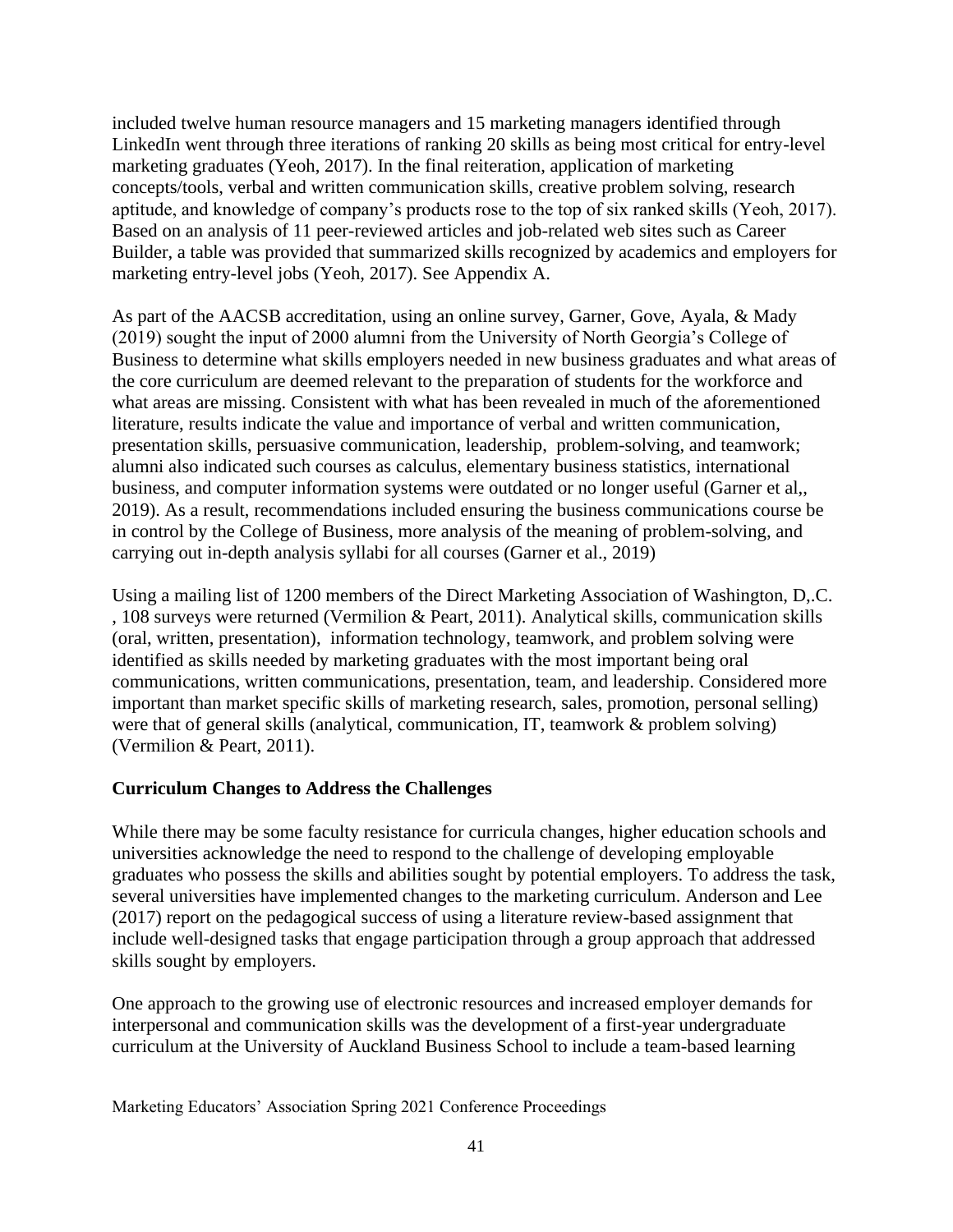(TBL) approach that helped to develop academic and professional skills (Carrie, Mulla, Patterson, Kilkolly-Profit, Brookes, Sima, & Agee, 2017). Staff perceptions indicated a belief that TBL was perceived to be better than lecture-based teaching methods; students believed that TBL was more helpful in developing their communication, thinking, and inquiry skills (Carrie, 2017).

Addressing the need to for graduates to be employable in the new digital era, Loyal Marymount University developed a digital-first curriculum program, titled the M-School, which included four focused curriculum and "career pathways" within the marketing major and included experiential and project-based learning; one of its goals was to foster creativity, critical thinking, communication, and collaborative skills within all four pathways (Rohm, Stefl, & Saint Clair, 2018). Quantitative and qualitative assessment confirmed the need to integrate digital within existing courses; achievement of learning objectives for the M-School program was measured by students' evaluations from 2015-2017 and compared to overall average within the College of Business Administration resulted in M-School program responses at 4.86 (on a scale of  $1 =$ strongly disagree and  $5 =$  strongly disagree) compared with 4.43 for the College of Business Administration from 5,290 students (Rohm et al., 2018. In addition, an annual assessment of industry placement rate of-M students was made six months after graduation by examining students' LinkedIn profiles beginning with 2015 graduating with M-School; ninety percent of M-School students show full-time employment within the marketing field (Rohm et al., 2018).

Addressing the need for student expertise and experience in the ever-changing world of digital technology is the growing use of simulation in marketing curricula. Drawing a sample of 308 students from 13 class sections of a Principles of Marketing course, Woodham (2017 compared students' simulation performance using a software simulator Marketplace Live with course performance; the result indicates that those with high GPA's spent more time with the simulation, a higher level of effort resulted in better results for those with lower GPA's, and better simulation scores related to better performance on the final exam (Woodham, 2017).

Simulations allow students to apply knowledge they are gleaning from other modalities used in the classroom, thus improving their learning experience. Bolton, Chapman, & Mills (2019) discuss their use of a comprehensive marketing simulator (LINKS), the role of faculty in a simulation, and best practices for use of simulation in the classroom. They recommend that the instructor serve as a continuous coach using short briefings, meet with student teams at the beginning of the simulation but also work with them round-by-round, and be clear about the difference between technical and instructional support by providing physical, digital, and social resources (Bolton et al., 2019).

## **RESEARCH METHODOLOGY**

Research to identify what USVI employers are looking for in marketing major graduates was completed in two phases: Phase I involved "scraping" of a government website (ViEWS) and analysis of posted marketing job descriptions; Phase II was a student research project in a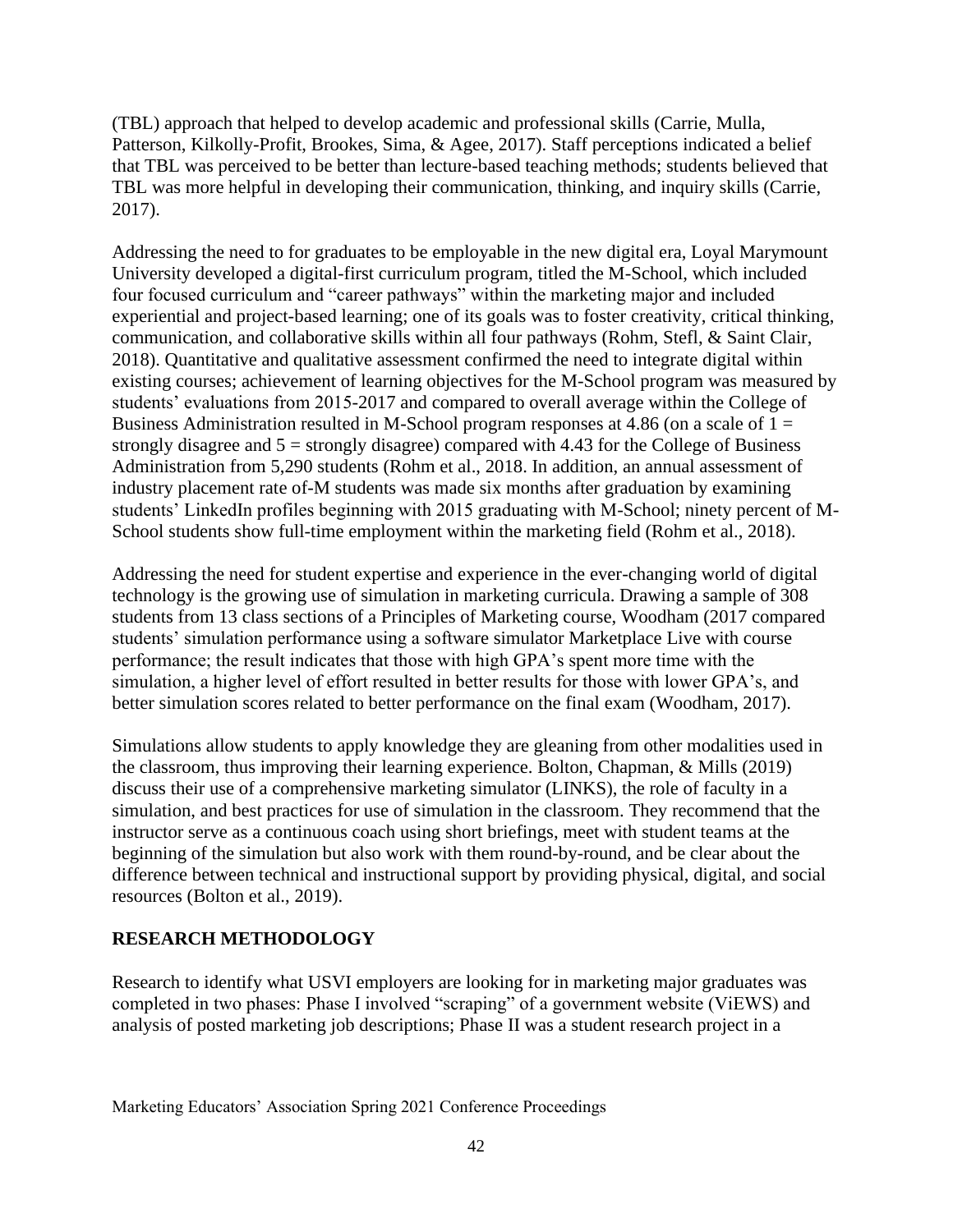Marketing Research course, Fall semester, 2020 at the University of the Virgin Islands that sought to identify skills and abilities sought by USVI employers for marketing personnel.

## **Phase One**

Kerin & Hartley (2020) created a list of marketing career descriptions, based on seven categories: Product Management & Physical Distribution, Sales, Nonprofit Marketing, Global Marketing, Advertising & Promotion, Retail, and Market Research. Using the list, an IT professor at the UVI School of Business scraped the ViEWS website [\(https://www.vidolviews.org/vosnet/Default.aspx\)](https://www.vidolviews.org/vosnet/Default.aspx) from September 2019 to Feb 2020, resulting in 393 raw data files. Duplicates, incompletes, and those that did not require a bachelor's degree were deleted resulting in 59 files. Each file was then used to view full job descriptions on the VIeWS website, resulting in six ads for marketing, five for sales, and three for operations. Coding for themes was used to identify and analyze the data.

## **Phase Two**

Three marketing majors at UVI, enrolled in a Marketing Research course, Fall semester, 2020, completed a literature review and prepared a client research proposal:

## **Research Proposal for the USVI Chambers of Commerce & VI Small Business Development Center**

## · **Purpose**

o Many marketing major graduates of UVI would like to find suitable employment in the USVI; in his initial address as the new governor (Bryan) described the harm of a "brain drain" and a need to retain citizens in well paid positions

**Research objective** – What are the skills and abilities sought by employers for marketing majors, who graduate from UVI to ensure that the marketing curriculum is providing the students with the proper skills and abilities they will need to help the employer achieve strategic and tactical goals

**Type of study** – descriptive study

**Target population and sample** – Population is VI businesses, organizations, governmental agencies, etc. that hire Marketing majors; the sample are members of the two VI Chamber of Commerce organizations and businesses as identified by the Small Business Development Center of the VI

**Sample design and data collection method –** Convenience sample (a nonprobability sample in which the researcher uses the subjects that are nearest and available to participate in the research study); data collected via an online questionnaire.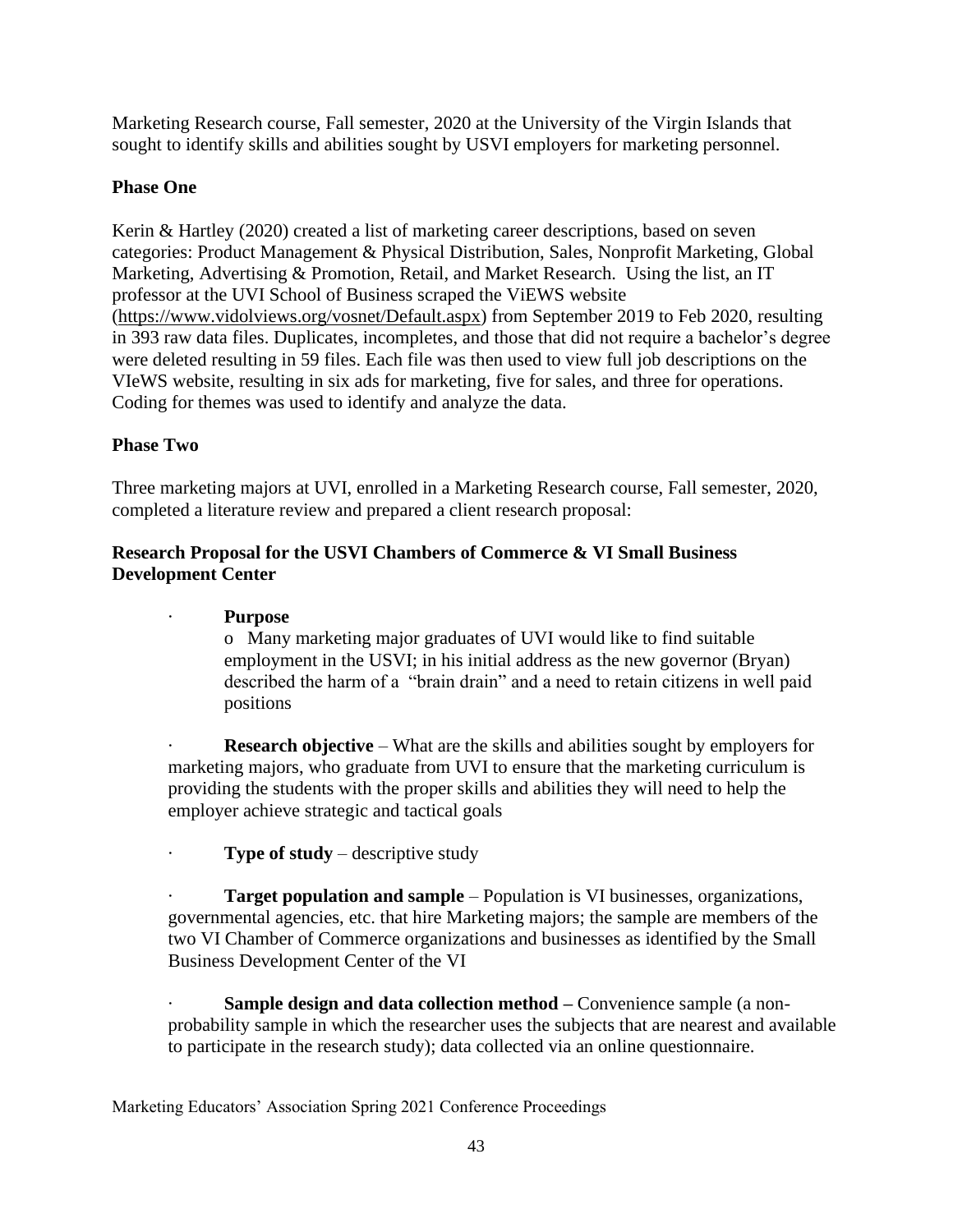**Research instrument** – Currently under development – prior to launch of the questionnaire, it will be field-tested for validity (HR managers/Marketing Managers) and pilot tested for reliability (local of business owners).

**Potential Managerial Benefits** –changes to the Marketing major curriculum that will ensure the required skills and abilities of Marketing majors as sought by prospective VI employers are being addressed.

## **RESULTS**

## **Phase I**

 A hybrid coding approach was used by first using the skills list provided by Monster.com to create themes, and then adding more themes as new data was uncovered from the web scraping exercise. Fourteen marketing full job advertisements (including sales and operations) from the USVI ViEWS website were evaluated. As displayed in Table I, the top five skills sought by USVI employers in advertisements for marketing jobs (6 mentions) are communications (oral and written) skills, teamwork, strategic thinking/planning, organization and project management skills, and manage marketing activities. When combined with sales and operations ads (8 additional mentions), analytical skills, communication skills (written, verbal), computer skills, teamwork, strategic thinking/planning, organization & project management, and manage marketing activities represent the top six skills. See Table I. These are similar results reported by researchers who also reviewed marketing job advertisements (McArthur et al.; Schlee & Karns, 2017; Saeed & Rashidi, 2017).

## **Phase II**

Using the chart utilized by Yeoh (2017) as an example, the marketing research students created a chart listing their literature review sources and ranking of skills sought by employers. Communication skills (oral and written), critical thinking, interpersonal communication, social skills, teamwork, creativity, and social skills are at the top of the list. See Appendix B.

Key findings from the online survey (22 respondents) include:

When presented with a list of fifteen skills (complete with full skill descriptions), USVI employers chose (unlimited) those skills they looked for when hiring USVI marketing personnel; the top five skills were critical thinking, work ethic, creativity, social skills, and professionalism. See Chart One. USVI employers were then asked to rank (from extremely important to not important) the list of fifteen skills or abilities when selecting a marketing employee, choosing only one selection for each skill or ability. The top five chosen were work ethic, positive attitude, critical thinking, communications (oral and written), and professionalism; interesting to note that critical thinking skills were not in the top five, but communication skills were. See Chart Two.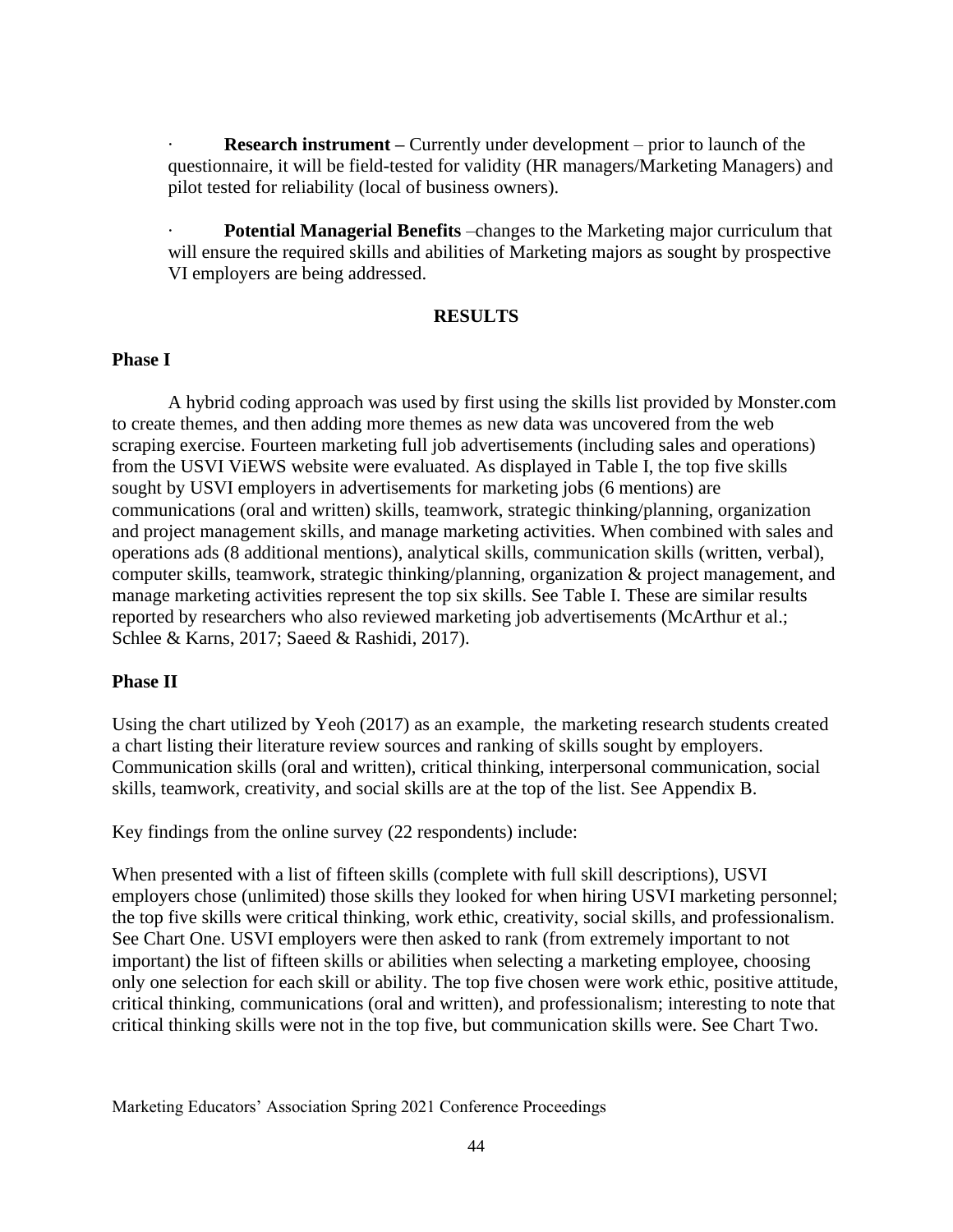When asked to rank the eight skills/abilities from 1 to 8 with 1 being the least important for entry level USVI marketing positions, deemed most important was critical thinking, communications (oral, written, interpersonal), analytical and research, creativity, and teamwork. See Chart Three.

When asked to select skills for entry level, mid-level, and senior level skills that were most important for marketing hires to be successful in their jobs, employers chose people skills, personal skills, communication, and teamwork to be the most important, a slightly different ranking then displayed in the previous chart. See Chart Four. The marketing research students completed a limited literature review; when compared to the academic researchers cited in their research, except for team work which ranked higher, USVI employer skills rankings was closely aligned with what researchers described in their research reports (Angela, 2011: Chonko & Roberts, 1996; Doyle, 2020, Pate, 2020; Sonny, 20; Yeoh, 2019 as cited in Joseph et al, 2020). See Chart Five.

#### **CONCLUSIONS & RECOMMENDATIONS**

 While not always ranked, the required skills noted by USVI employers are similar to those found in the published literature, namely communication skills (oral and written), creativity, critical thinking, teamwork, and IT/analytical skills (Garner et al., 2019; McArthur, et al.,2017; Schlee & Karns, 2017; Saeed & Rashidi, 2017; Vermilion & Peart, 2010; Yeoh, 2017). Based on the primary and secondary research results, whether UVI marketing majors seek employment on island or off island, it would behoove the UVI School of Business Curriculum Committee, working closely with each SOB program/department and the UVI NEXT process to develop a criteria evaluative chart/process and the skill descriptions described in the UVI Marketing Research online survey (question seven) to ensure that communication skills (oral and written), creativity, critical thinking, teamwork, and IT/analytical skills are being stressed in each of the business courses/programs/departments, as well as technical skills. Specifically, due to the importance of communication skills (oral and written) an audit should be conducted of the Business Communication course to ensure that strong written and oral communication skills are being taught by qualified personnel. The sample size for both phases of the study were small; increase the length of time using the web scraping technique and explore the possibility of modifying and improving the survey to include a focus on all business students (not just marketing majors), post-Covid 19, to increase the number of respondents, gaining the input of a forged strong relationship with the USVI business community. Continue to encourage marketing majors to register for elective courses such as the IST 465 Business Intelligence and Data Analytics to strengthen analytical skills. Begin exploration, need for a social media/digital marketing course at UVI

#### **REFERENCES**

Anderson, D., & Lees, R. (2017). Marketing education and the employability challenge. *Journal of Strategic Marketing, 25(2),* 128-137. Doi 10.108/0965254x.2016.1182576.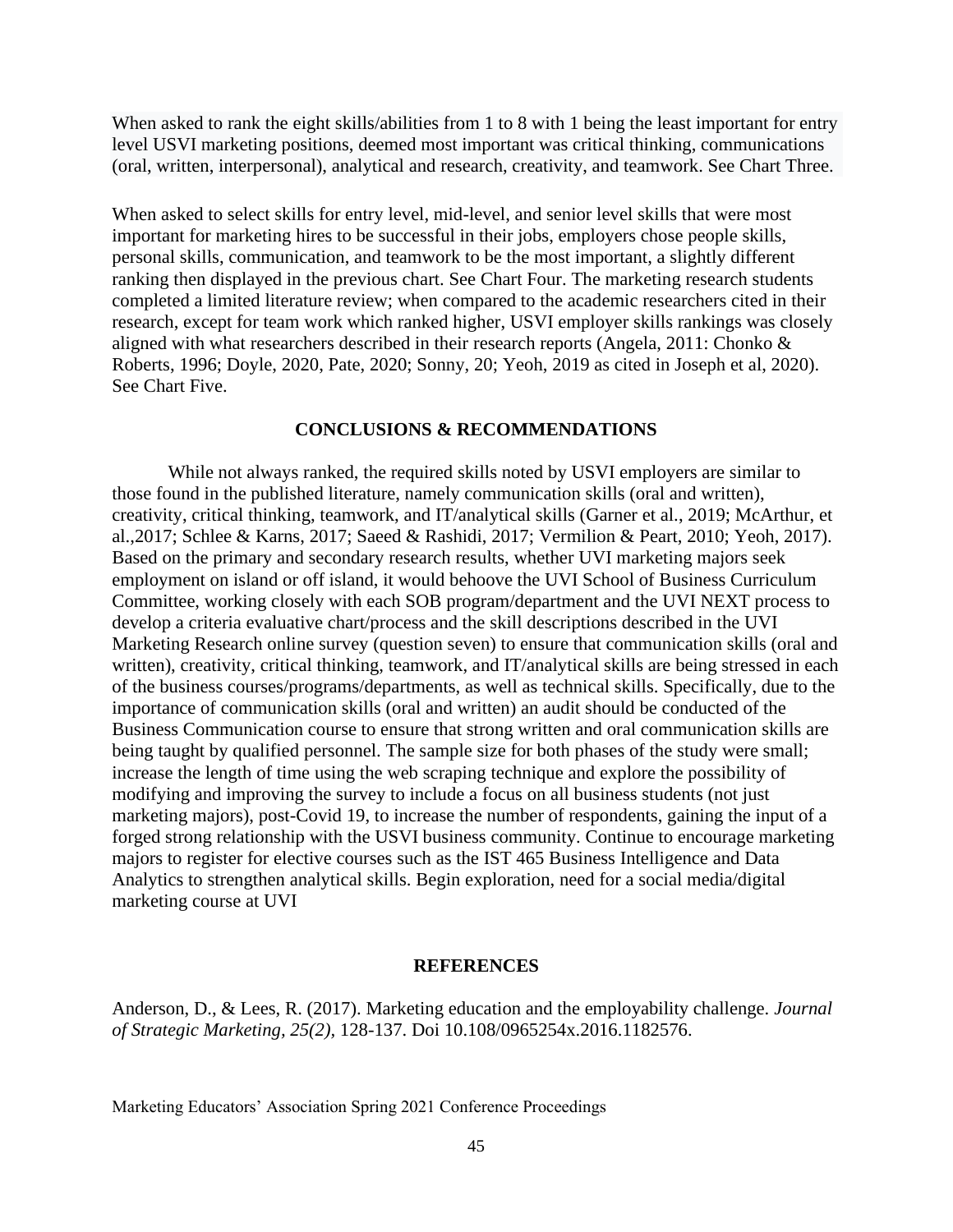Bolton, R. N., Chapman, R. G., & Mills, A. J. (2019). Harnessing digital disruption with marketing simulations. *Journal of Marketing. 41(1),* 15-31. Doi: 10.1177/027347531.883417.

Carrie, D.G., Mulla, P., Patterson, A., Kilkolly-Proffit, M., Brooks, R., Sima, H., & Agee, T. (2017). Adding value to first-year undergraduate marketing education: Team-based learning as a strategic response to changing modern educational environments. *Journal of Strategic Marketing,25(2),* 138-151. Doi: 10.1080/0965254X.20167.1182577

Country Meters. Retrieved from https://worldpopulationreview.com/countries/united-statesvirgin-islands-population.

Garner, B.R.., Gove, M., Ayala, C., & Mady, A. (2019). Exploring the gap between employers' needs and undergraduate business curricula: A survey of alumni regarding core business curricula. *Industry and Higher Education, 33(6),* 439-447. doi: 10.1177/09504222|9876498

Jeffers-Knight, S. (2015). Government senior executives' perceptions of brain drain on leadership in the USVI. Retrieved fro[m](https://scholarworks.waldenu.edu/cgi/viewcontent.cgi?article=1544&context=dissertations) <https://scholarworks.waldenu.edu/cgi/viewcontent.cgi?article=1544&context=dissertations>

Joseph, J., Smith, K. & Sprauve,S. (2020). Marketing research final project: Client report for Mr. Ted Guiterrez. Retrieved from file:///Users/lydiamackenzie/Desktop/skills%20and%20abilities%20research%20project/Marketi ng%20Research%20MKT%20426%20Final%20Project%20(5).docx%20- %20Microsoft%20Word%20Online.html

Kerin, R.A., & Hartley, S.W. (2020). *Marketing: The core.* New York, NY: McGraw Hill Education. <https://www.odu.edu/content/dam/odu/offices/cmc/docs/nace/2019-nace-job-outlook-survey.pdf>

Knight, A.(2018, December 28). *UVI free-tuition policy gets final senate ok*. Retrieved fro[m](https://stthomassource.com/content/2018/12/28/uvi-free-tuition-policy-gets-final-senate-ok/) [https://stthomassource.com/content/2018/12/28/uvi-free-tuition-policy-gets-final-senate-ok/.](https://stthomassource.com/content/2018/12/28/uvi-free-tuition-policy-gets-final-senate-ok/)

McArthur, E., Kubacki, K., Pang, B., & Alcaraz, C. (2017). The employers' view of "workready" graduates: A study of advertisements for marketing jobs in Australia. *Journal of Marketing Education39(2*), 82-93. doi: 10.1177/0273475317712766.

Minto-Coy, I. D. (2011). Social partnerships and development: Implications for the Caribbean (Caribbean Paper No. 12). Retrieved fro[m](http://www.cigionline.org/sites/default/files/Caribbean%20Paper%20No.12.pdf) <http://www.cigionline.org/sites/default/files/Caribbean%20Paper%20No.12.pdf>

National Association of Colleges and Employers. (2018). Job outlook 2019 spring update. Retrieved from [https://www.odu.edu/content/dam/odu/offices/cmc/docs/nace/2019-nace-job](https://www.odu.edu/content/dam/odu/offices/cmc/docs/nace/2019-nace-job-outlook-survey.pdf)[outlook-survey.pdf](https://www.odu.edu/content/dam/odu/offices/cmc/docs/nace/2019-nace-job-outlook-survey.pdf)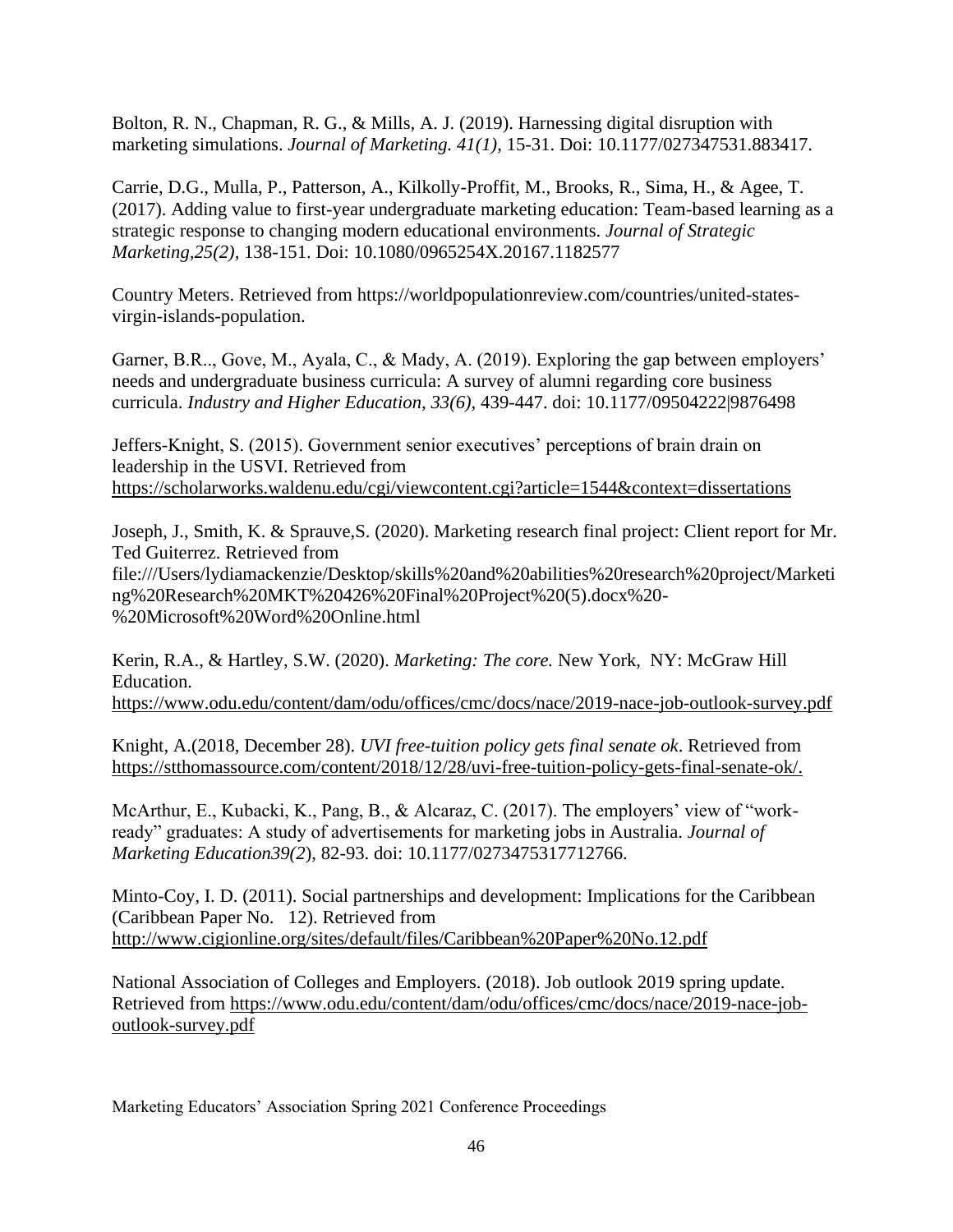Raghuraman, A. (2017). Entry-Level Employees' Views of the Skills Gap in Digital Marketing. Retrieved from https://scholarworks.rit.edu/theses.

Rohm, A.J., Steffl, M., & Saint Clair, J. (Sept, 2018). Time for a marketing curriculum overhaul: Developing a digital-first approach. *Journal of Marketing Education, 41(1),* 47-59. doi: 10.1177/0273475318798086.

Saeed, K., & Rashidi, Z. (2017). Essential employability skills for marketing careers: Gap analysis of education and profession. *Pakistan Business Review, 19(2),*302-319. doi: 1022555/pbr.v19i2.1448

Schlee R.P., & Karns,, G.L. (2017). Job requirements for marketing graduates: Are there differences in the knowledge, skills, and personal attributes needed for different salary levels? *Journal of Marketing Education,n39(2),*69-8. doi: 10.1177/02734475317712765

Staff source. (2018, October 28). What the candidates say: How can the territory avoid brain drain? What will you do about GERS? *The St. Thomas Source USVI.* Retrieved fro[m](https://stthomassource.com/content/2018/10/28/what-the-candidates-say-how-can-the-territory-avoid-brain-drain-what-will-you-do-about-gers) *[https://stthomassource.com/content/2018/10/28/what-the-candidates-say-how-can-the-territory](https://stthomassource.com/content/2018/10/28/what-the-candidates-say-how-can-the-territory-avoid-brain-drain-what-will-you-do-about-gers)[avoid-brain-drain-what-will-you-do-about-gers.](https://stthomassource.com/content/2018/10/28/what-the-candidates-say-how-can-the-territory-avoid-brain-drain-what-will-you-do-about-gers)*

Vermilin, L.J., & Peart, J. (2011). Marketing skills: Lessons from the practitioner community. *Proceedings of the Academy of Marketing Studies, 16(1),* 21-25.

Virgin Islands Free Press. (2020, October 5). *RTPark hopes job archive will begin to reduce "brain drain" in the territory.* Retrieved from [https://vifreepress.com/2020/10/rtpark-hopes-job](https://vifreepress.com/2020/10/rtpark-hopes-job-archive-program-will-begin-to-reverse-brain-drain-in-the-territory/)[archive-program-will-begin-to-reverse-brain-drain-in-the-territory/.](https://vifreepress.com/2020/10/rtpark-hopes-job-archive-program-will-begin-to-reverse-brain-drain-in-the-territory/)

*What skills are marketing employers looking for*. (2020, February). Retrieved fro[m](https://www.monster.ie/career-advice/article/what-skills-are-marketing-employers-looking-for-ie) <https://www.monster.ie/career-advice/article/what-skills-are-marketing-employers-looking-for-ie>

Woodham, O. P. (Sept, 2017). Testing the effectiveness of a marketing simulation to improve course performance. *Marketing Education Review, 28(3),* 203-216 doi 10.10528008.2017.1369356

Yeoh, P. (2019). A critical assessment of skills and knowledge for entry-level marketing jobs: A delphi study. *Marketing Education Review, 29(4). 242-265. doi:10.1080/10528008.219.1661258*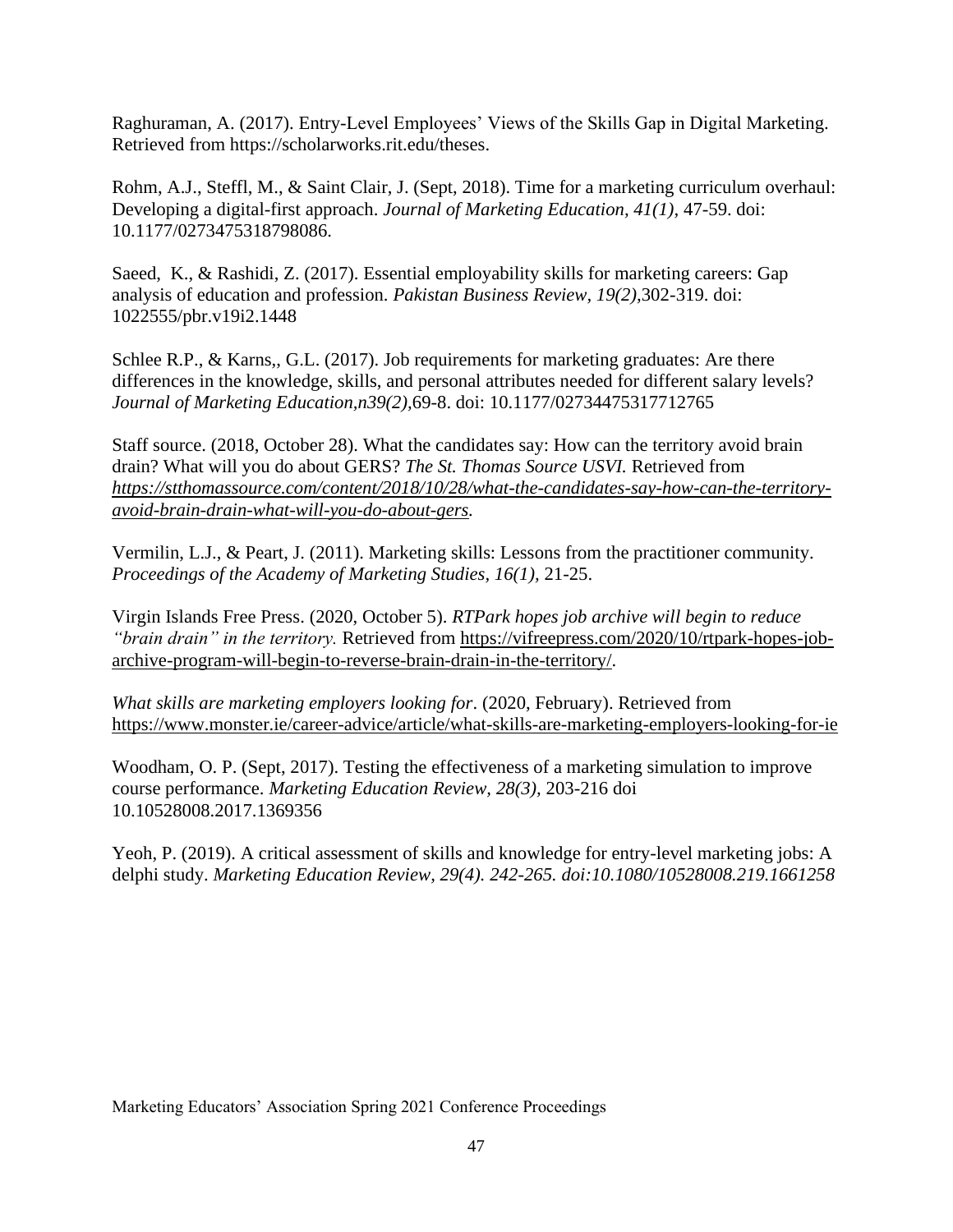# Appendix A

|                                                             | Table 1 |  |  |
|-------------------------------------------------------------|---------|--|--|
| Examples of Non-technical (soft) Skills from the Literature |         |  |  |

| Soft skill                                                           | Schlee and<br>Karns (2017)                                                                                                                                                              | Berger (2016)                                                      | Fast<br>Company<br>(2016) | Marketing<br>Profs<br>(2015) | Savitz-Romer,<br>Rowan-<br>Kenyon, and<br>Fancsali<br>$(2015)^*$                                   | <b>Career Builder</b><br>(2014)                                                 | International<br>Youth<br>Foundation<br>(2013)                                                                                                                                                                               | <b>Robles</b><br>(2012)                      | Gray et al.<br>$(2007)^+$                                                                        | Pedagogy for<br>Employability<br><b>Group (2004)</b> | Larson and<br><b>Wissman (2000)</b>                                                   |
|----------------------------------------------------------------------|-----------------------------------------------------------------------------------------------------------------------------------------------------------------------------------------|--------------------------------------------------------------------|---------------------------|------------------------------|----------------------------------------------------------------------------------------------------|---------------------------------------------------------------------------------|------------------------------------------------------------------------------------------------------------------------------------------------------------------------------------------------------------------------------|----------------------------------------------|--------------------------------------------------------------------------------------------------|------------------------------------------------------|---------------------------------------------------------------------------------------|
| Sampling frame                                                       | Analysis of<br>entry-level<br>job postings<br>from<br>Indeed.com<br>and<br>Linkedin to<br>understand<br>the<br>relationship<br>between.<br>marketing<br>skills and<br>salary<br>levels® | LinkedIn survey Not<br>of 291<br>hiring<br>managers in<br>the U.S. | available                 | Not<br>available             | Survey of<br>higher<br>education<br>institutional<br>officers<br>$(147)$ and<br>employers<br>(103) | Survey of 2,300<br>hiring<br>managers and<br>human<br>resource<br>professionals | Literature<br>review and<br>interviews<br>with<br>executives<br>from global<br>companies;<br>practitioners<br>from the<br>Mozilla<br>Foundation:<br>executives<br>and<br>researchers<br>from<br>professional<br>associations | Interview of<br>49<br>business<br>executives | Survey to<br>compare<br>the opinions<br>of<br>marketing<br>managers,<br>academics<br>and student | Not available                                        | Community college<br>deans (15) and<br>community<br>college faculty<br>(15) in Kansas |
| Communication (oral)                                                 |                                                                                                                                                                                         | X                                                                  | X                         |                              |                                                                                                    | $\mathsf{x}$                                                                    | $\mathsf{X}^{\mathsf{a}}$                                                                                                                                                                                                    | ×                                            | ×                                                                                                | X                                                    | X                                                                                     |
| Communication<br>(written)<br>Emotional intelligence<br>Organization | X                                                                                                                                                                                       | X                                                                  | $\mathsf{x}$              | X                            |                                                                                                    |                                                                                 | $\mathsf{X}^{\mathsf{a}}$                                                                                                                                                                                                    |                                              | $\overline{\mathsf{x}}$                                                                          | $\mathsf X$                                          | $\times$                                                                              |
| Teamwork<br>Initiative                                               | X                                                                                                                                                                                       | $\times$                                                           | $X^{\star\star}$          | X<br>X                       |                                                                                                    | $\times$                                                                        | $\mathsf{X}^\mathsf{a}$                                                                                                                                                                                                      | X                                            | X                                                                                                | X                                                    |                                                                                       |
| Punctuality<br>Critical thinking                                     |                                                                                                                                                                                         | X<br>X                                                             |                           |                              |                                                                                                    |                                                                                 | $\mathsf{X}^{\mathsf{a}}$                                                                                                                                                                                                    |                                              |                                                                                                  |                                                      | ×                                                                                     |
| Social skills                                                        |                                                                                                                                                                                         | X                                                                  |                           |                              |                                                                                                    |                                                                                 | $\mathbb{X}^n$                                                                                                                                                                                                               |                                              | X                                                                                                |                                                      | X                                                                                     |
| Creativity                                                           |                                                                                                                                                                                         | X                                                                  |                           |                              |                                                                                                    |                                                                                 | $X^2$                                                                                                                                                                                                                        |                                              |                                                                                                  | X                                                    |                                                                                       |
| Interpersonal<br>communication                                       |                                                                                                                                                                                         | X                                                                  |                           |                              |                                                                                                    |                                                                                 |                                                                                                                                                                                                                              | X                                            |                                                                                                  |                                                      |                                                                                       |
| Integrity                                                            |                                                                                                                                                                                         |                                                                    |                           |                              |                                                                                                    |                                                                                 | $\mathsf{X}^{\mathrm{b}}$                                                                                                                                                                                                    | x                                            |                                                                                                  |                                                      |                                                                                       |
| Adaptability                                                         |                                                                                                                                                                                         | x                                                                  | $X^*$                     |                              |                                                                                                    |                                                                                 |                                                                                                                                                                                                                              |                                              |                                                                                                  |                                                      |                                                                                       |
| Friendly<br>personality                                              |                                                                                                                                                                                         | $\times$                                                           |                           |                              |                                                                                                    |                                                                                 |                                                                                                                                                                                                                              |                                              |                                                                                                  |                                                      |                                                                                       |
| Courtesy                                                             |                                                                                                                                                                                         |                                                                    |                           |                              |                                                                                                    |                                                                                 |                                                                                                                                                                                                                              | X                                            |                                                                                                  |                                                      |                                                                                       |
| Responsibility                                                       |                                                                                                                                                                                         |                                                                    |                           | X                            |                                                                                                    |                                                                                 | $X^b$                                                                                                                                                                                                                        | X                                            |                                                                                                  |                                                      |                                                                                       |
| Positive attitude                                                    |                                                                                                                                                                                         |                                                                    |                           |                              |                                                                                                    | X                                                                               | $\mathsf{X}^\mathrm{b}$                                                                                                                                                                                                      | X                                            |                                                                                                  |                                                      |                                                                                       |
| Professionalism                                                      |                                                                                                                                                                                         |                                                                    |                           |                              |                                                                                                    |                                                                                 | $\mathsf{X}^{\rm b}$                                                                                                                                                                                                         | X                                            |                                                                                                  |                                                      |                                                                                       |
| Flexibility                                                          |                                                                                                                                                                                         |                                                                    |                           |                              |                                                                                                    | $\mathsf X$                                                                     | $\mathsf{X}^\diamond$                                                                                                                                                                                                        | X                                            | X                                                                                                | X                                                    |                                                                                       |
| Work ethic                                                           | X                                                                                                                                                                                       |                                                                    |                           | X                            |                                                                                                    | X                                                                               | $\mathsf{X}^{\diamond}$                                                                                                                                                                                                      | X                                            |                                                                                                  |                                                      |                                                                                       |

(Continued)

## Appendix B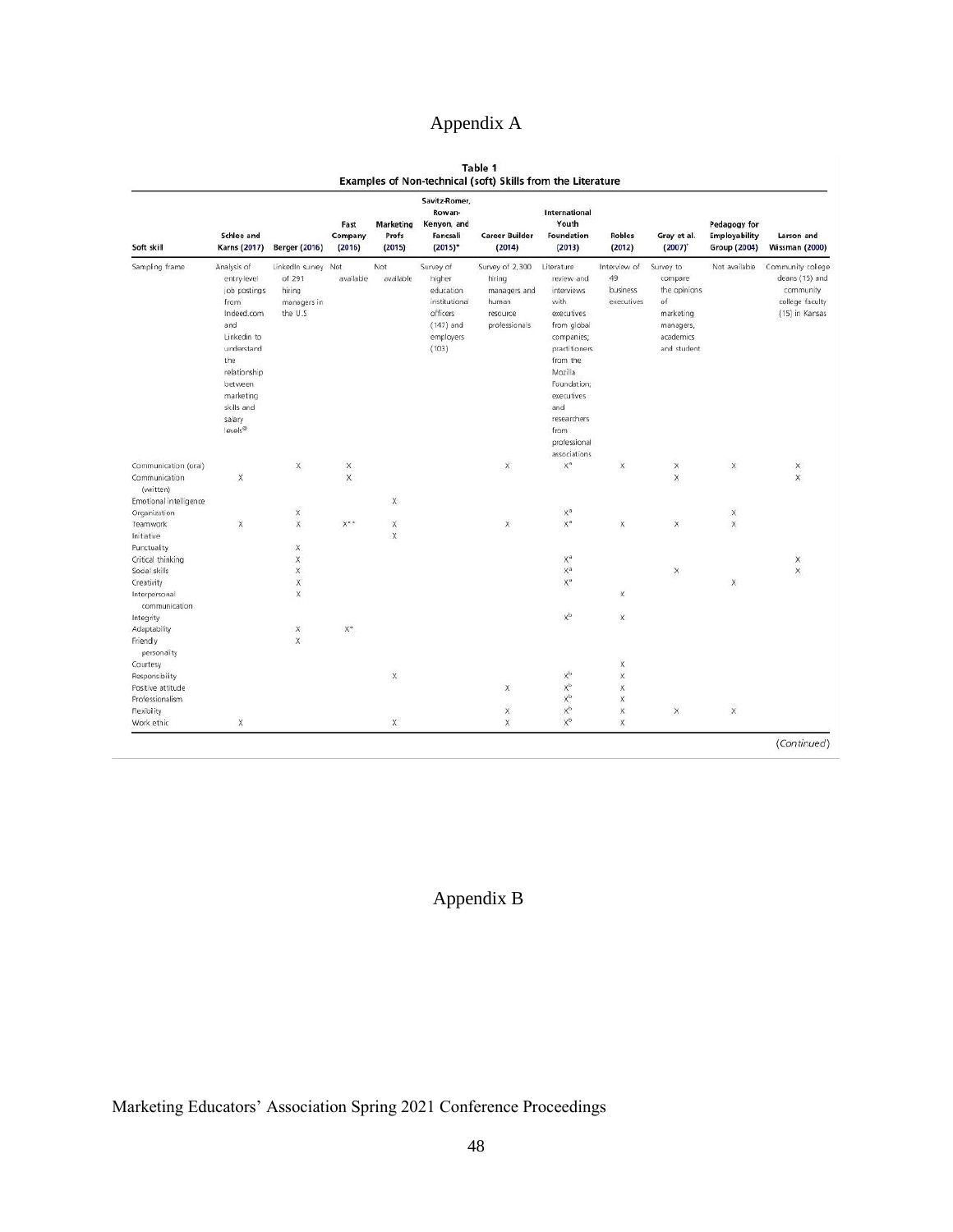|                                                   |                                                        |                                                                                                                                                                   |                                           |                                                                                                                                                                                                  |                               | TABLE I                                                 |                              |                                                                    |                               |                                                             |                   |                                                                                            |                   |                                                                                                                                                                                                |  |
|---------------------------------------------------|--------------------------------------------------------|-------------------------------------------------------------------------------------------------------------------------------------------------------------------|-------------------------------------------|--------------------------------------------------------------------------------------------------------------------------------------------------------------------------------------------------|-------------------------------|---------------------------------------------------------|------------------------------|--------------------------------------------------------------------|-------------------------------|-------------------------------------------------------------|-------------------|--------------------------------------------------------------------------------------------|-------------------|------------------------------------------------------------------------------------------------------------------------------------------------------------------------------------------------|--|
|                                                   |                                                        | Literature Titles                                                                                                                                                 |                                           |                                                                                                                                                                                                  |                               | Literature                                              |                              | Examples of Non-technical (soft) Skills from the Literature        |                               | Literature                                                  |                   | Literature                                                                                 |                   | Ranking                                                                                                                                                                                        |  |
| Sampling Frame                                    |                                                        | ×,                                                                                                                                                                |                                           | Literature Titles                                                                                                                                                                                |                               | Titles C                                                |                              | Literature Titles D                                                |                               | <b>Titles E</b>                                             |                   | Titles F                                                                                   |                   |                                                                                                                                                                                                |  |
|                                                   |                                                        | <b>KNOWLEDGE</b><br>ASSESSMENT<br>MARKETING<br><b>ACRITICAL</b><br>FOR ENTRY-<br><b>OF SKILLS</b><br>$10B\$ : A<br><b>DELPHH</b><br><b>LEVEL</b><br>STUDY<br>AND. |                                           | Introduction to<br>An Innovative<br>marketing the<br>Majors (and<br>Majors Will<br>Skills That<br>Others) As<br>Marketing<br><b>Business</b><br><b>Business</b><br>Need for<br>Course<br>Success |                               | <b>Employers</b> Are<br>Really Looking<br>8 Traits<br>Ē |                              | For In Upcoming<br>Employers Look<br>Marketing Stars<br>Key Traits |                               | Marketing<br>Important<br>Skills that<br>Employers<br>Value |                   | The Top Skills<br>Need Most in<br><b>How to Learn</b><br>$2020 -$ And<br>Companies<br>Them |                   | were listed use<br>Use NUMBER<br><b>I HIGHEST &amp;</b><br>in the literature-<br>Please include<br>skill s/abi lilties<br>(X) If ranked<br>None use 20.<br>the ranking.<br>20 Lowest<br>If the |  |
| Soft Skills                                       | Skill Category                                         | Poh-Lin Yeoh<br>(2019)                                                                                                                                            | KA <sub>1</sub> .<br>RAN<br>$\Rightarrow$ | Roberts (2015)<br>Chonko and                                                                                                                                                                     | <b>RANK</b><br>$\frac{4}{14}$ | Angelarose<br>$(2011)$                                  | <b>RANK</b><br>キロ            | Ganguly(2015)<br>Sonny                                             | <b>RANK</b><br>$\frac{4}{11}$ | Alison Doyle<br>(2020)                                      | <b>RANK</b><br>主田 | Deama Pate<br>(2020)                                                                       | <b>BANK</b><br>十二 | Ranking<br>Mean                                                                                                                                                                                |  |
| Teamwork                                          | Teamwork                                               | ×                                                                                                                                                                 | 5                                         | ×                                                                                                                                                                                                | S                             | ×                                                       | -                            | ×                                                                  | S                             | ×                                                           | ß                 | ×                                                                                          | r-                |                                                                                                                                                                                                |  |
| <b>Critical Thinking</b>                          | Critical Thinking                                      | ×                                                                                                                                                                 | Ģ,                                        | ×                                                                                                                                                                                                | -                             | ×                                                       | $\mathfrak{g}_{\mathcal{A}}$ | ×                                                                  | s,                            | ×                                                           | ò                 |                                                                                            | ន                 | $\infty$                                                                                                                                                                                       |  |
| Communication (Oral) (Written)                    | Communication                                          | ×                                                                                                                                                                 | $\mathfrak{S}$                            | ×                                                                                                                                                                                                | e-a                           | ×                                                       | g                            | ×                                                                  | 20                            | ×                                                           | $\mathbb{C}^4$    | ×                                                                                          | Ħ                 | œ                                                                                                                                                                                              |  |
| Interpersonal Communication                       | Communication                                          | $\asymp$                                                                                                                                                          | 8                                         |                                                                                                                                                                                                  | S                             | ×                                                       | é                            | ×                                                                  | $\overline{\phantom{a}}$      | ×                                                           | ÷                 | ×                                                                                          | w                 | $\approx$                                                                                                                                                                                      |  |
| Creativity                                        | Problem Solving                                        | ×                                                                                                                                                                 | S                                         | ×                                                                                                                                                                                                | S                             | ×                                                       | ÷                            | ×                                                                  | ÷                             | ×                                                           | 츠                 | ×                                                                                          |                   | Ξ                                                                                                                                                                                              |  |
| Social Skills                                     | People Skills                                          | ×                                                                                                                                                                 | g                                         |                                                                                                                                                                                                  | 8                             | ×                                                       | $\epsilon \tau_0$            | ×                                                                  | ٠                             | ×                                                           | n                 | ×                                                                                          | e-                | <b>P</b>                                                                                                                                                                                       |  |
| Leadership                                        | Teamwork                                               |                                                                                                                                                                   | g                                         | ×                                                                                                                                                                                                | r-                            |                                                         | S                            |                                                                    | 20                            | ×                                                           | ٠                 | ×                                                                                          | m                 | m                                                                                                                                                                                              |  |
| Analytical Skills                                 | Critical Thinking                                      | ×                                                                                                                                                                 | Ģ,                                        | ×                                                                                                                                                                                                | S                             |                                                         | g                            |                                                                    | $\approx$                     | ×                                                           | $\infty$          | ×                                                                                          | ٠                 | 世                                                                                                                                                                                              |  |
| Research Skills                                   | Technical                                              | ×                                                                                                                                                                 | o,                                        | ×                                                                                                                                                                                                | 8                             |                                                         | S                            |                                                                    | 20                            | ×                                                           | 90                | ×                                                                                          | 4                 | 쾤                                                                                                                                                                                              |  |
| Work Ethic                                        | Professionalism                                        | ×                                                                                                                                                                 | 竺                                         |                                                                                                                                                                                                  | S                             | ×                                                       | $\equiv$                     | ×                                                                  | r,                            | ×                                                           | 15                | ×                                                                                          | $\mathbf{r}$      | ×.                                                                                                                                                                                             |  |
| Adaptability                                      | Personal Skills                                        | ×                                                                                                                                                                 | g                                         |                                                                                                                                                                                                  | g                             | ×                                                       | S                            | ×                                                                  | $\approx$                     | ×                                                           | $\frac{8}{10}$    | ×                                                                                          | 츠                 | 竺                                                                                                                                                                                              |  |
| Flexibility                                       | Personal Skills                                        | ×                                                                                                                                                                 | S                                         |                                                                                                                                                                                                  | S                             | ×                                                       | S                            | ×                                                                  | ≘                             | ×                                                           | 18                |                                                                                            | 그                 | B                                                                                                                                                                                              |  |
| Positive Attitude & Service Orientation           | People Skills                                          | ×                                                                                                                                                                 | S                                         |                                                                                                                                                                                                  | S                             | ×                                                       | 90                           | ×                                                                  | œ                             |                                                             | g                 |                                                                                            | 20                | 兰                                                                                                                                                                                              |  |
| Professionalism                                   | Professionalism                                        | ×                                                                                                                                                                 | g                                         |                                                                                                                                                                                                  | 8                             |                                                         | g                            | ×                                                                  | 13                            | ×                                                           | S                 |                                                                                            | ន                 | 16                                                                                                                                                                                             |  |
| Time Management                                   | Organizational                                         | ×                                                                                                                                                                 | ≘                                         |                                                                                                                                                                                                  | S                             |                                                         | S                            |                                                                    | $\approx$                     | ×                                                           | $\equiv$          | ×                                                                                          | 20                | n                                                                                                                                                                                              |  |
| Negotiation                                       | Marketing Domain                                       |                                                                                                                                                                   | S                                         |                                                                                                                                                                                                  | g                             | ×                                                       | 12                           |                                                                    | 20                            | ×                                                           | $\approx$         | ×                                                                                          | g                 | Ľ                                                                                                                                                                                              |  |
| Organization                                      | Organizational                                         | ×                                                                                                                                                                 | S                                         | ×                                                                                                                                                                                                | 8                             |                                                         | S,                           |                                                                    | 20                            | ×                                                           | $\epsilon \tau_3$ | ×                                                                                          | 20                | n                                                                                                                                                                                              |  |
| () Number Rating from 1-20 / use 20 if rating not | provided & (X) Indicate soft skill found in literature |                                                                                                                                                                   |                                           |                                                                                                                                                                                                  |                               |                                                         |                              |                                                                    |                               |                                                             |                   |                                                                                            |                   |                                                                                                                                                                                                |  |

Table 1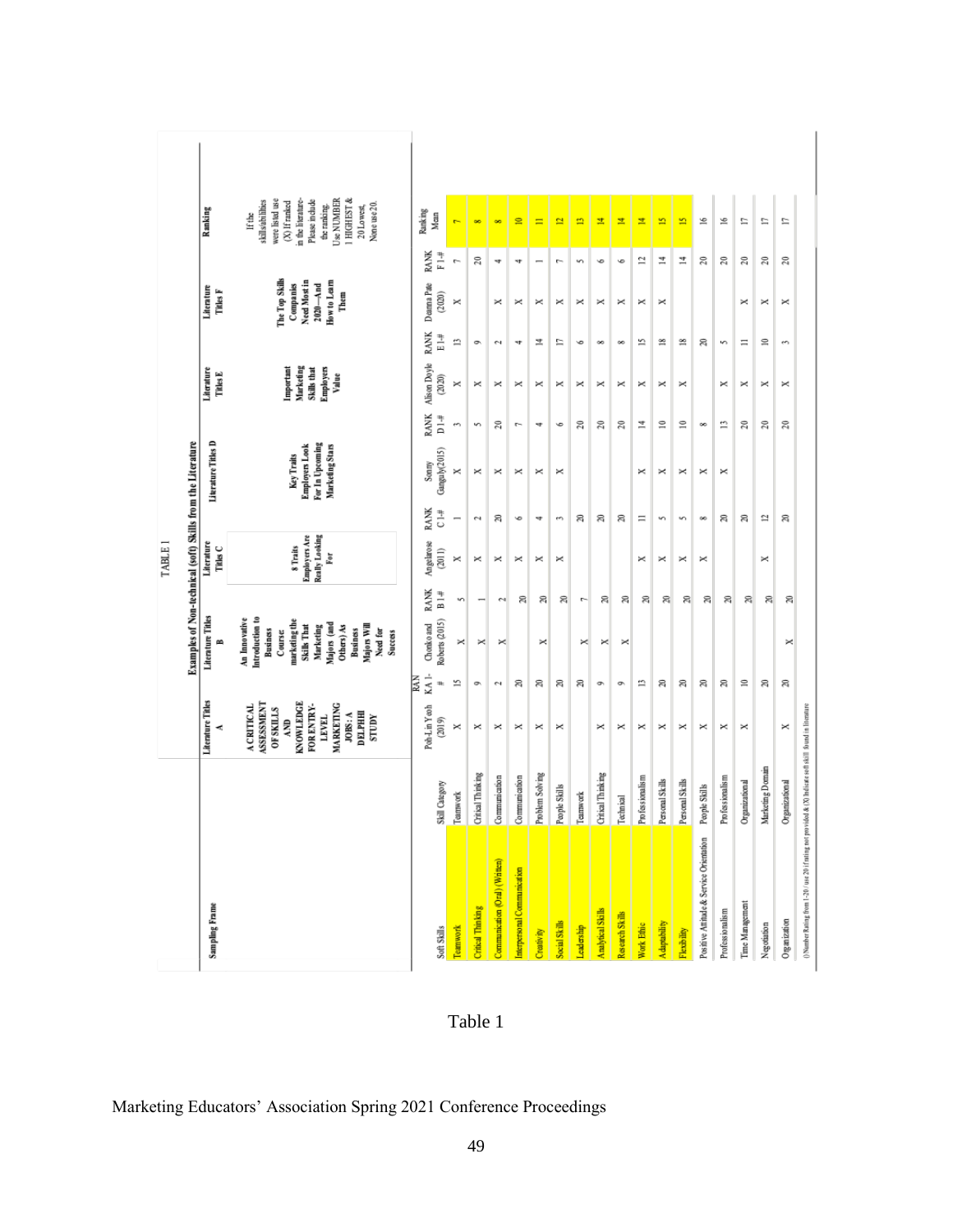|                                            | Number of<br>mentions in job<br>advertisements |             |                  |                |
|--------------------------------------------|------------------------------------------------|-------------|------------------|----------------|
|                                            | Marketing -6 ads                               | Sales-5 ads | Operations-3 ads | <b>Total</b>   |
| Skills                                     |                                                |             |                  |                |
| Strong work ethic                          | 1                                              |             |                  |                |
| Analytical ability                         | 2                                              | 2           | 3                | 7              |
| Interpersonal skills                       | 1                                              | 1           | 1                | 3              |
| Communication skills (written, verbal)     | б                                              | 3           | 3                | 12             |
| Computer skills                            | 2                                              | 3           | 1                | б              |
| Ability to work independently              | 2                                              |             |                  | $\overline{2}$ |
| Effective working relationships - teamwork | б                                              | 2           | 4                | 12             |
| Strategic thinking/planning                | 4                                              | 3           |                  | 7              |
| Attention to detail                        |                                                |             |                  | 0              |
| Multi-tasking                              |                                                |             | 1                | 1              |
| Organizational & project management skills | 3                                              | 3           | 1                | 7              |
| Creativity                                 |                                                |             | 1                | 1              |
| Problem solver                             | 1                                              |             |                  | 1              |
| Manage budgets                             | 1                                              |             |                  |                |
| Manage marketing activities                | 3                                              | 2           | 1                | б              |
| Knowledge of local markets                 | 2                                              |             |                  | $\overline{2}$ |
| Consumer needs assessment                  | 2                                              |             |                  | $\overline{2}$ |
| New product development                    | 1                                              |             |                  | 1              |
| Time management                            | 1                                              |             | 2                | 3              |
| Customer service                           |                                                | 1           | 2                | 3              |
| Research                                   | 1                                              |             |                  | 1              |
| Leadership                                 | 1                                              | 2           | 1                |                |
| Negotiation                                |                                                | 1           |                  |                |
| Track record in sales                      |                                                | 2           |                  | 2              |
| Inventory management                       |                                                | 2           | 1                | 3              |
| Detail orientation                         |                                                |             |                  | 1              |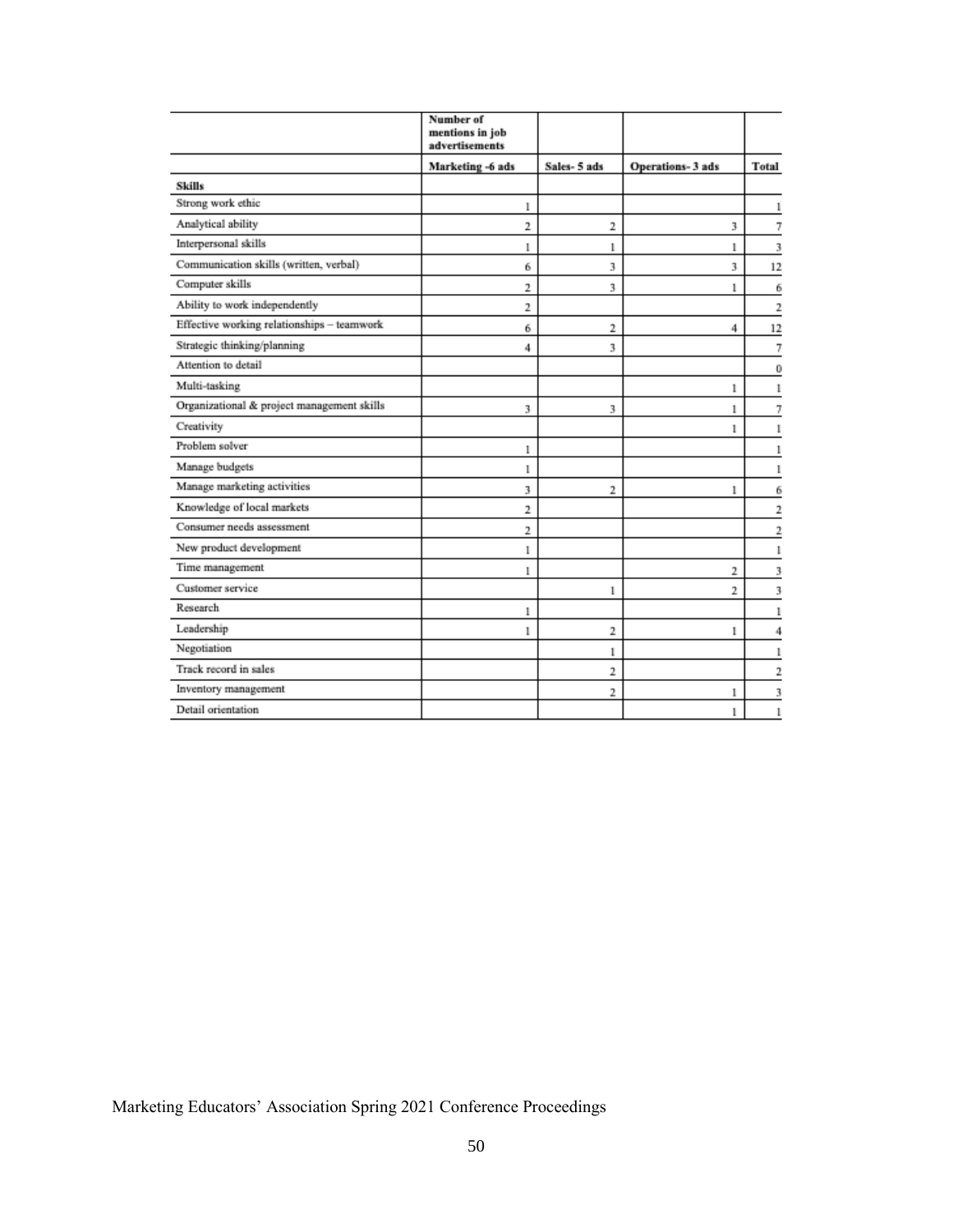## Chart One



Chart Two

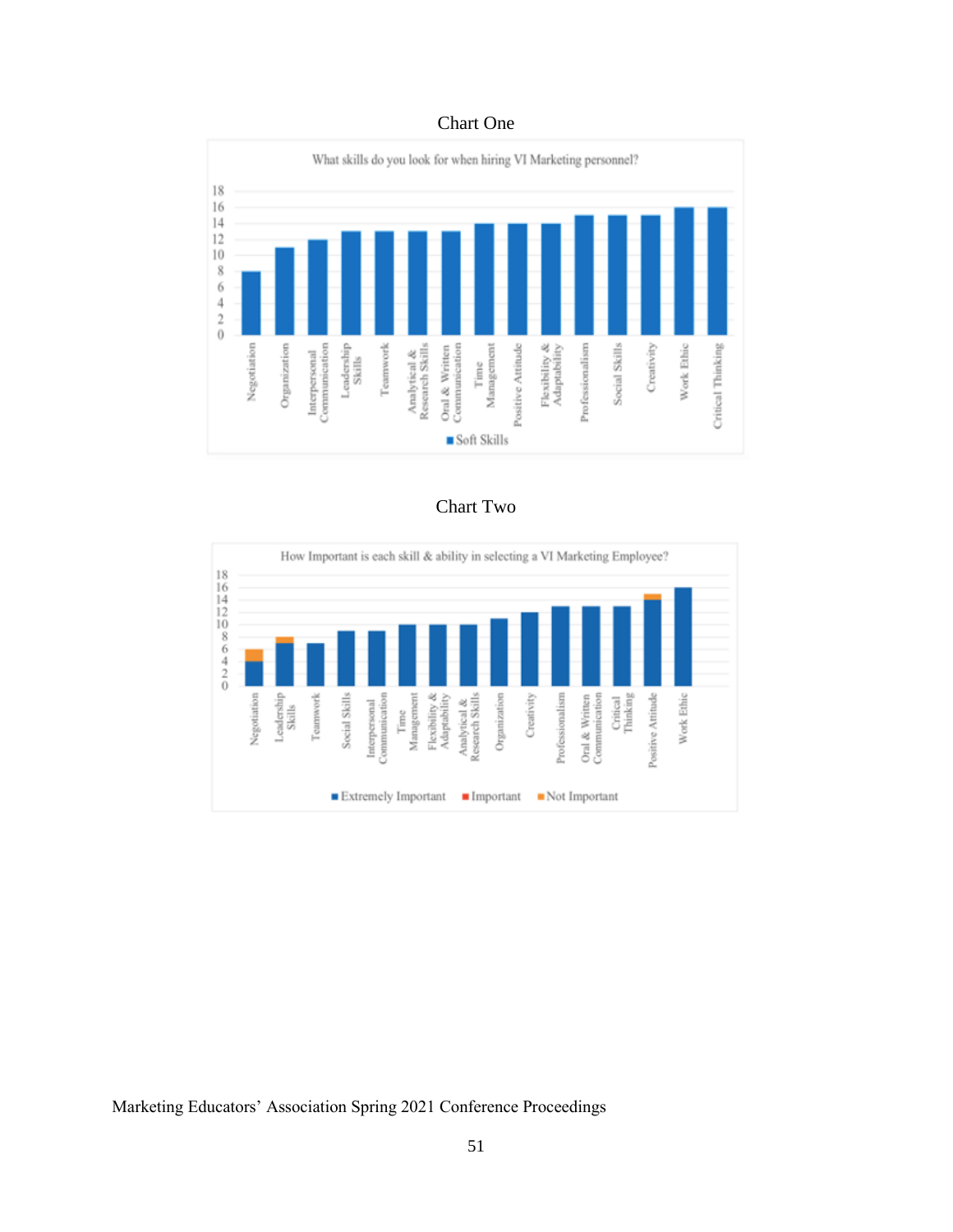## Chart Three



## Chart Four



## Chart Five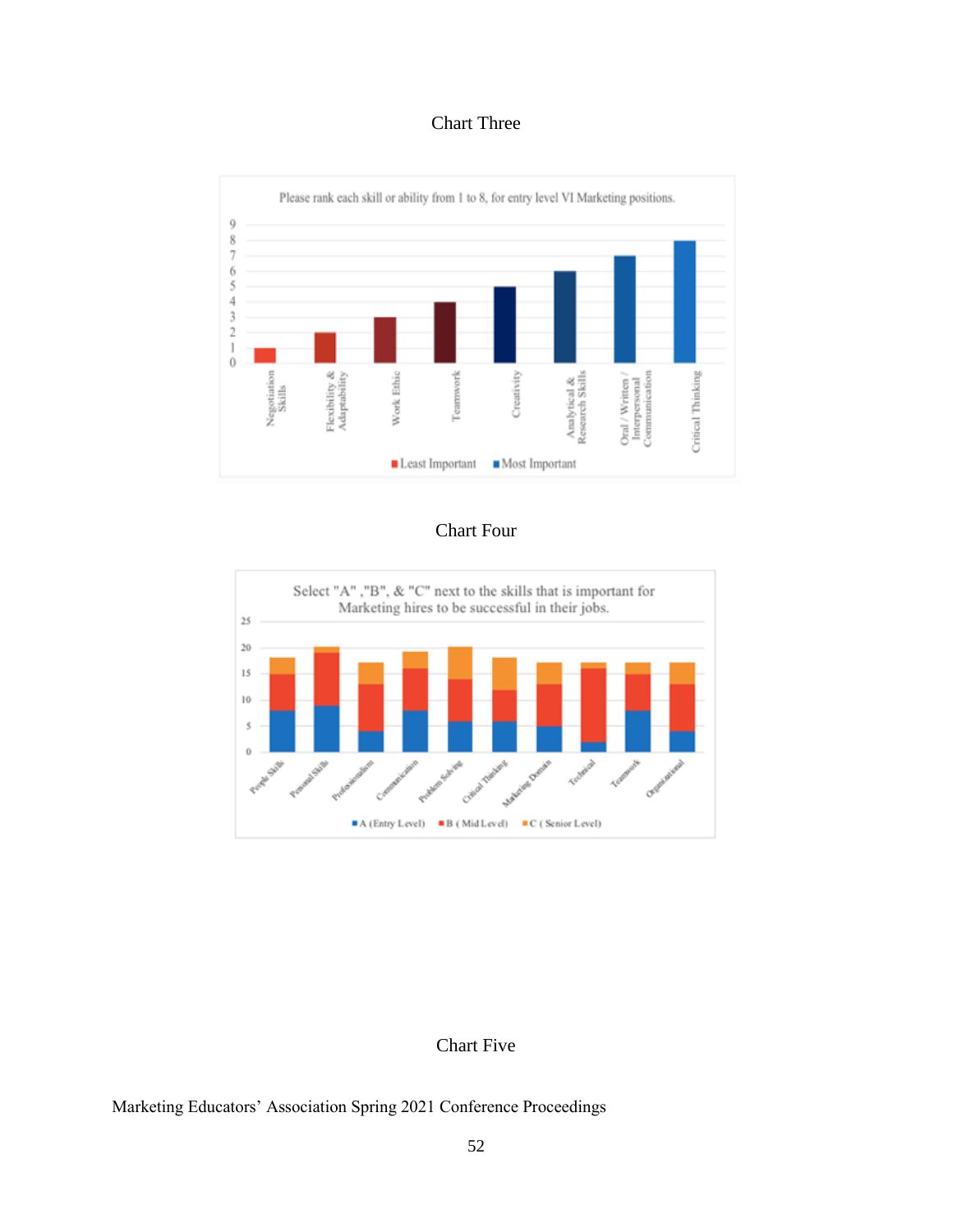

## **Virtual Service-Learning in Community-Based Social Marketing Course**

Shikha Upadhyaya, California State University, Los Angeles

H. Rika Houston, California State University, Los Angeles

## **Primary Contact Email:** [supadhy4@calstatela.edu](mailto:supadhy4@calstatela.edu)

## **Purpose of the Study:**

Service-learning projects offer students content-relevant practical experiences with positive professional outcomes. While these service-learning courses are designed to be conducted faceto-face, virtual service-learning has provided an opportunity for community partners and students to collaborate online. This paper shares various strategies in developing and managing servicelearning projects in a community-based social marketing course to provide opportunities for students to engage with community partners.

## **Method/Design and Sample:**

Traditionally, service-learning projects in this course required students to personally visit community partner's office sites multiple times during the semester to collect data and attain a deeper understanding of the day-to-day flow of operations. However, due to the global pandemic's circumstances, the service-learning projects were adapted to be conducted virtually.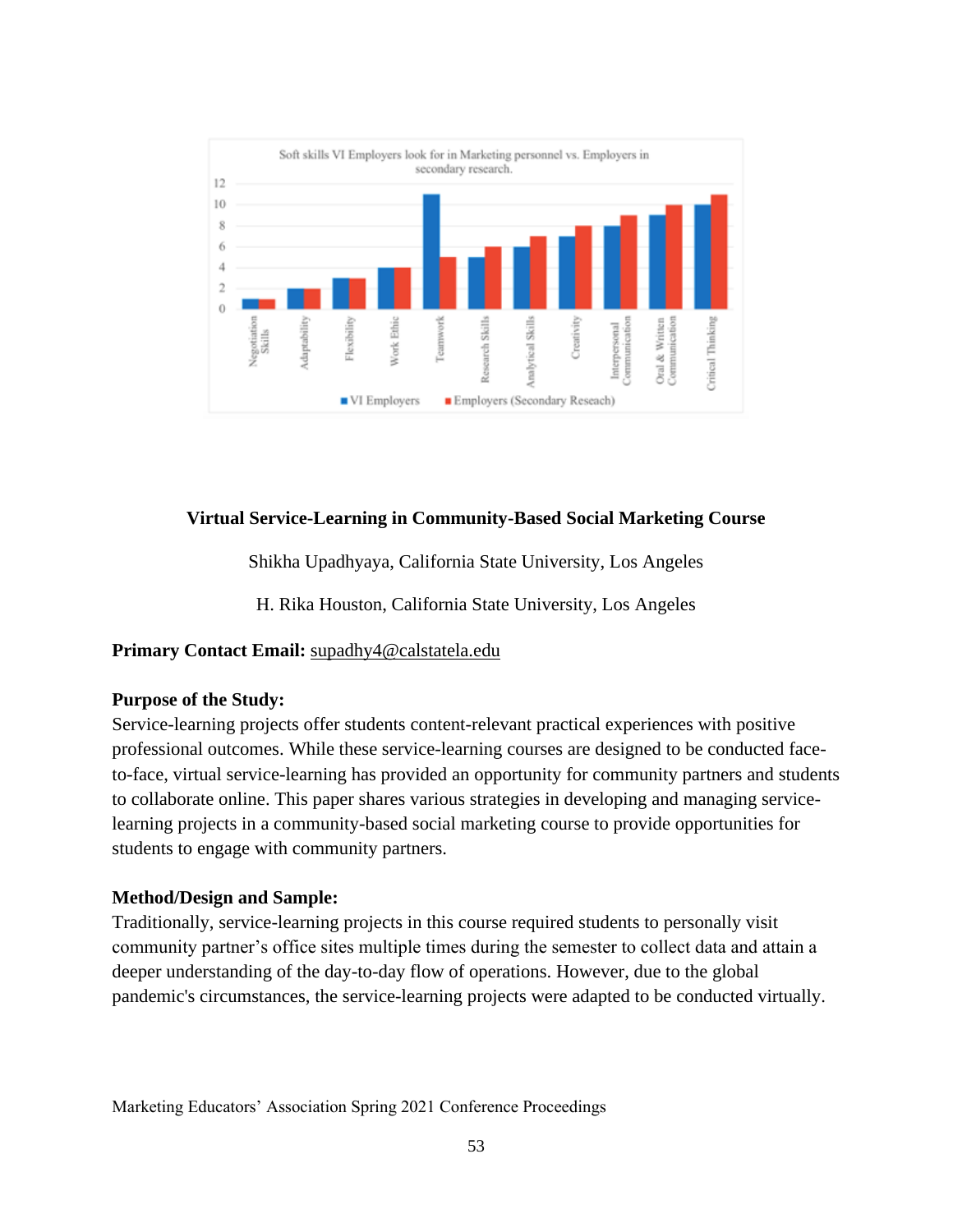#### **Results:**

This paper shares insights on virtual service-learning projects and the nature of engagement between the students, community partners, and the instructor. CANVAS learning management system was used to provide well-structured access to course content and Zoom, a web communication tool used to schedule meetings. Despite the inability to meet face-to-face, the students and the community partners worked closely – virtually – and achieve designated deliverables. In the next section, we discuss various steps taken to develop and manage servicelearning virtually.

#### **Value to Marketing Education:**

Students become more mindful and engaged in their communities if they had exposure to service-learning projects (Astin et al. 2005). According to a recent survey conducted by the Association of American Colleges and Universities (AAC&U, 2018), business executives and hiring managers emphasize the importance of applied and project-based learning experiences working with community organizations. Service-learning in a virtual setting has been instrumental in continuing community-engaged student projects despite various limitations created by COVID-19. These virtual service-learning projects have been successful in invoking a sense of civic responsibility among business students through engagement with local community partners on content-relevant projects. It is important for virtual service-learning instructors to provide structured content and guidance to ensure the virtual engagement process moves seamlessly and all parties involved are clear on the expectations.

**Keywords:** Virtual, Service Learning, Community Partners, Social Marketing

## **Who should teach career preparation and career readiness skills?**

Pamela Ansburg, Metropolitan State University of Denver

Clay Daughtrey, Metropolitan State University of Denver

Rhonda Eaker, Iliff School of Theology, University of Denver

Jason Lopez, Metropolitan State University of Denver

Lori McKinney, Metropolitan State University of Denver

Jacyn Meyer, Metropolitan State University of Denver

Ranjidha Rajan, Metropolitan State University of Denver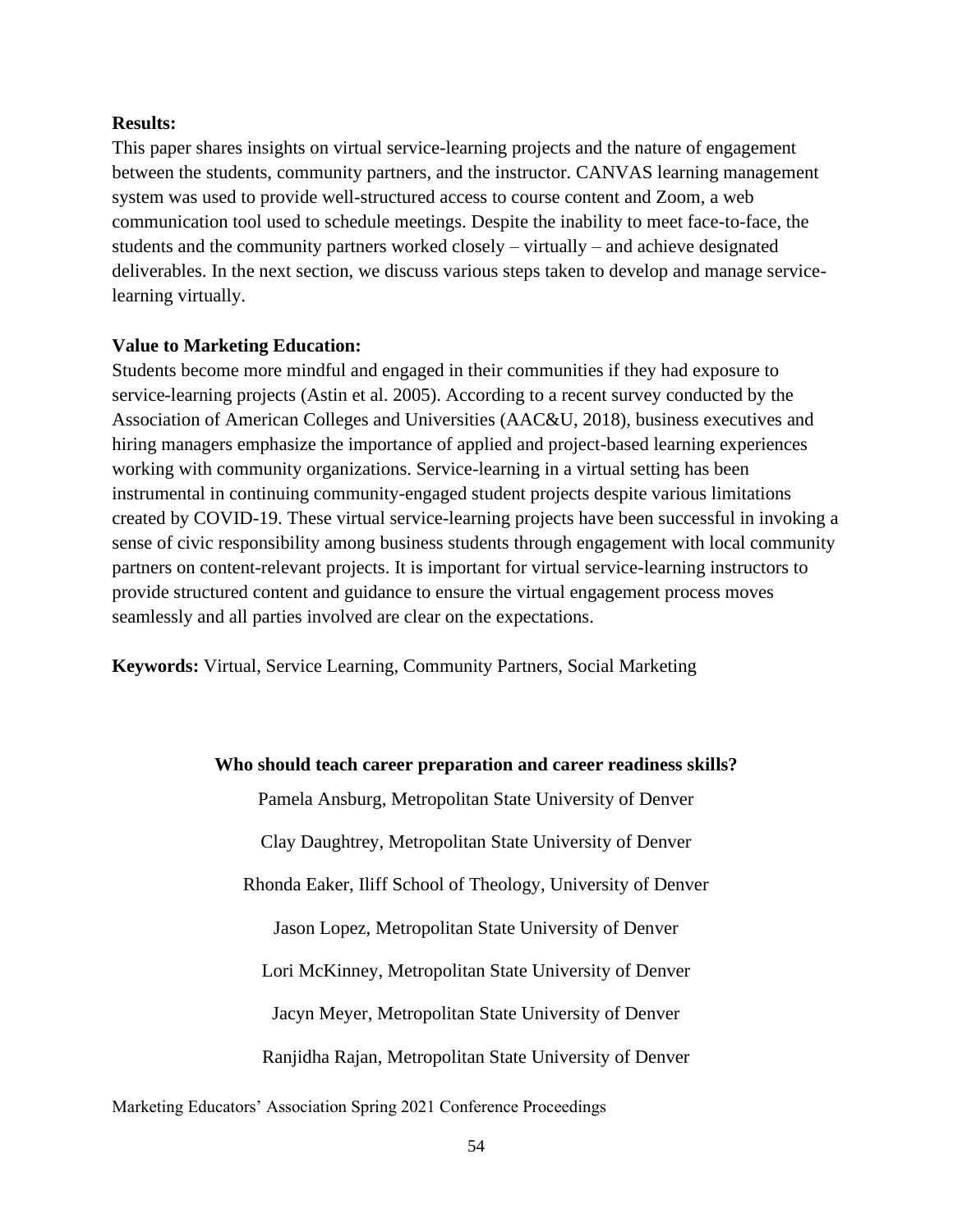#### Rachel Sinley, Metropolitan State University of Denver

## **Primary Contact Email:** daughtre@msudenver.edu

#### **Abstract:**

To address ROI and the value of a college degree questions, many universities are developing career preparation and readiness programs to assist students in getting jobs after graduation. Programs were being planned at one urban, mid-western university and it was determined that a baseline of current career preparation and readiness activities was needed. Faculty were surveyed to determine whether they engage in career preparation training for students, how they are doing it, and to learn who they thought was responsible for it. Results found that 77% of faculty thought the role of higher education institutions was to teach career preparation and 74% of faculty felt it was personally their role to do so. Even though faculty felt it was their role, they did not believe it was their responsibility. Universities can use this information to help plan career preparation programs and know that faculty will be allies. Overcoming barriers and ideas on how to teach career planning activities are also included.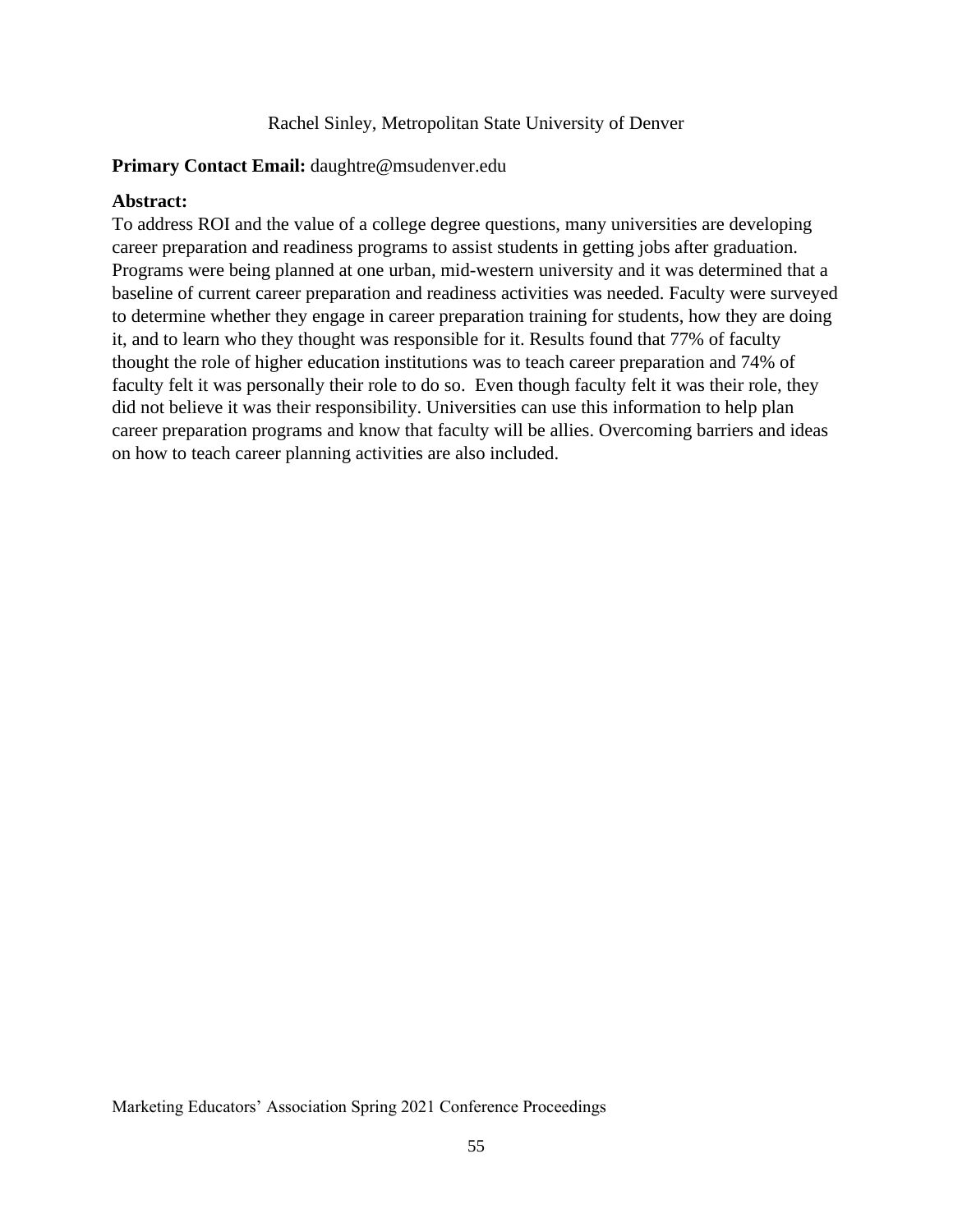# **Position Papers**

## **Academic Integrity Graphic Novel**

Sarah Fischbach, Pepperdine University

## **Abstract**

Academic Integrity is not the most engaging discussion with students and is often not addressed in-depth until there is a violation. Many researchers suggest the need for students to understand academic integrity in order to become ethical business professionals however there is a lack of resources on how to truly engage these conversations. This study provides five academic integrity graphic novel mini case studies. Graphic novels have been used as viable tools for increasing enjoyment and engagement. The study is currently under data collection and may add to the important and difficult conversation.

## **Bringing Influencers into the Classroom: Marketing Ethics, Consumer Behavior, and Strategy**

Marie Segares, St. Francis College

## **Abstract**

Though almost 40% of Generation Z seek out and make purchasing decisions based on social media influencers, influencer marketing is still emergent in marketing education. This position paper identifies three undergraduate marketing topics where an exploration of influencer marketing could be used to engage students in learning while also addressing Generation Z's preferences.

## **Covid and Client-based Projects- Using Course Concepts to Solve Pandemic Problems**

Kristen R. Schiele, Cal Poly Pomona

## **Abstract**

The Covid-19 pandemic and quarantine restrictions have caused a major disruption in higher education. Since March 2020, faculty have adapted to maintain academic continuity during an unprecedented time. In Fall 2020, most universities were required to remain online and a "new normal" began to emerge as faculty re-envisioned their goals for quality online education. The pandemic has also diminished employment in many industries, especially for recent college graduates. Due to the uncertainty of the current job market, client-based projects in courses can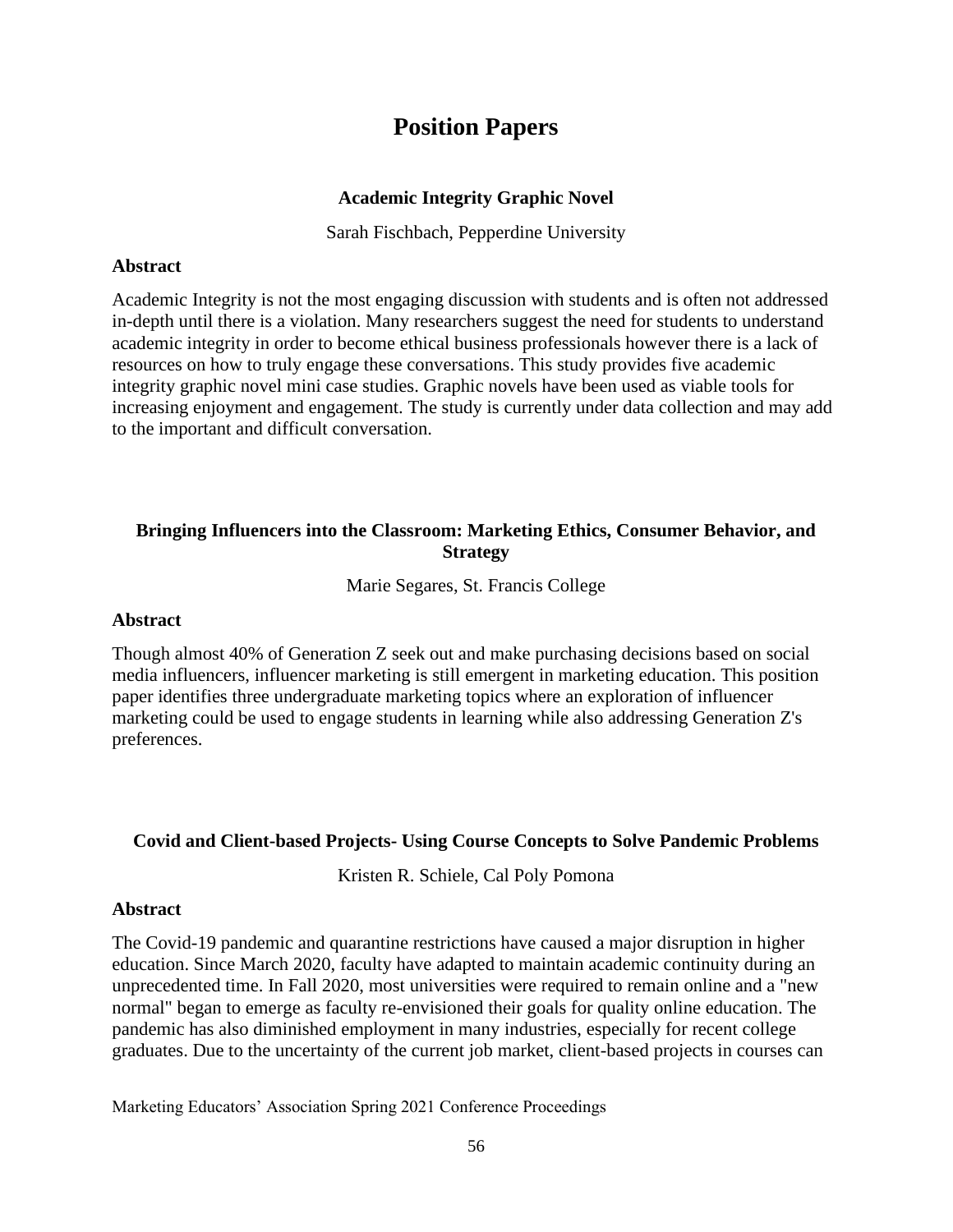be a powerful tool to provide students with real-world experience that may give them a competitive advantage over their peers. In this paper, we discuss a project for a Digital Marketing course that took place in Fall 2020. For this project, students created digital marketing plans and social media content for Heartland Café and Mart, who has faced many hardships due to California quarantine restrictions on in-person dining in restaurants. Using course content to solve real problems allowed students to think critically about strategies to overcome obstacles using digital marketing, engage in active learning, and virtually engage with a team. Although the future landscape of higher education remains uncertain, as we move into the "next normal" client-based projects offer faculty a way to demonstrate relevancy and impact in the classroom in order to provide quality education for our students.

## **Developing Diversity, Equity, and Inclusion Competency in Students: A DEI Dialogue Assignment**

Cecilia Ruvalcaba, University of the Pacific

## **Abstract**

Incorporating knowledge of diversity, equity, and inclusion (DEI) in marketing education is important as students will be dealing with the diversity of consumers and society. This work provides a DEI Dialogue assignment used to develop student's diversity, equity, and inclusion education. Through a combination of virtual asynchronous and synchronous learning activities, the assignment takes students through the experiential learning cycle, provides for collaborative learning, and increases DEI competence.

## **Enhancing Integrated Direct Marketing Education: A Direct Effect with Client-Based Projects**

## Dorene Ciletti, Point Park University

Heather Snead, United States Postal Service

## **Abstract**

Marketers have access to numerous channels to reach their target audiences. Real-world business challenges related to integrated marketing and channel selection, particularly direct mail marketing as a desired and effective marketing channel, provide an opportunity to prepare students through an innovative, client-supported project and competition. In this position paper, we explore the role of the Direct Effect® initiative and its competitive live-client project format in introducing and building integrated direct marketing capability for students.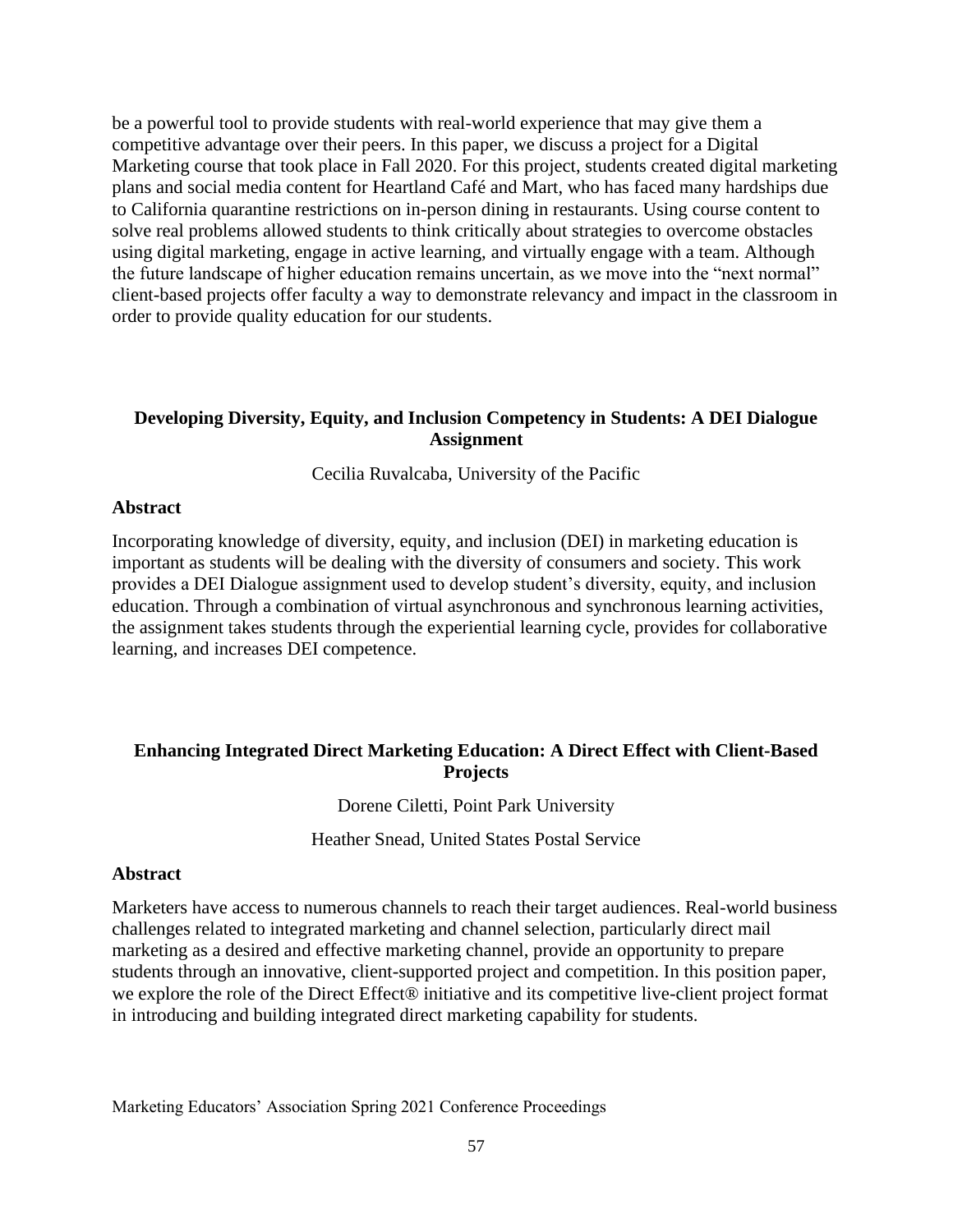#### **Fear: The Final Frontier for Teaching in a Pandemic**

Kristen R Schiele, Cal Poly Pomona Jun Myers, Cal Poly Pomona Luei Lin Ong, Cal Poly Pomona James Jared Oakley, Cal Poly Pomona Robert Fabrize, Cal Poly Pomona

#### **Abstract**

There is very little left to describe the disruptive impact of pandemic crisis in academia, yet attending the fear in classroom environment as psychological counselors or emotional Sherpas was something marketing faculty had not envisioned it would become their central role. At least it was in my experience that our students needed guidance and leadership from the faculty to pass through very confusing and anxiety-inducing times. Many dimensions of classroom teaching, as well as lives of our students became uncertain almost over couple nights for an unknown future. This fact alone is very hard to deal with, yet as in many schools, our university kept calm and carried on. Continuing responsibilities, however flexed left students wandering how their learning, grades and future careers would be impacted by this turbulence.

Faculty at these times, had to take up the role of emotional leaders by presenting calm, showing up, being present to fears, attending to uncertainties and assuring students that from personal to institutional levels, all academia would do their best to protect them, and develop policies to have them least impacted by the negative consequences of the ongoing crisis. At earlier stages of the crisis, showing up, just being present, keeping the classes going and having as smooth of a transition to virtual as possible was the necessary first step. On later days, the emotional guidance required a little deeper understanding and working around students who lost their family members, their financial stability and sense of external security. At this level, many faculty has and still is attending students on a personal level and trying to untangle the complexities of the new normal. Hopefully, all our efforts have and still is helping many students stay in the program and keep learning.

## **Impact of Individual Trauma and Stress on Decision-making and Communications on Marketing Education Competencies**

Robert Lupton, Central Washington University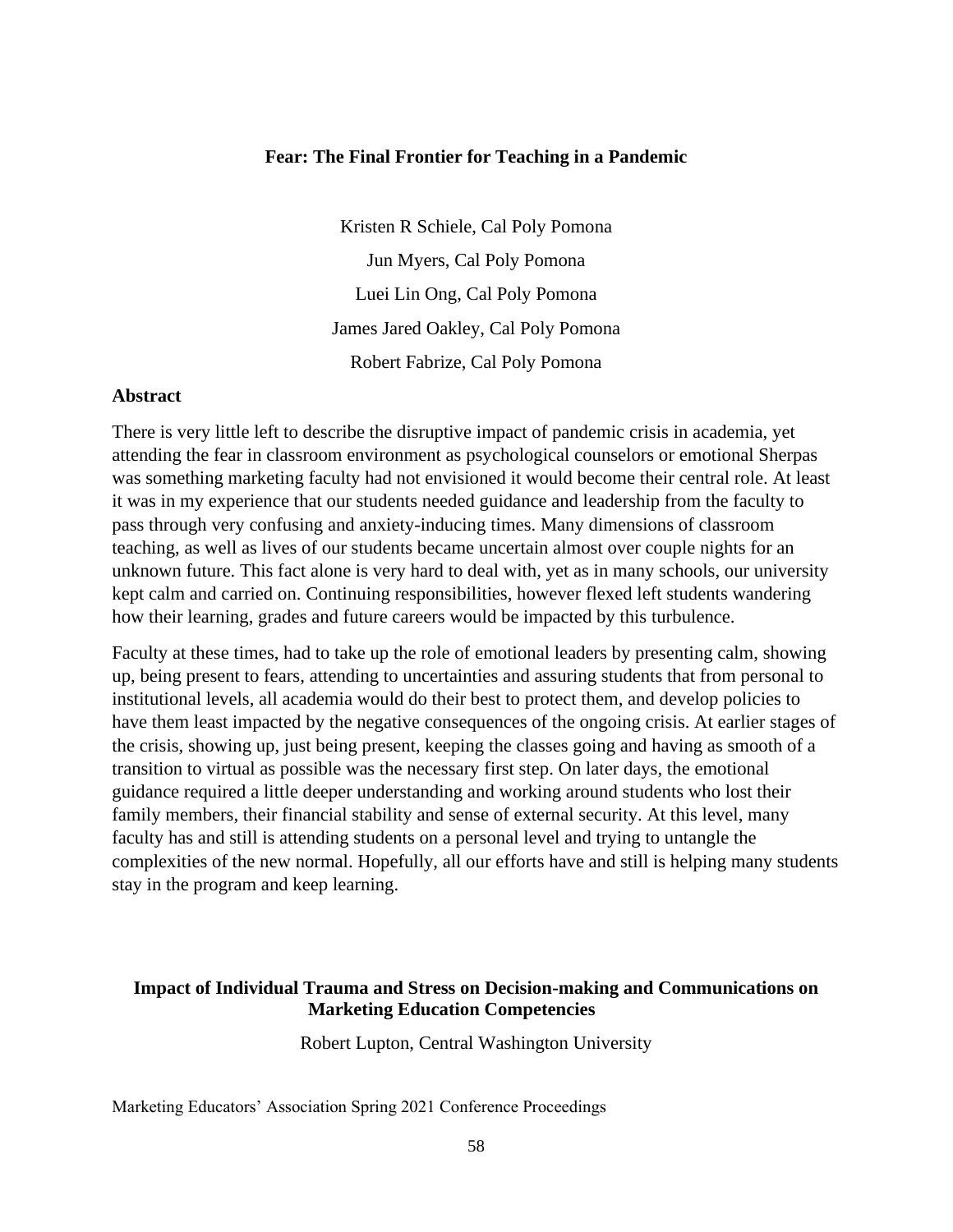Laura Williamson, Central Washington University Elizabeth Fountain, Central Washington University

#### **Abstract**

The literature is clear that people process information differently and that cognitive processing is affected by trauma and stress. Specifically, Mayer (1996, 1997, 2001, and 2015) claims that people seek to make sense of the world by building coherent mental representations. Other authors Catherine Briere and John Scott (2014) and Peggy Pace (2003) write that due to trauma or neglect experienced during childhood, there may be a lack of connectivity between isolated neural networks which represent separate selves and self-states, which affects cognitive processing. Also, Bremner (2006) notes the significant impact of stress on the mind and its ability to process. Because people process information differently and cognitive processing is impacted by trauma and stress, behaviors based upon that processing will be affected. These issues have become increasingly important to educators given the global COVID-19 pandemic and its impact on society as well as individuals. As such, in this time of the COVID-19 global pandemic, and given the significant impact stress and trauma can have on the cognitive processing, and the impact of the cognitive processing on marketing management, this study intends to concern itself with determining if there is a correlation between stress and trauma and two critical marketing management skills, namely teamwork and communications.

## **Make them recoil, to improve recall? The effects of shocking and controversial examples in marketing lectures**

Joel Petry, Southern Illinois University Edwardsville Christine Winter, Southern Illinois University Edwardsville Michael Hair, Southern Illinois University Edwardsville

## **Abstract**

In this position paper related to innovative teaching methods, the possible benefits and potentially negative outcomes resulting from the use of controversial and shocking examples in marketing courses are explored. The authors review relevant literature related to the effects of shock and controversy on student cognition and discuss how lecture material of this type can influence memory, cognition, moral norms, and ethical behavior. Guidance for future studies is elicited.

## **Phenomenology of the Initial Pandemic Experience: The Student Perspective**

Mariam Beruchashvili, California State University, Northridge

## **Abstract**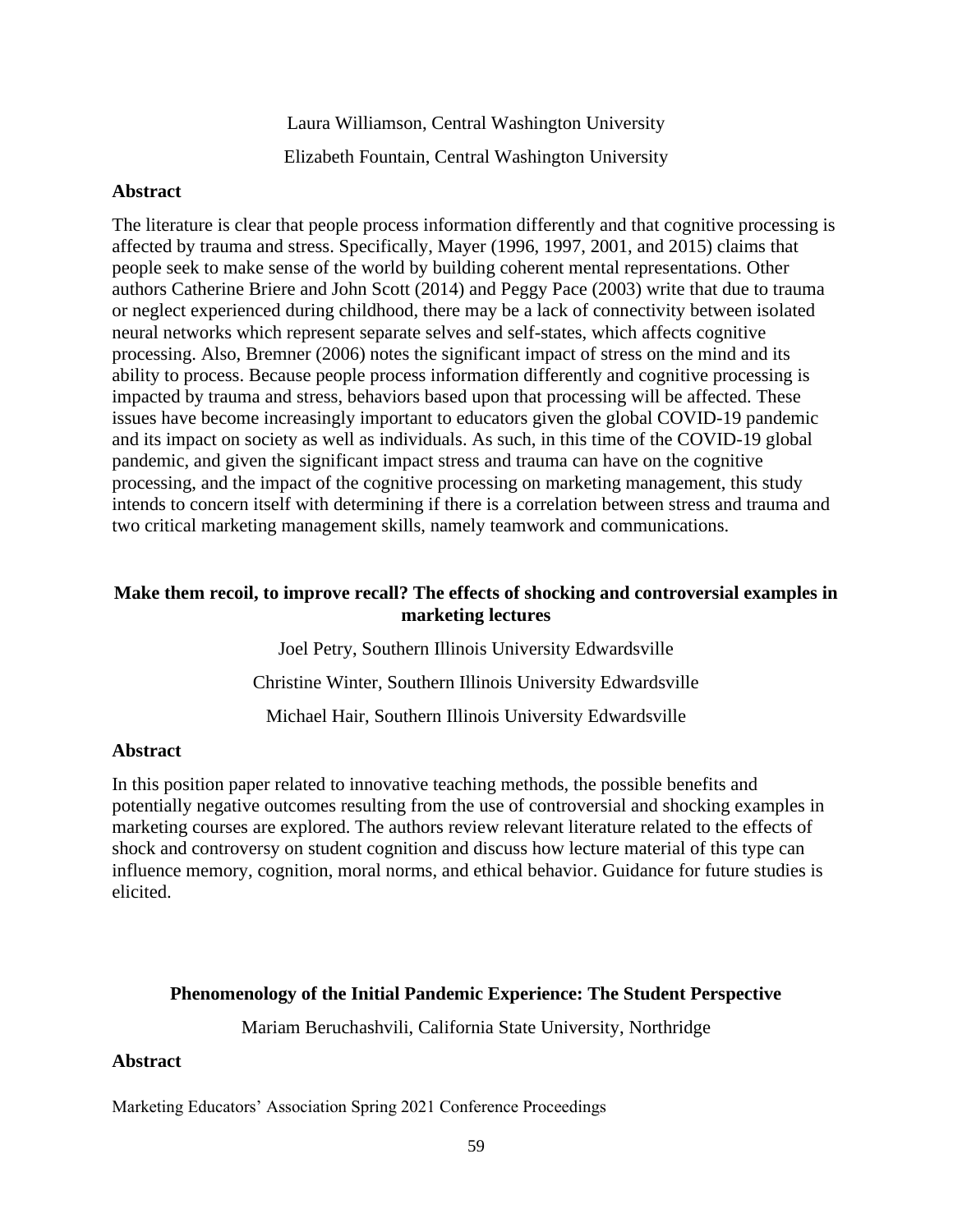This research focuses on examining the phenomenology, or the "lived experience" of the pandemic from a student perspective. More specifically, the project examines students' emotional reactions and adaptive coping with the life-altering circumstances ensued by the pandemic. We utilized qualitative methodology to accomplish our research aim. At the start of the pandemic in the spring semester of 2020, data were collected in a large section of an elective marketing course in a large public university located in the South-Western U.S. The class was taught as a large lecture of 130 students, most of them graduating seniors. Some of the most notable preliminary findings relate to a spectrum of emotions that students reported experiencing regarding their professors' response to the switch to VI. Many of these reported emotional states were negative in nature. Among a significant portion of students, the overarching sense was that of betrayal. Students felt that many of their instructors "abandoned" or "let them down" by completely "checking out" or disengaging from their classes. Students felt that they were left to their own devices as the instructors stopped lecturing and did not use zoom; converted the entire course material into self-pace assignments; did not communicate with students promptly or left many of their email inquiries simply un-answered. Students felt ignored and not cared for by these professors. Some students even expressed the existential questioning of the value of the education they were receiving curated by the instructors who "jumped ship" at the first opportunity. Students were particularly critical of going "asynchronous" and felt that in the time when they needed guidance and comfort the most, some instructors chose to close up and not attend to their professorial duties. Students also reported such free-form modification to many of their courses as adding to their overall stress and even as worsening of their mental health.

#### **The Retail Scavenger Hunt: Immersing Students in a Retail Setting**

Pam Richardson-Greenfield, Radford University

#### **Abstract**

In consumer-packaged-goods companies, frequent store checks are a critical component to the brand teams' understanding of retail strategies, competitive initiatives, and threats, and how to enhance the consumer experience (of purchasing their products). This research describes the process of executing a Retail Scavenger Hunt (RSH), a field-based, active learning activity designed to provide students critical exposure to a retail setting. With dual executions—either instructor-led or self-directed—the RSH was found to be an effective teaching tool and added value to the material taught in class and in the textbook.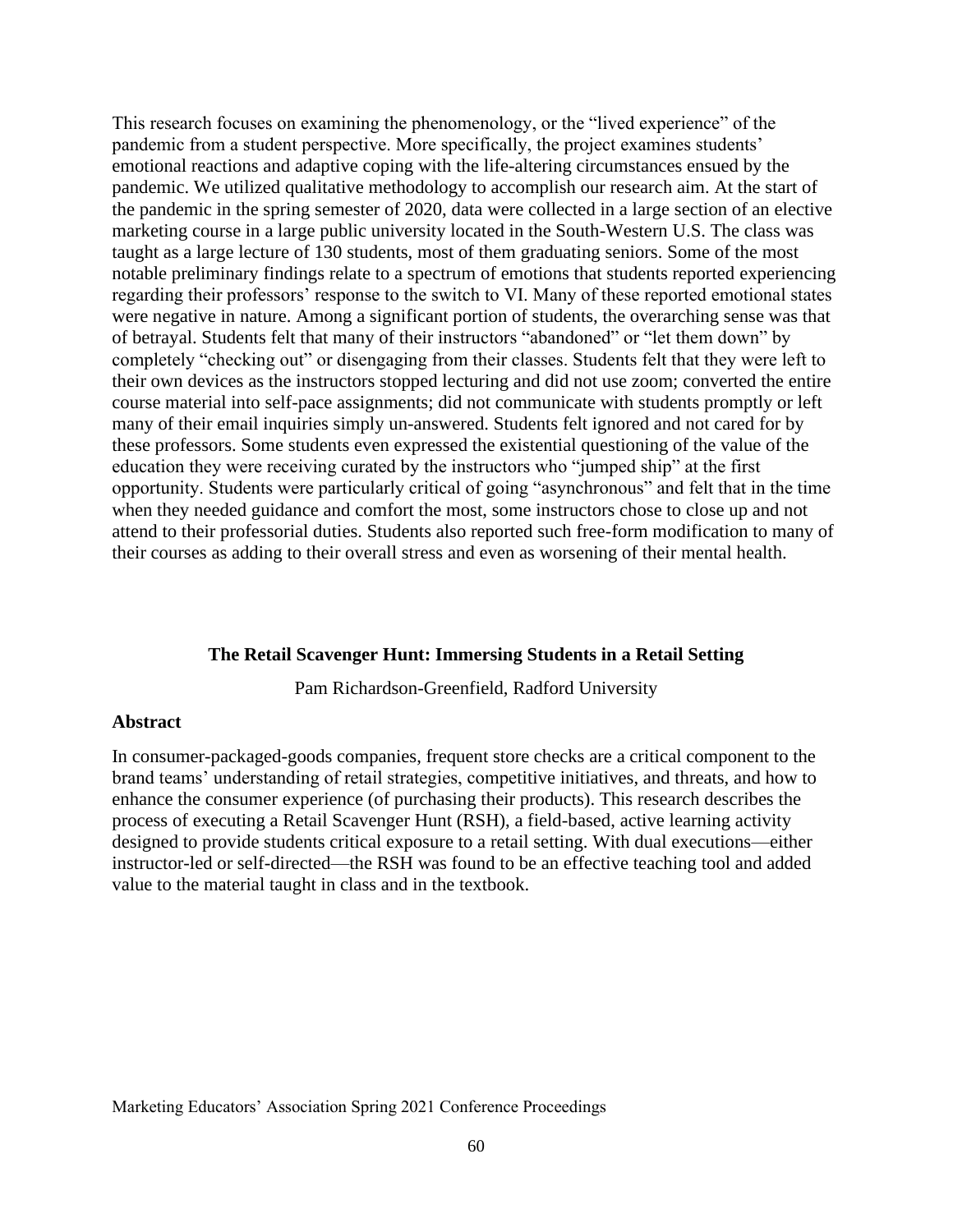## **Stacking to Completion: Exploring the Value Propositions of Stackable Certifications**

Elizabeth Fountain, Central Washington University Laura Williamson, Central Washington University Robert Lupton, Central Washington University Behishta Reha, Central Washington University

#### **Abstract**

This special session explores the opportunities and challenges of stackable certifications including in the areas of marketing education. This special session will also focus on student-led research to stackable certificates, reporting on the investigation that will be underway during winter and spring terms. The outcome of the investigation will be a set of recommendations to incorporate industry-driven certifications into its bachelor's and master's level curricula including programs and courses offered by the department in the marketing fields.

#### **Student and mentor career conversations: What were the top takeaways?**

Clay Daughtrey, Metropolitan State University of Denver Robert Farmer, Metropolitan State University of Denver Frank Veltri, Boise State University Mick Jackowski, Metropolitan State University of Denver Laura Sawyer, Erskine College

## **Abstract:**

Higher education mentoring programs have increased in number and type over the past 20 years. Some of the more common formats for such mentoring programs have included peer to peer, faculty to student, alumni to student and business professional to student. Studies have focused on best practices to develop programs and on the benefits of these programs, but none could be found that researched what students learned from the mentorship experiences. In this study, researchers attempted to fill this gap by analyzing student reports which revealed their top takeaways from the interaction with their mentor. A content analysis was conducted on 106 student reports and the top three themes that emerged were confidence, job awareness and networking. These results show that students have interest, are concerned about and or/need to develop these areas. This information is helpful to educators who can develop educational experiences that help increase confidence, explain day to day tasks of a job, and help students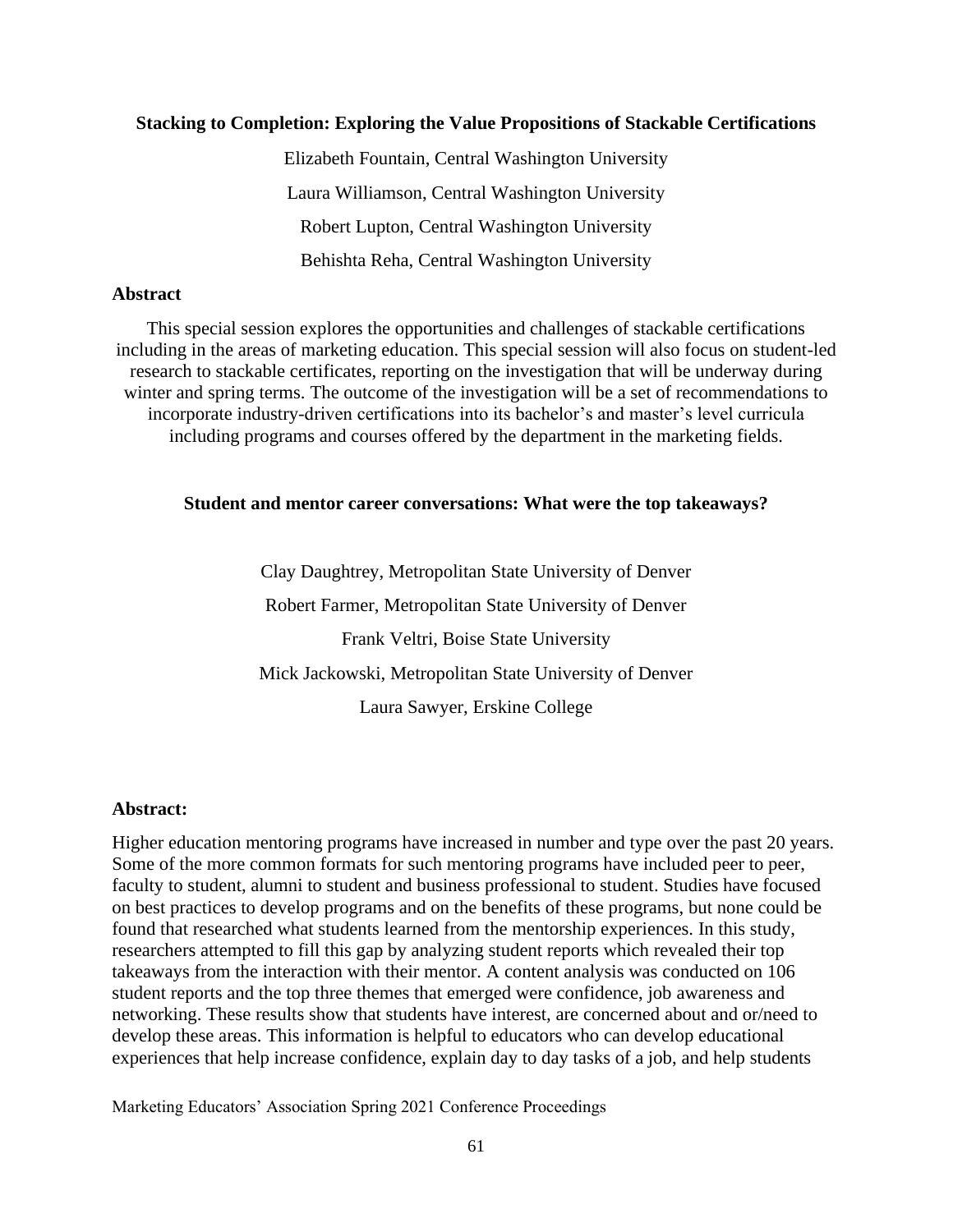learn to build their professional networks. Student and mentor career conversations: What were the top takeaways?

## **A Systematic Review of Scholarship on Learning with E-Texts: Students' Characteristics, Learning Approaches, and Learning Outcomes Introduction**

Sanga Song, Indiana University East

LaCalvince Simpson, Indiana University East

## **Abstract**

The increasing use of electronic textbooks, or e-texts, in conjunction with the dramatic rise of online learning practices in higher education, especially during the current pandemic, has led to a growing interest in effective student learning with e-texts. We aim to systematically review the growing body of research in this area by employing the 3P model as our framework to analyze the learning process of students who use e-texts in higher education. Our study consisted of a systematic review of 18 peer-reviewed articles published between 2010 and 2020 in English model provides a holistic overview of presage-, process-, and product-level factors of e-texts. Enhanced learning performance and satisfaction when using e-texts result from the interrelationship between students' characteristics and their different learning approaches during the learning process. This study provides insights for faculty and publishers on improving students' learning experiences when using e-texts.

## **Virtual Reality and the Pedagogical Impact on Student Performance and Class Satisfaction**

Ronda Mariani, Bloomsburg University Monica Favia, Bloomsburg University Thomas Tanner, Bloomsburg University

## **Abstract**

The use of virtual reality (VR) in education has gained momentum throughout recent years. However, most studies examined VR in the classroom with a focus on STEM education. The purpose of this study is to assess changing pedagogical approaches not only in education as a whole but specifically its application towards business disciplines such as digital marketing. This study will examine whether the presence of VR learning opportunities impact student performance outcomes and promote positive class satisfaction. Comparisons will be made between the effects of traditional asynchronous online learning and VR asynchronous online learning and whether theoretical knowledge was retained deeper with the presence of VR, leading to better performance outcomes and positive student satisfaction.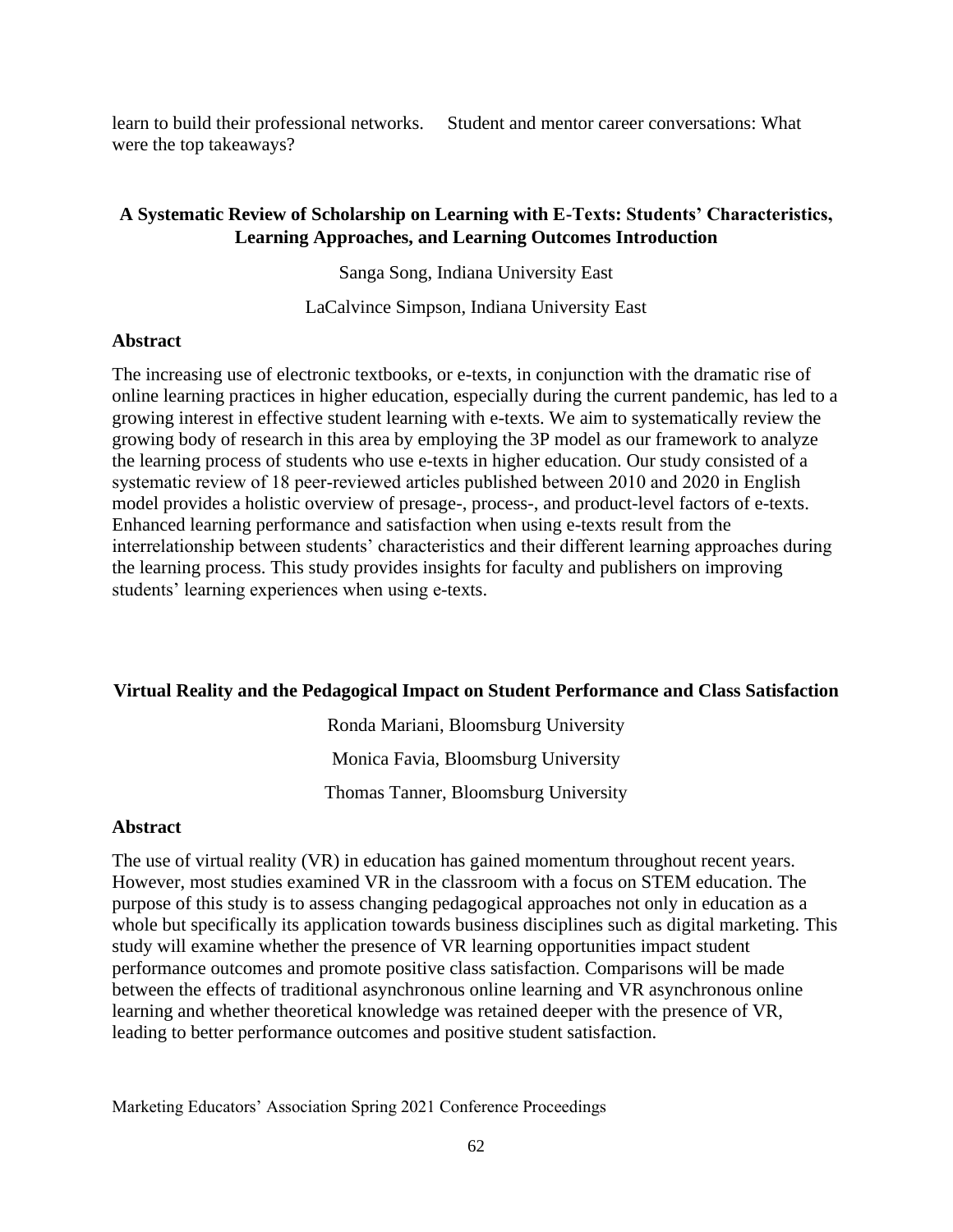# **Special Sessions**

## **Developing student's collaborative skills through effective teaching with business simulations**

Charlena Miller, George Fox University

Nicole Coomer, George Fox University

Paul Shelton, George Fox University

Collaboration improves academic achievement, student attitudes, and is particularly effective for improving retention of traditionally under-represented groups (Prince, 2004). Employers recognize the potential contribution of collaboration, yet they admit that achieving collaboration remains elusive (Gino, 2019). Although business executives and academicians express the need for business students to increase these soft skills that are involved in collaboration, (England et al., 2020), a shift needs to occur from viewing collaboration as a value to a set of skills that can be taught (Gino, 2019). Experiential methods of instruction, such as simulations, are increasingly relied upon to stimulate the learning and development of hard skills. However, simulations present the opportunity to enhance student learning and experience of the soft skills of collaboration (Levant et al., 2016). This presentation provides educators with examples and methods that demonstrate how to teach with a marketing research simulation in a hybrid, remote, or in-person environment to engage students in a high level of competition that simultaneously fosters the skills that generate collaboration. This collaborative focus shifts competition from a "win-lose," to an "all-rise-together" attitude. Learning how to be competitive and collaborative generates an eagerness to share one's "failures" with the class because of the benefit of genuine collaboration to solve issues, identify obstacles, and improve one's results.

Keywords: collaboration, marketing research, simulation, soft skills.

## **Far and away, but Nearpod: Technology to Overcome Virtual Challenges**

Sarah Mittal (St. Edward's University)

During Fall 2020, I was faced with a commonly felt faculty conundrum…how can I engage students virtually? Many have struggled with not just attendance but the engagement of those who do attend zoom/virtual sessions. I decided to test out a tool to solve these issues—Nearpod. I plan to discuss the benefits of Nearpod, as well as answer faculty questions about challenges and lessons learned. I used the tool during each synchronous session (and had some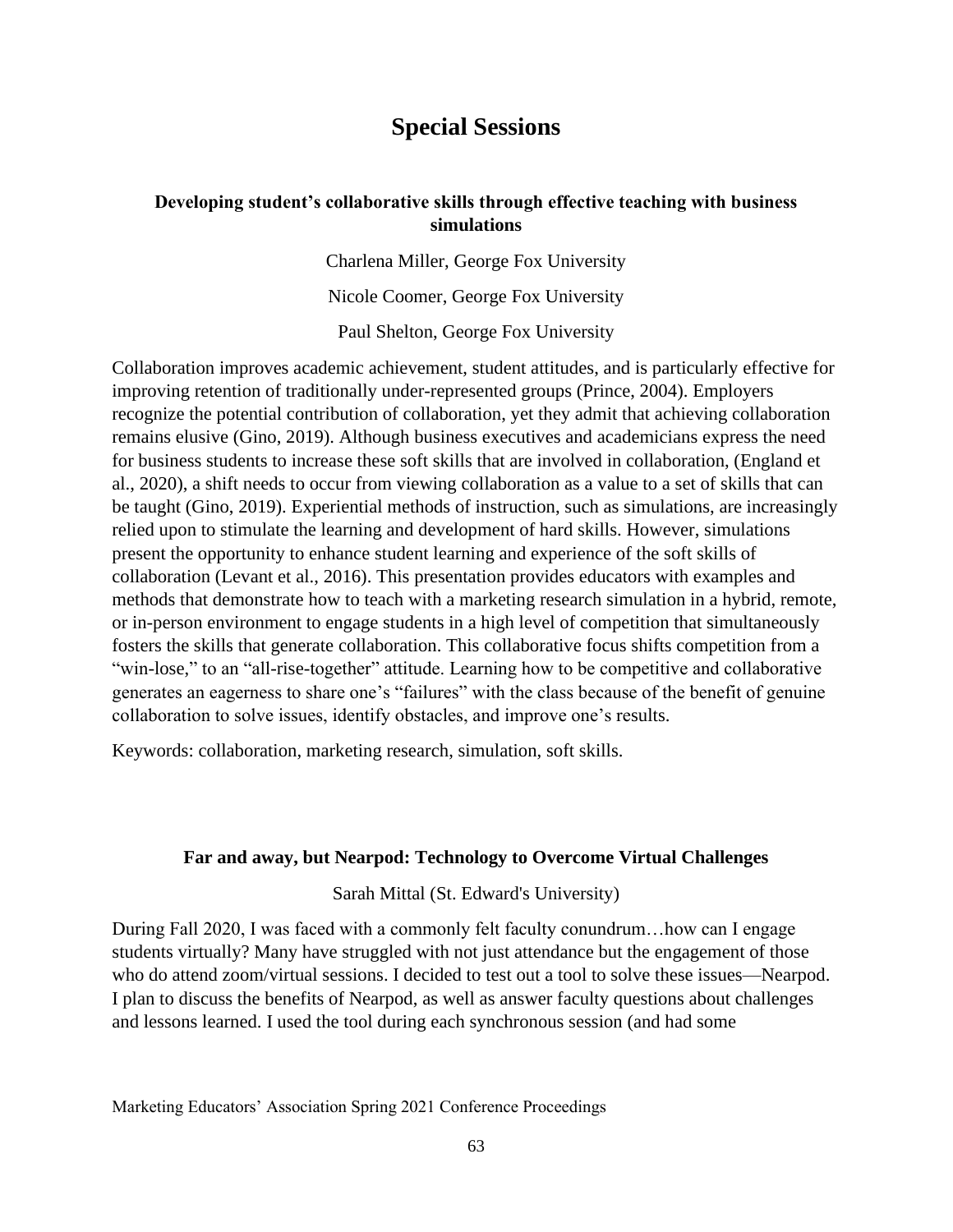asynchronous assignments) to guide students through the course materials—while engaging them every 2-4 slides.

## **Hosting a Virtual Intercollegiate Competition**

April L Schofield, Metropolitan State University of Denver Mick Jackowski, Metropolitan State University of Denver Clay Daughtrey, MSU Denver

Tom Miller, Metropolitan State University of Denver

Intercollegiate competitions have become popular components of university sales programs. For the 2021 calendar year, the Sales Education Foundation's website lists nearly 20 intercollegiate events, in addition to smaller and intramural competitions many universities host. Sales competitions are beneficial for the students, universities, and corporate sponsors involved. Presenters in this special session will outline how a faculty team developed a virtual intercollegiate competition and the benefits of hosting a virtual event. While this session will focus on a sales competition, concepts can be applied to other intercollegiate events.

## **Inspiring Entrepreneurs: Teaching Digital Marketing Skills Using Wix**

Nancy Richmond, Ed.D., Florida International University Anna Pietraszek Ph.D., Florida International University

Joelle Berbano Academic Partnership Manager, Wix

Starting a business in college is far from straightforward with coursework, extracurricular activities and college life being like a full-time job. However, many entrepreneurially minded students want the marketing tools needed to start their own business, which can help them make money while preparing them for their future careers. Starting a business requires a student to gain skills in problem solving, demonstrating a strong work ethic, taking initiative and creativity (NACE, 2020), which are all skills employers are seeking in future job candidates. Crittenden and Peterson (2019) noted that marketing students are being educated in an era of digital disruption, and marketing educators must now utilize and deliver an educational experience that incorporates digital technologies seamlessly.

This special session will demonstrate how educators in the classroom can engage in digital learning activities while including website solutions for small business ventures. The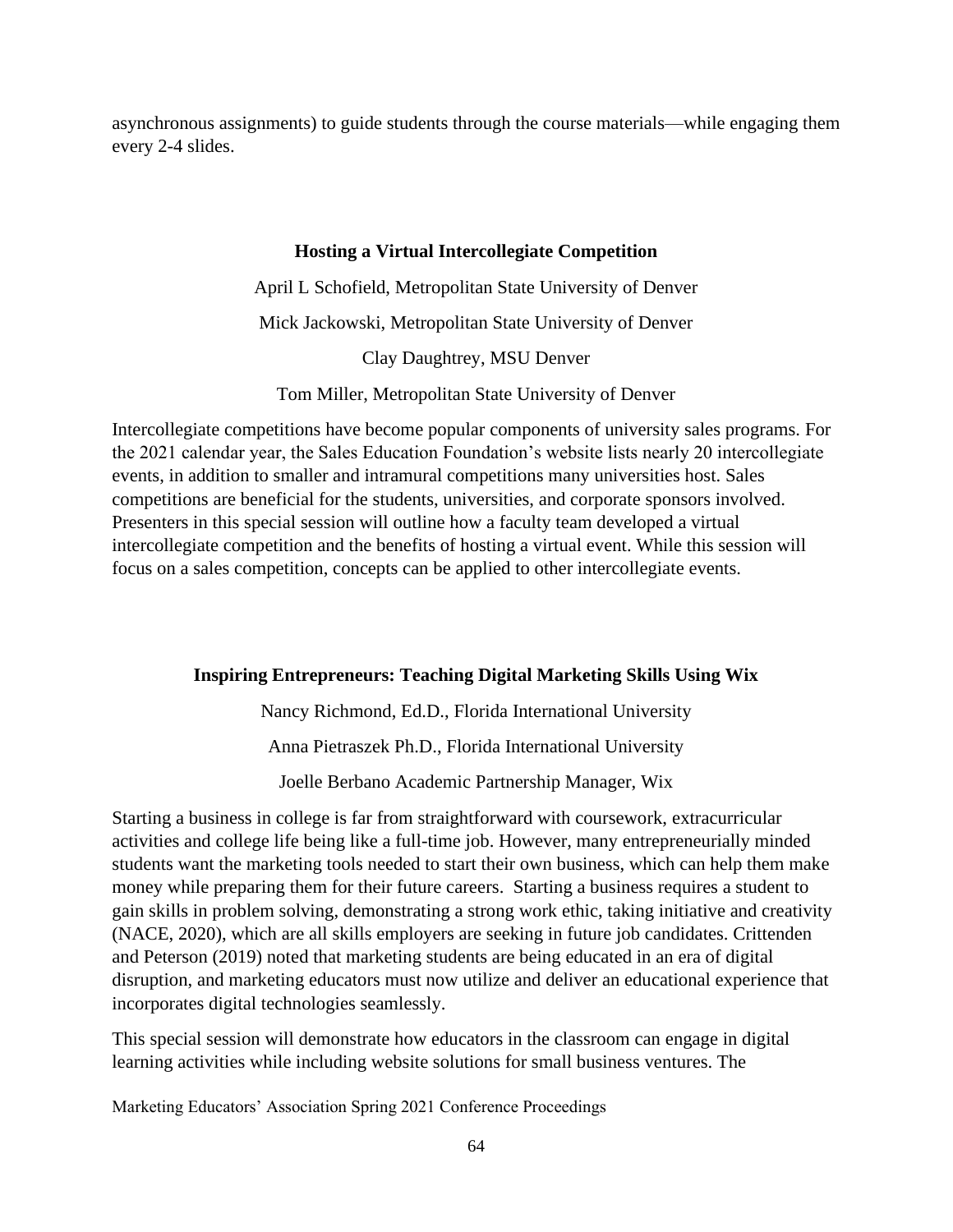presentation will contain examples of tweets, video and websites created by aspiring student entrepreneurs in marketing classes. Both academics and members of the education team at Wix.com will share best practices and lessons learned from integration of digital skills into the classroom experience. The special session will discuss how to display social media, design online content, promote a business, present your work, open a store and start a blog using Wix.

Findings demonstrate that students were able to gain skills in writing, technology, analytics, reflection, and integration of real-world experience. There will be an opportunity for attendees to share their own digital experiences and to ask questions during this special session. Anyone interested in learning more about creating a website is encouraged to attend.

References Available Upon Request

## **Pandemic and What Happened? The "New" On-line Classroom Experience, and What Now?**

Olga Di Franco, Cal State Fullerton

Diana Sifford, Cal State Fullerton

Christopher T Kondo, Cal State Fullerton

As the COVID-19 pandemic hit, we experienced major changes in our personal, professional and academics lives. As faculty, we had to transition from the in-person classroom environment to online teaching, learning new technologies and pedagogies on the fly. Quite literally, many of us felt that we were building an airplane while in-flight. But now, with one or two full semesters of online teaching under out belts, we can reflect on our experiences. How did we do? What did we learn? What aspects were instrumental in creating a positive teaching and learning experience? How did we learn to communicate not only the foundations for marketing but the excitement around such a dynamic and fast-moving field in this new distant learning structure? How did our students brave this new world and experience? The purpose of this special session is to share our teaching experiences in the hopes of sharing what may work best when teaching our marketing students who can not only benefit from the online environment, but effectively transfer their new learning and marketing skills to our rapidly evolving and fast moving post-pandemic business environment.